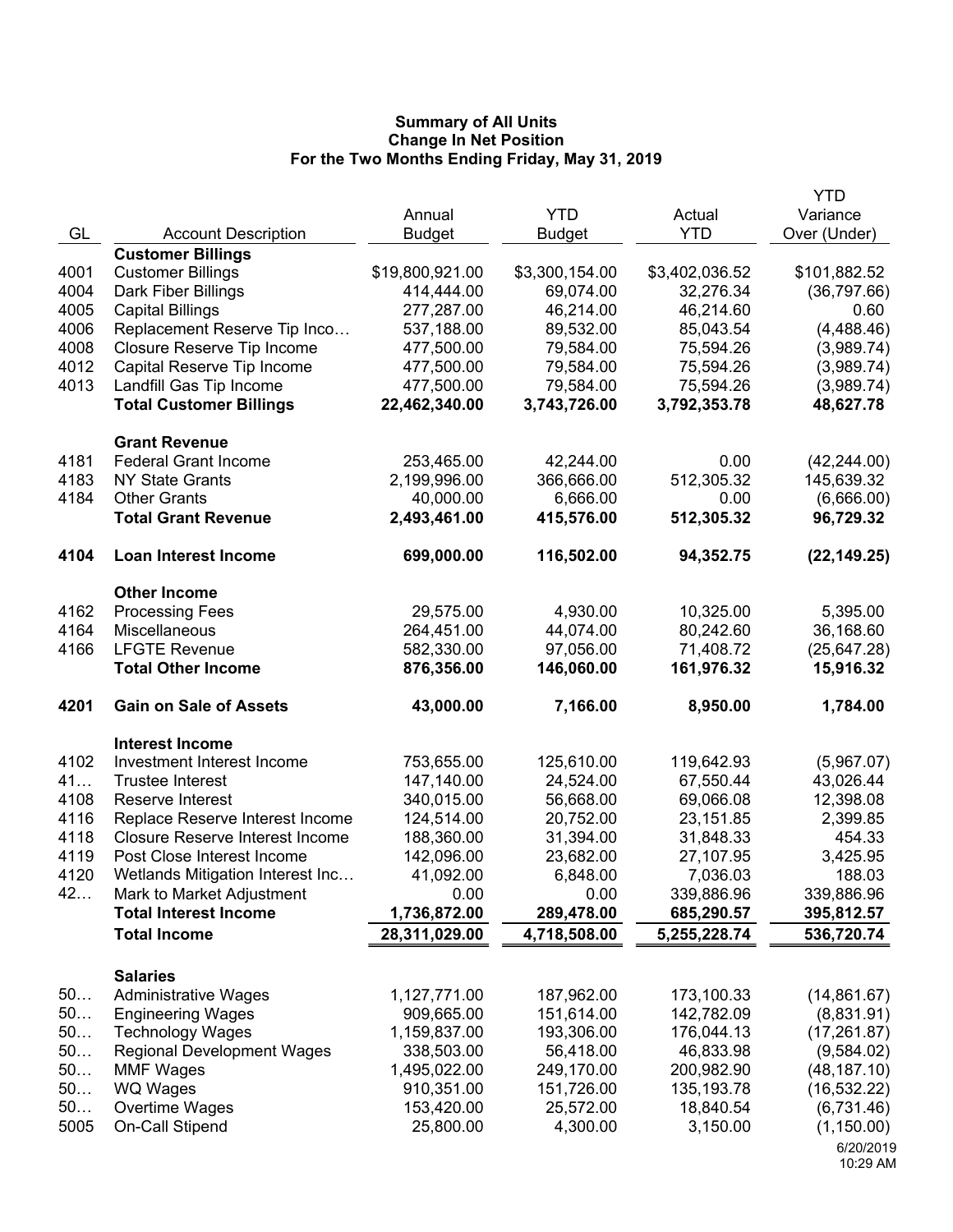|      |                                           |               |               |            | YTD           |
|------|-------------------------------------------|---------------|---------------|------------|---------------|
|      |                                           | Annual        | <b>YTD</b>    | Actual     | Variance      |
| GL   | <b>Account Description</b>                | <b>Budget</b> | <b>Budget</b> | <b>YTD</b> | Over (Under)  |
|      | <b>Total Salaries</b>                     | 6,120,369.00  | 1,020,068.00  | 896,927.75 | (123, 140.25) |
|      |                                           |               |               |            |               |
|      | <b>Fringe Benefits</b>                    |               |               |            |               |
| 50   | <b>FICA Expense</b>                       | 467,941.00    | 77,992.00     | 63,995.03  | (13,996.97)   |
| 50   | <b>Pension Expense</b>                    | 839,448.00    | 139,904.00    | 120,554.42 | (19, 349.58)  |
| 50   | Health Insurance                          | 775,655.00    | 129,276.00    | 110,473.00 | (18,803.00)   |
| 50   | <b>Retiree Health Insurance</b>           | 56,380.00     | 9,396.00      | 9,123.04   | (272.96)      |
| 50   | <b>Workers Comp</b>                       | 220,984.00    | 36,832.00     | 34,033.55  | (2,798.45)    |
| 50   | <b>Disability Insurance</b>               | 3,893.00      | 652.00        | 648.86     | (3.14)        |
| 5036 | Unemployment                              | 10,000.00     | 1,666.00      | 0.00       | (1,666.00)    |
| 50   | Post Retire Overhead                      | 478,401.00    | 79,738.00     | 73,424.31  | (6,313.69)    |
| 5051 | <b>Benefit Admin. Fees</b>                | 10,000.00     | 1,666.00      | 484.00     | (1, 182.00)   |
| 5054 | <b>Employee Physicals &amp; Screening</b> | 15,375.00     | 2,564.00      | 506.25     | (2,057.75)    |
|      | <b>Total Fringe Benefits</b>              | 2,878,077.00  | 479,686.00    | 413,242.46 | (66, 443.54)  |
|      | <b>Operations &amp; Maintenance</b>       |               |               |            |               |
| 5062 | Third Party Temporary - O&M               | 49,000.00     | 8,166.00      | 8,562.27   | 396.27        |
| 5133 | Equipment Maintenance Contr               | 340,000.00    | 56,666.00     | 240,441.44 | 183,775.44    |
| 5134 | <b>Maintenance Contracts</b>              | 178,692.00    | 29,782.00     | 4,920.61   | (24, 861.39)  |
| 5135 | <b>Underground Locating</b>               | 95,000.00     | 15,834.00     | 5,196.58   | (10,637.42)   |
| 5403 | <b>Safety Equipment &amp; Supplies</b>    | 38,400.00     | 6,400.00      | 3,811.20   | (2,588.80)    |
| 5702 | Large Parts                               | 95,000.00     | 15,834.00     | 17,699.05  | 1,865.05      |
| 5703 | <b>Small Equipment</b>                    | 30,000.00     | 5,000.00      | 646.78     | (4,353.22)    |
| 5704 | <b>O&amp;M Supplies</b>                   | 25,000.00     | 4,168.00      | 2,159.72   | (2,008.28)    |
| 5706 | Shop Tools                                | 16,540.00     | 2,758.00      | 17.21      | (2,740.79)    |
| 5708 | Fuels                                     | 248,000.00    | 41,334.00     | 45,556.49  | 4,222.49      |
| 5710 | Lubricants                                | 20,000.00     | 3,334.00      | 1,254.09   | (2,079.91)    |
| 5712 | Purchased Maintenance & Repair            | 115,000.00    | 19,166.00     | 10,621.02  | (8,544.98)    |
| 5716 | <b>Equipment Rental</b>                   | 10,000.00     | 1,666.00      | 0.00       | (1,666.00)    |
| 5718 | Tires                                     | 46,000.00     | 7,666.00      | 819.10     | (6,846.90)    |
| 5720 | <b>Offnet Circuit Lease</b>               | 600,000.00    | 100,000.00    | 78,023.90  | (21, 976.10)  |
| 5770 | Other Tool, Equip & O&M                   | 9,000.00      | 1,500.00      | 2,982.54   | 1,482.54      |
| 5815 | Chemicals                                 | 117,040.00    | 19,508.00     | 5,265.51   | (14, 242.49)  |
| 5820 | <b>LFG Maintenance</b>                    | 75,000.00     | 12,500.00     | 1,876.35   | (10,623.65)   |
| 5830 | Collo Expense                             | 185,000.00    | 30,834.00     | 22,370.27  | (8,463.73)    |
| 5834 | Permitting                                | 3,000.00      | 500.00        | 269.00     | (231.00)      |
| 5836 | <b>Pole Attachment Fees</b>               | 279,479.00    | 46,580.00     | 96,104.23  | 49,524.23     |
| 5838 | <b>Conduit Lease</b>                      | 24,696.00     | 4,116.00      | 784.48     | (3,331.52)    |
| 5902 | Lab Fees                                  | 9,100.00      | 1,518.00      | 175.00     | (1,343.00)    |
| 5904 | <b>SCADA</b>                              | 28,820.00     | 4,804.00      | (0.05)     | (4,804.05)    |
| 5932 | <b>Monitoring &amp; Testing</b>           | 115,600.00    | 19,266.00     | 4,948.50   | (14, 317.50)  |
| 6008 | <b>Contract Hauling</b>                   | 27,500.00     | 4,584.00      | 0.00       | (4,584.00)    |
| 6010 | <b>Cape Vincent Reserve</b>               | 700.00        | 116.00        | 0.00       | (116.00)      |
| 6106 | <b>Annual Report</b>                      | 5,000.00      | 834.00        | 0.00       | (834.00)      |
| 6110 | Marketing                                 | 5,000.00      | 834.00        | 0.00       | (834.00)      |
| 8090 | <b>Purchases for Resale</b>               | 104,000.00    | 17,334.00     | 10,903.17  | (6,430.83)    |
|      | Total O & M                               | 2,895,567.00  | 482,602.00    | 565,408.46 | 82,806.46     |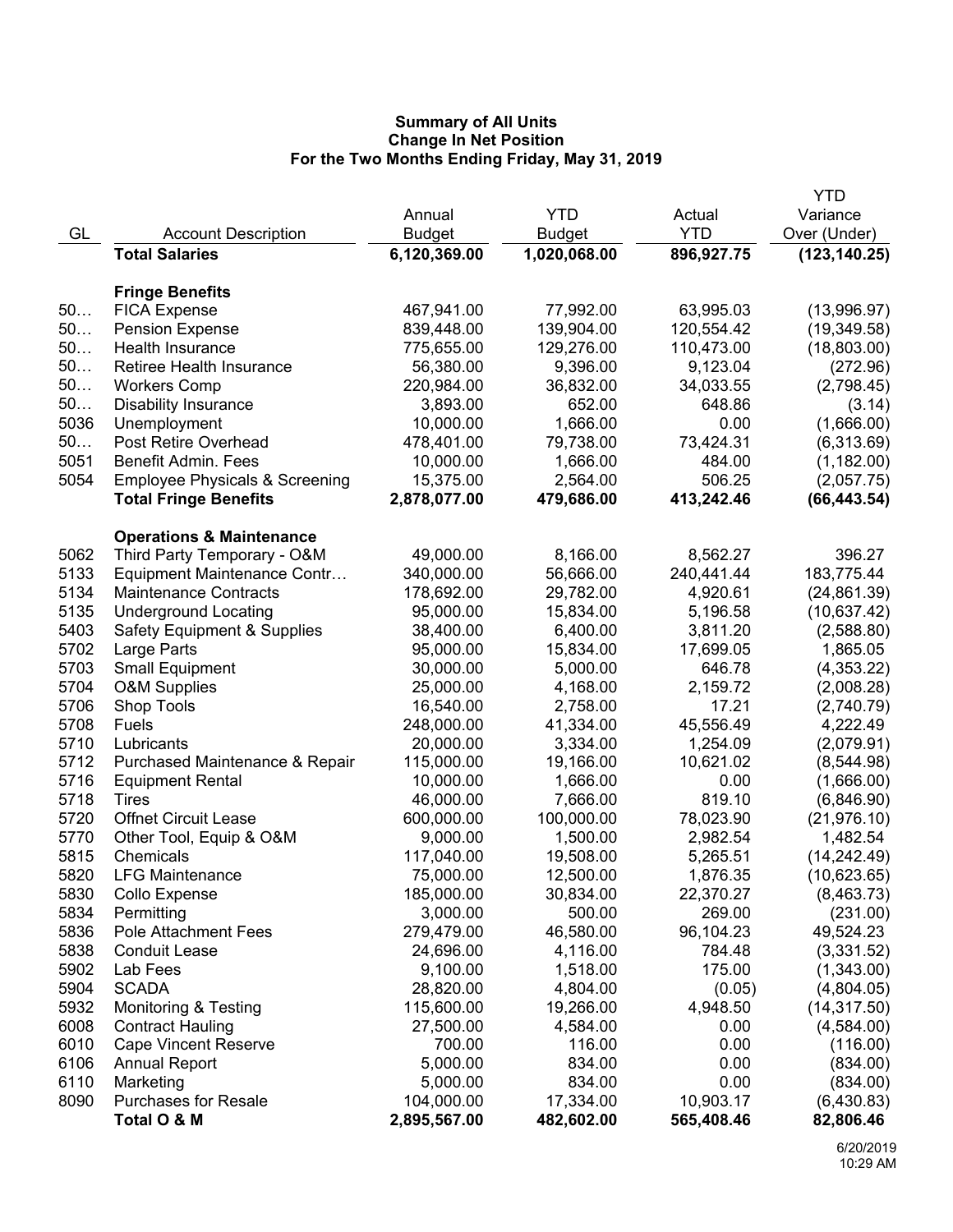|      |                                       |               |               |            | YTD           |
|------|---------------------------------------|---------------|---------------|------------|---------------|
|      |                                       | Annual        | <b>YTD</b>    | Actual     | Variance      |
| GL   | <b>Account Description</b>            | <b>Budget</b> | <b>Budget</b> | <b>YTD</b> | Over (Under)  |
|      |                                       |               |               |            |               |
|      | <b>Recycling Transfer Station</b>     |               |               |            |               |
| 50   | <b>Material Reprocessing Wages</b>    | 86,757.00     | 14,460.00     | 0.00       | (14, 460.00)  |
| 50   | <b>FICA Expense</b>                   | 6,637.00      | 1,106.00      | 0.00       | (1, 106.00)   |
| 50   | <b>Pension Expense</b>                | 8,068.00      | 1,344.00      | 0.00       | (1,344.00)    |
| 50   | <b>Health Insurance</b>               | 23,120.00     | 3,854.00      | 0.00       | (3,854.00)    |
| 50   | <b>Workers Comp</b>                   | 9,552.00      | 1,592.00      | 0.00       | (1,592.00)    |
| 50   | <b>Disability Insurance</b>           | 49.00         | 8.00          | 0.00       | (8.00)        |
| 50   | <b>Post Retire Overhead</b>           | 11,040.00     | 1,840.00      | 0.00       | (1,840.00)    |
| 6300 | RTS -Safety Equipment & Sup           | 1,350.00      | 226.00        | 0.00       | (226.00)      |
| 6305 | RTS - Large Parts                     | 7,500.00      | 1,250.00      | 0.00       | (1,250.00)    |
| 6310 | RTS - Small Equipment                 | 4,005.00      | 668.00        | 0.00       | (668.00)      |
| 6315 | RTS - O&M Supplies                    | 14,000.00     | 2,334.00      | 0.00       | (2,334.00)    |
| 6320 | RTS - Fuels                           | 3,500.00      | 584.00        | 0.00       | (584.00)      |
| 6325 | RTS - Purchased Maintenance           | 7,500.00      | 1,250.00      | 0.00       | (1,250.00)    |
| 6330 | <b>RTS - Contract Hauling</b>         | 185,000.00    | 30,834.00     | 0.00       | (30, 834.00)  |
| 6335 | RTS - Office Supplies                 | 250.00        | 42.00         | 0.00       | (42.00)       |
| 6340 | <b>RTS - Cellular Services</b>        | 1,020.00      | 170.00        | 0.00       | (170.00)      |
| 6345 | RTS - Other Communications            | 2,400.00      | 400.00        | 0.00       | (400.00)      |
| 6350 | RTS - Office Equipment Mainte         | 500.00        | 84.00         | 0.00       | (84.00)       |
| 6355 | RTS - Employee Mileage Reim           | 150.00        | 26.00         | 0.00       | (26.00)       |
| 6360 | RTS - Employee Uniforms               | 150.00        | 26.00         | 0.00       | (26.00)       |
| 6365 | RTS - Gas & Electric                  | 5,000.00      | 834.00        | 0.00       | (834.00)      |
| 6370 | RTS - Propane                         | 2,500.00      | 416.00        | 0.00       | (416.00)      |
| 6375 | RTS - Building Supplies               | 1,000.00      | 166.00        | 0.00       | (166.00)      |
| 6380 | RTS - Site Supplies                   | 1,000.00      | 166.00        | 0.00       | (166.00)      |
| 6385 | RTS - Building Maintenance &          | 1,500.00      | 250.00        | 0.00       | (250.00)      |
| 6390 | RTS - Site Maintenance & Repair       | 4,000.00      | 666.00        | 0.00       | (666.00)      |
| 6395 | RTS - Auto/Light Truck Rep. &         | 2,000.00      | 334.00        | 0.00       | (334.00)      |
| 6400 | RTS - Auto/Light Truck Fuel           | 1,500.00      | 250.00        | 0.00       | (250.00)      |
| 6410 | RTS - Programming & Software          | 5,000.00      | 834.00        | 0.00       | (834.00)      |
|      | <b>Total Recycling Transfer Stati</b> | 396,048.00    | 66,014.00     | 0.00       | (66, 014.00)  |
|      |                                       |               |               |            |               |
|      | <b>Waste Diversion</b>                |               |               |            |               |
| 5125 | <b>Promotional Materials - RRR</b>    | 75,000.00     | 12,500.00     | 302.49     | (12, 197.51)  |
| 6009 | Household Hazardous Waste             | 70,000.00     | 11,666.00     | 0.00       | (11,666.00)   |
| 6011 | Recycling Incentive                   | 67,755.00     | 11,292.00     | 5,790.25   | (5,501.75)    |
| 6012 | Recycling Incentive-County Ca         | 600,000.00    | 100,000.00    | 0.00       | (100,000.00)  |
| 6013 | <b>CRT Recycling</b>                  | 115,000.00    | 19,166.00     | 24,422.25  | 5,256.25      |
| 6015 | Ag Plastics Recycling                 | 25,000.00     | 4,166.00      | 0.00       | (4, 166.00)   |
| 6017 | <b>Book Debinding</b>                 | 7,500.00      | 1,250.00      | 421.67     | (828.33)      |
| 6018 | Mattress Recycling - All Counties     | 102,500.00    | 17,084.00     | 36,178.00  | 19,094.00     |
| 6020 | <b>Waste Audit</b>                    | 35,000.00     | 5,834.00      | 0.00       | (5,834.00)    |
|      | <b>Total Waste Diversion</b>          | 1,097,755.00  | 182,958.00    | 67,114.66  | (115, 843.34) |
| 6002 | <b>Sewage Treatment</b>               | 1,510,963.00  | 251,828.00    | 249,926.65 | (1,901.35)    |
| 6004 | <b>Water Purchases</b>                | 706,548.00    | 117,760.00    | 106,441.21 | (11, 318.79)  |
|      |                                       |               |               |            |               |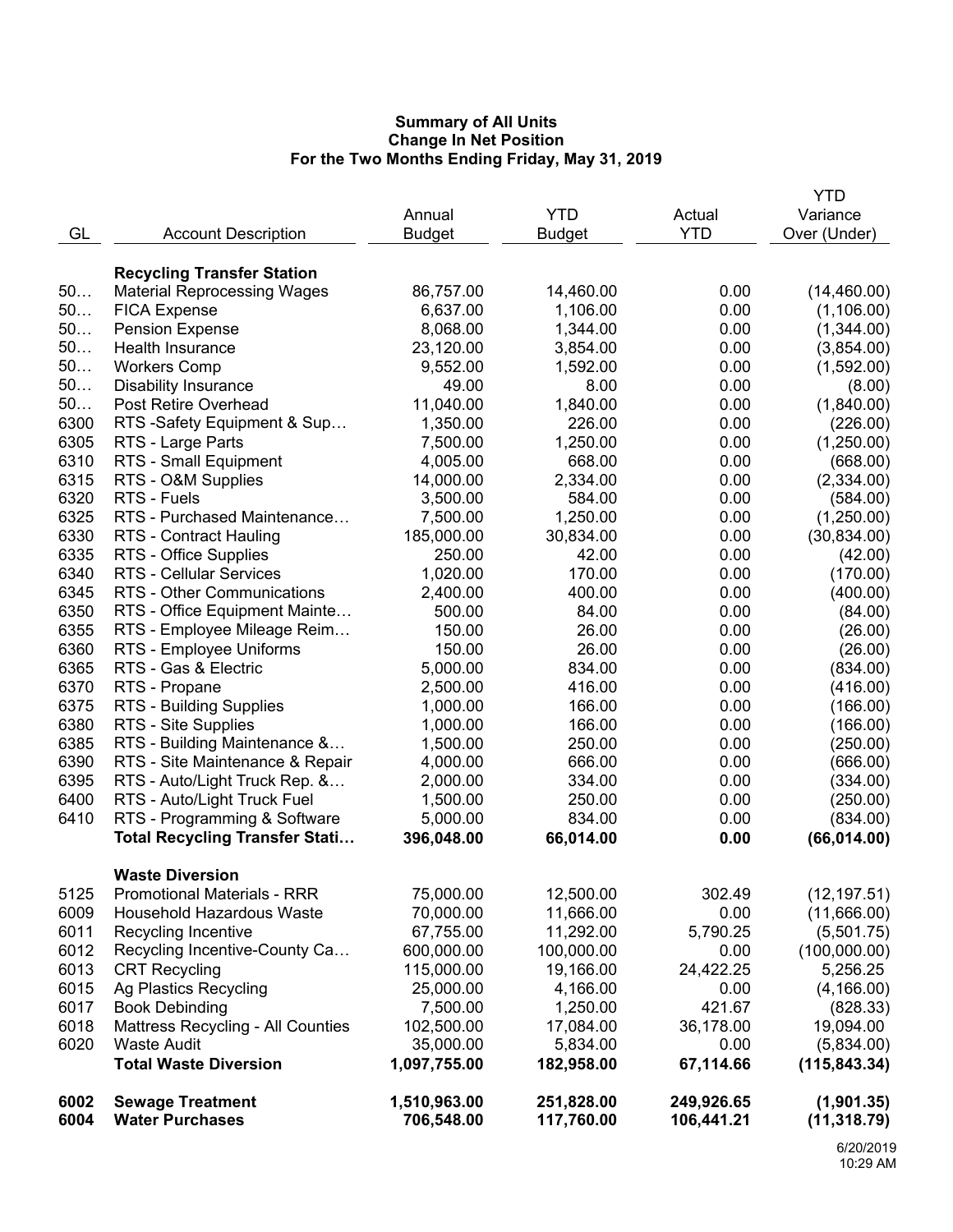|              |                                           |                         |                       |                       | <b>YTD</b>             |
|--------------|-------------------------------------------|-------------------------|-----------------------|-----------------------|------------------------|
|              |                                           | Annual                  | <b>YTD</b>            | Actual                | Variance               |
| GL           | <b>Account Description</b>                | <b>Budget</b>           | <b>Budget</b>         | <b>YTD</b>            | Over (Under)           |
| 60           | <b>Closure &amp; Post Closure Care</b>    | 807,956.00              | 134,660.00            | 223,322.59            | 88,662.59              |
| 6006         | <b>Host Community Benefits</b>            | 902,316.00              | 150,386.00            | 216,697.18            | 66,311.18              |
| 6007         | <b>LFGTE Revenue Sharing</b>              | 10,000.00               | 1,666.00              | 0.00                  | (1,666.00)             |
|              |                                           |                         |                       |                       |                        |
| 5053         | <b>Office &amp; Administrative</b>        |                         |                       | 222.88                |                        |
|              | Misc Employee Costs<br><b>Office Rent</b> | 10,170.00<br>119,040.00 | 1,694.00              |                       | (1,471.12)             |
| 5102<br>5104 | <b>Office Supplies</b>                    | 25,750.00               | 19,840.00<br>4,290.00 | 19,840.00             | 0.00<br>(2, 264.59)    |
| 5110         | Postage & Shipping                        | 8,500.00                | 1,416.00              | 2,025.41<br>26.20     | (1,389.80)             |
| 5112         | Telephone                                 | 32,240.00               | 5,374.00              | 6,827.58              | 1,453.58               |
| 5114         | <b>Cellular Services</b>                  | 38,500.00               | 6,416.00              | 587.00                |                        |
| 5118         | <b>Other Communications</b>               | 11,600.00               | 1,932.00              | 1,242.60              | (5,829.00)<br>(689.40) |
| 5120         | Dues & Subscriptions                      | 12,125.00               | 2,022.00              | 234.00                | (1,788.00)             |
| 5122         | Public Info & Advertising                 | 11,750.00               | 1,958.00              | 254.88                | (1,703.12)             |
| 5123         | <b>Promotional Materials</b>              | 19,000.00               | 3,168.00              | 910.00                | (2,258.00)             |
| 5130         | <b>Office Equipment</b>                   | 15,500.00               | 2,582.00              | (4.94)                | (2,586.94)             |
| 5132         | Office Equip Maintenance                  | 1,200.00                | 200.00                | 0.00                  | (200.00)               |
| 5170         | <b>Other Office Expenses</b>              | 7,670.00                | 1,278.34              | 235.38                | (1,042.96)             |
| 5172         | <b>Filing Fees</b>                        | 11,300.00               | 1,884.00              | 203.05                | (1,680.95)             |
| 5173         | <b>Credit Card Processing Fees</b>        | 1,200.00                | 200.00                | 83.10                 | (116.90)               |
| 5202         | Employee Mileage Reimburse                | 31,162.00               | 5,194.00              | 2,715.91              | (2,478.09)             |
| 5204         | Empl. Meals & Incidental                  | 21,175.00               | 3,530.00              | 871.08                | (2,658.92)             |
| 5206         | Empl. Lodging                             | 43,800.00               | 7,300.00              | 2,422.86              | (4,877.14)             |
| 5270         | <b>Travel &amp; Meeting Expense</b>       | 8,200.00                | 1,370.00              | 1,428.41              | 58.41                  |
| 5312         | <b>Continuing Education</b>               | 8,000.00                | 1,334.00              | 0.00                  | (1,334.00)             |
| 5370         | Training & Development                    | 57,100.00               | 9,516.00              | 4,111.50              | (5,404.50)             |
| 5402         | <b>Employee Uniforms</b>                  | 33,075.00               | 5,514.00              | 2,302.15              | (3,211.85)             |
| 5508         | <b>Cleaning Services</b>                  | 27,000.00               | 4,500.00              | 2,110.00              | (2,390.00)             |
| 5570         | <b>Other General Expense</b>              | 3,500.00                | 584.00                | 50.00                 | (534.00)               |
| 6102         | Board Member Travel & Expen               | 1,750.00                | 292.00                | 139.20                | (152.80)               |
| 6104         | Sponsorships                              | 6,000.00                | 1,000.00              | 3,630.00              | 2,630.00               |
| 6210         | <b>Trustee Fees</b>                       | 8,500.00                | 1,416.00              | 0.00                  | (1,416.00)             |
|              | <b>Total Office &amp; Admin</b>           | 574,807.00              | 95,804.34             | 52,468.25             | (43, 336.09)           |
|              |                                           |                         |                       |                       |                        |
| 5802         | <b>Utilities</b><br>Gas & Electric        | 150,400.00              | 25,066.00             |                       | (10, 156.97)           |
| 5803         |                                           | 25,000.00               | 4,166.00              | 14,909.03<br>1,959.45 | (2,206.55)             |
|              | Propane<br><b>Total Utilities</b>         | 175,400.00              | 29,232.00             | 16,868.48             | (12, 363.52)           |
|              |                                           |                         |                       |                       |                        |
|              | <b>Materials &amp; Supplies</b>           |                         |                       |                       |                        |
| 5806         | <b>Building Supplies</b>                  | 7,000.00                | 1,166.00              | 90.38                 | (1,075.62)             |
| 5810         | <b>Site Supplies</b>                      | 40,000.00               | 6,666.00              | 2,253.53              | (4, 412.47)            |
| 5824         | Sand, Gravel & Stone                      | 200,000.00              | 33,334.00             | 24,782.51             | (8, 551.49)            |
| 5826         | Seed & Mulch                              | 30,000.00               | 5,000.00              | 2,667.40              | (2,332.60)             |
|              | <b>Total Materials &amp; Supplies</b>     | 277,000.00              | 46,166.00             | 29,793.82             | (16, 372.18)           |

**Professional Fees**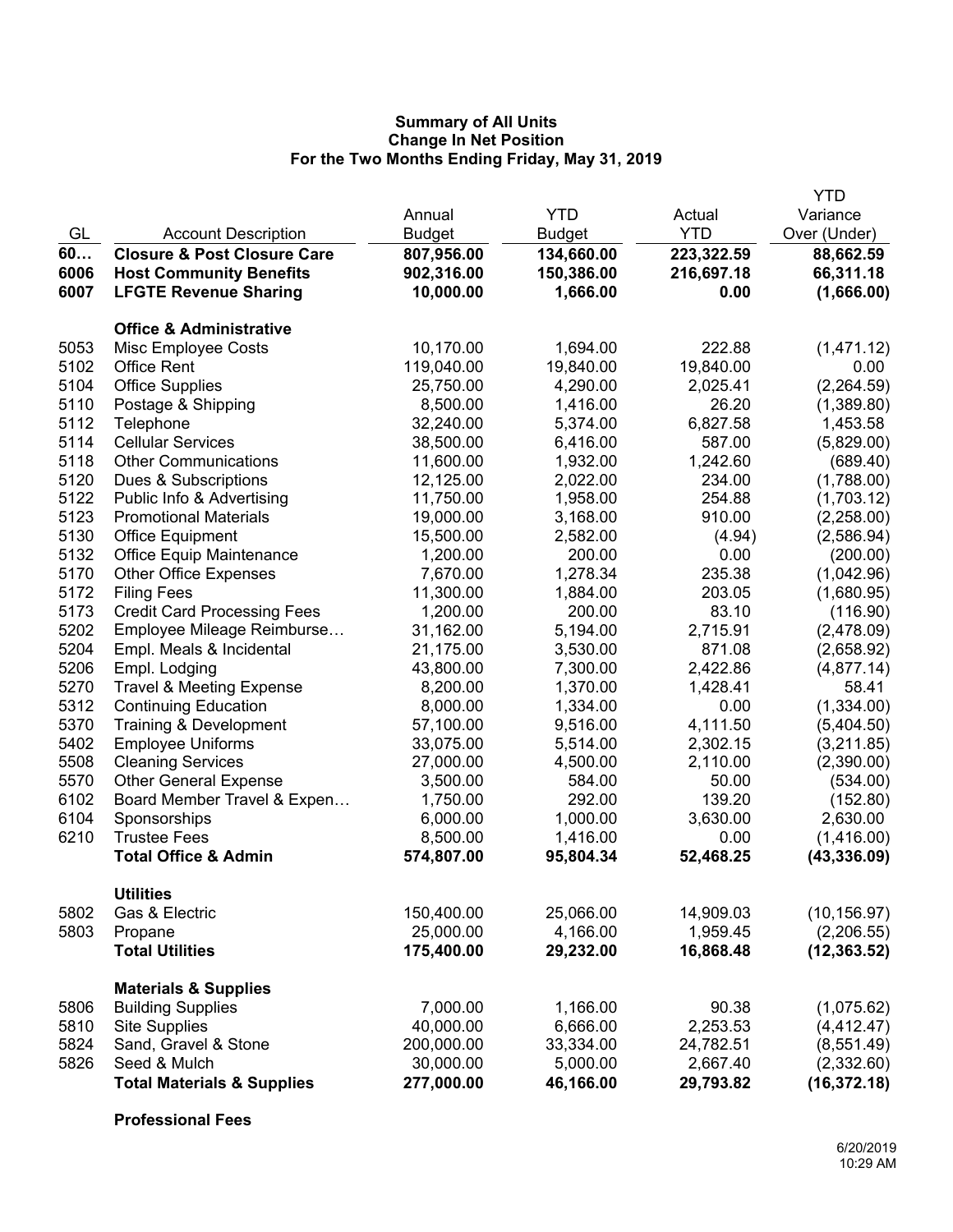|      |                                          |                  |               |              | <b>YTD</b>    |
|------|------------------------------------------|------------------|---------------|--------------|---------------|
|      |                                          | Annual           | <b>YTD</b>    | Actual       | Variance      |
| GL   | <b>Account Description</b>               | <b>Budget</b>    | <b>Budget</b> | <b>YTD</b>   | Over (Under)  |
| 5924 | Legal                                    | 68,000.00        | 11,336.00     | 4,781.85     | (6, 554.15)   |
| 5926 | <b>Investment Banking Fees</b>           | 47,159.00        | 7,862.00      | 9,962.70     | 2,100.70      |
| 59   | <b>Accounting Fees</b>                   | 41,700.00        | 6,950.00      | 1,500.00     | (5,450.00)    |
| 5970 | Consulting                               | 284,000.00       | 47,334.00     | 17,903.75    | (29, 430.25)  |
|      | <b>Total Professional Fees</b>           | 440,859.00       | 73,482.00     | 34,148.30    | (39, 333.70)  |
|      | <b>Repairs &amp; Maintenance</b>         |                  |               |              |               |
| 5804 | <b>Building Maintenance &amp; Repair</b> | 60,500.00        | 10,082.00     | 2,613.27     | (7,468.73)    |
| 5808 | Site Maint & Repair                      | 35,500.00        | 5,916.00      | 2,536.19     | (3,379.81)    |
| 5812 | Pipeline Maintenance                     | 85,000.00        | 14,168.00     | 10,182.68    | (3,985.32)    |
|      | <b>Total Repairs &amp; Maintenance</b>   | 181,000.00       | 30,166.00     | 15,332.14    | (14, 833.86)  |
|      | <b>Automobile</b>                        |                  |               |              |               |
| 5601 | Auto/Light Truck Rep. & Maint.           | 34,877.00        | 5,812.00      | 2,459.18     | (3,352.82)    |
| 5602 | <b>Auto/Light Truck Fuel</b>             | 89,500.00        | 14,916.00     | 6,580.98     | (8,335.02)    |
| 5603 | Auto/Light Truck Rental/Lease            | 206,200.00       | 34,368.00     | 32,402.28    | (1,965.72)    |
| 5605 | Vehicle Ins                              | 44,500.00        | 7,416.00      | 7,416.66     | 0.66          |
|      | <b>Total Automobile</b>                  | 375,077.00       | 62,512.00     | 48,859.10    | (13,652.90)   |
|      | Computer                                 |                  |               |              |               |
| 5124 | <b>Computer Equipment</b>                | 60,740.00        | 10,126.00     | 12,299.07    | 2,173.07      |
| 5126 | <b>Computer Maintenance</b>              | 13,000.00        | 2,166.00      | 198.00       | (1,968.00)    |
| 5128 | Programming & Software                   | 191,029.00       | 31,838.00     | 20,375.55    | (11, 462.45)  |
| 5129 | <b>ECMS Expense</b>                      | 18,656.00        | 3,110.00      | 18,655.92    | 15,545.92     |
| 6108 | Web Page Design & Maintenance            | 2,690.00         | 448.00        | 0.00         | (448.00)      |
| 5906 | <b>GIS</b>                               | 42,450.00        | 7,076.00      | 24,212.81    | 17,136.81     |
|      | <b>Total Computer</b>                    | 328,565.00       | 54,764.00     | 75,741.35    | 20,977.35     |
| 6114 | <b>Insurance</b>                         | 388,600.00       | 64,768.00     | 64,766.68    | (1.32)        |
| 6120 | <b>Grants</b>                            | 812,500.00       | 135,416.00    | 159,588.10   | 24,172.10     |
| 61   | <b>Engineering Allocation</b>            | 0.00             | (2.00)        | 0.00         | 2.00          |
| 6208 | NYS Administrative Assessm               | 125,047.00       | 20,842.00     | 0.00         | (20, 842.00)  |
| 7032 | <b>Depreciation</b>                      | 8,806,100.00     | 1,467,684.00  | 1,357,821.59 | (109, 862.41) |
| 7002 | <b>Amortization</b>                      | 24,400.00        | 4,066.00      | 4,061.12     | (4.88)        |
| 6202 | <b>Interest Expense</b>                  | 646,199.00       | 107,700.00    | 40,614.64    | (67,085.36)   |
| 6901 | <b>Contingency</b>                       | 78,930.00        | 13,153.66     | 0.00         | (13, 153.66)  |
|      | <b>Total Expenses</b>                    | 30,560,083.00    | 5,093,382.00  | 4,639,144.53 | (454, 237.47) |
|      | <b>Change in Net Position</b>            | (2, 249, 054.00) | (374, 874.00) | 616,084.21   | 990,958.21    |
|      |                                          |                  |               |              |               |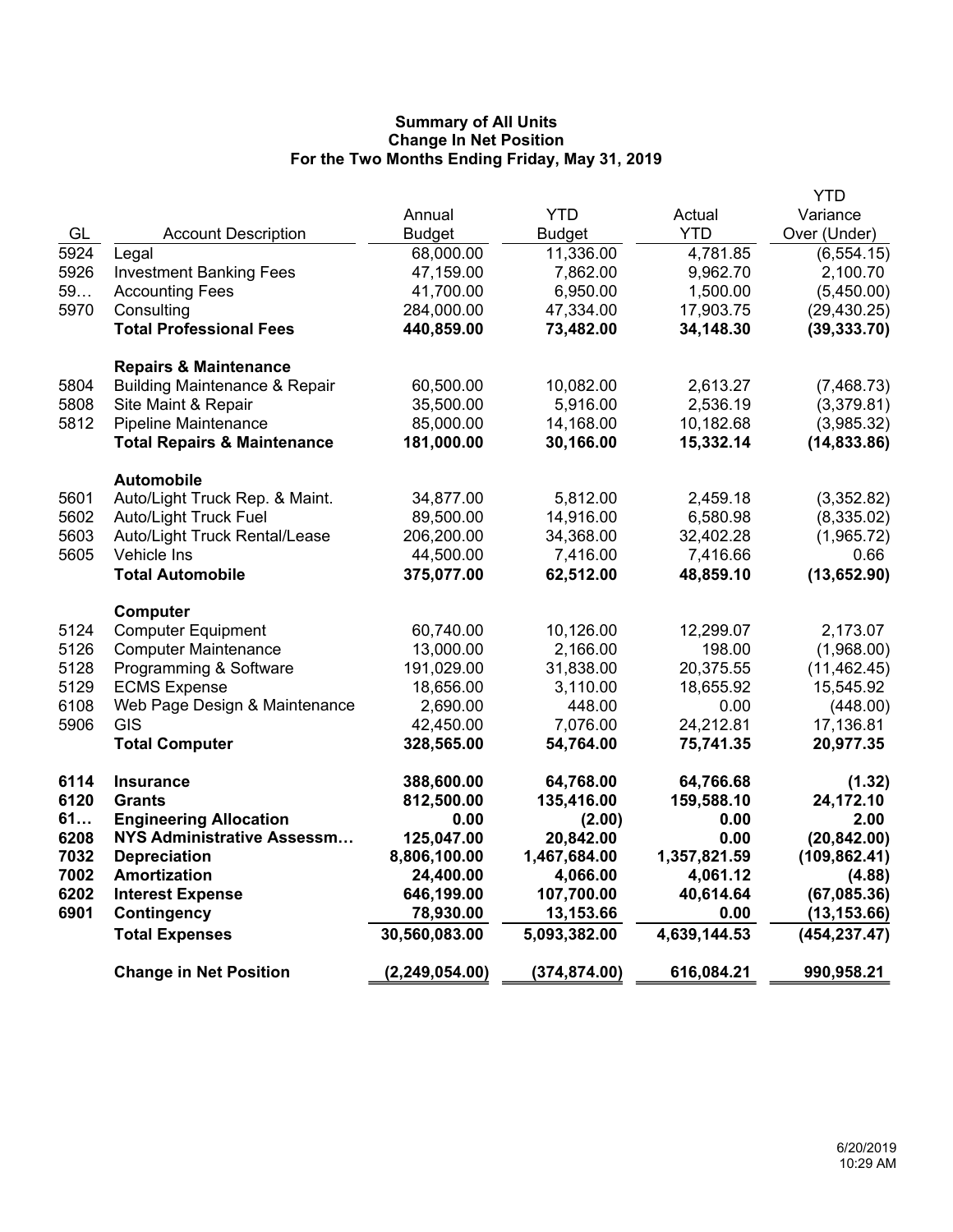# **Administration Change In Net Position For the Two Months Ending Friday, May 31, 2019**

| GL                                       | <b>Account Description</b>                                                                                                                                          | Annual<br><b>Budget</b>                                                               | <b>YTD</b><br><b>Budget</b>                                                     | Actual<br><b>YTD</b>                                                        | <b>YTD</b><br>Variance<br>Over (Under)                                              |
|------------------------------------------|---------------------------------------------------------------------------------------------------------------------------------------------------------------------|---------------------------------------------------------------------------------------|---------------------------------------------------------------------------------|-----------------------------------------------------------------------------|-------------------------------------------------------------------------------------|
| 4183                                     | <b>Grant Revenue</b><br><b>NY State Grants</b><br><b>Total Grant Revenue</b>                                                                                        | \$10,000.00<br>10,000.00                                                              | \$1,666.00<br>1,666.00                                                          | \$0.00<br>0.00                                                              | (\$1,666.00)<br>(1,666.00)                                                          |
| 4164                                     | <b>Other Income</b><br>Miscellaneous<br><b>Total Other Income</b>                                                                                                   | 172,900.00<br>172,900.00                                                              | 28,816.00<br>28,816.00                                                          | 32,402.33<br>32,402.33                                                      | 3,586.33<br>3,586.33                                                                |
| 4201                                     | <b>Gain on Sale of Assets</b>                                                                                                                                       | 28,000.00                                                                             | 4,666.00                                                                        | 4,650.00                                                                    | (16.00)                                                                             |
|                                          | <b>Interest Income</b>                                                                                                                                              |                                                                                       |                                                                                 |                                                                             |                                                                                     |
| 4102<br>42                               | Investment Interest Income<br>Mark to Market Adjustment<br><b>Total Interest Income</b><br><b>Total Income</b>                                                      | 313,200.00<br>0.00<br>313,200.00<br>524,100.00                                        | 52,200.00<br>0.00<br>52,200.00<br>87,348.00                                     | 47,711.89<br>59,302.40<br>107,014.29<br>144,066.62                          | (4,488.11)<br>59,302.40<br>54,814.29<br>56,718.62                                   |
|                                          |                                                                                                                                                                     |                                                                                       |                                                                                 |                                                                             |                                                                                     |
| 50<br>50                                 | <b>Salaries</b><br><b>Administrative Wages</b><br>Overtime Wages<br><b>Total Salaries</b>                                                                           | 1,116,610.00<br>0.00<br>1,116,610.00                                                  | 186,102.00<br>0.00<br>186,102.00                                                | 171,212.33<br>71.28<br>171,283.61                                           | (14,889.67)<br>71.28<br>(14, 818.39)                                                |
|                                          | <b>Fringe Benefits</b>                                                                                                                                              |                                                                                       |                                                                                 |                                                                             |                                                                                     |
| 50<br>50<br>50<br>50<br>50<br>50<br>5036 | <b>FICA Expense</b><br><b>Pension Expense</b><br>Health Insurance<br>Retiree Health Insurance<br><b>Workers Comp</b><br><b>Disability Insurance</b><br>Unemployment | 85,421.00<br>156,928.00<br>115,730.00<br>56,380.00<br>2,094.00<br>965.00<br>10,000.00 | 14,236.00<br>26,154.00<br>19,288.00<br>9,396.00<br>350.00<br>160.00<br>1,666.00 | 11,856.66<br>23,600.22<br>16,547.56<br>9,123.04<br>324.78<br>160.84<br>0.00 | (2,379.34)<br>(2,553.78)<br>(2,740.44)<br>(272.96)<br>(25.22)<br>0.84<br>(1,666.00) |
| 50<br>5051<br>5054                       | Post Retire Overhead<br><b>Benefit Admin. Fees</b><br><b>Employee Physicals &amp; Screening</b><br><b>Total Fringe Benefits</b>                                     | 76,231.00<br>10,000.00<br>875.00<br>514,624.00                                        | 12,706.00<br>1,666.00<br>146.00<br>85,768.00                                    | 11,525.85<br>484.00<br>0.00<br>73,622.95                                    | (1, 180.15)<br>(1, 182.00)<br>(146.00)<br>(12, 145.05)                              |
|                                          | <b>Operations &amp; Maintenance</b>                                                                                                                                 |                                                                                       |                                                                                 |                                                                             |                                                                                     |
| 5134<br>5403<br>6106                     | <b>Maintenance Contracts</b><br><b>Safety Equipment &amp; Supplies</b><br><b>Annual Report</b><br>Total O & M                                                       | 3,692.00<br>7,500.00<br>5,000.00<br>16,192.00                                         | 616.00<br>1,250.00<br>834.00<br>2,700.00                                        | 188.97<br>2,639.78<br>0.00<br>2,828.75                                      | (427.03)<br>1,389.78<br>(834.00)<br>128.75                                          |
| 5053<br>5102<br>5104<br>5110<br>5112     | <b>Office &amp; Administrative</b><br>Misc Employee Costs<br><b>Office Rent</b><br><b>Office Supplies</b><br>Postage & Shipping<br>Telephone                        | 5,670.00<br>64,000.00<br>10,000.00<br>6,000.00<br>3,240.00                            | 946.00<br>10,666.00<br>1,666.00<br>1,000.00<br>540.00                           | 48.64<br>10,666.66<br>1,194.55<br>5.92<br>908.16                            | (897.36)<br>0.66<br>(471.45)<br>(994.08)<br>368.16<br>6/20/2019<br>10:29 AM         |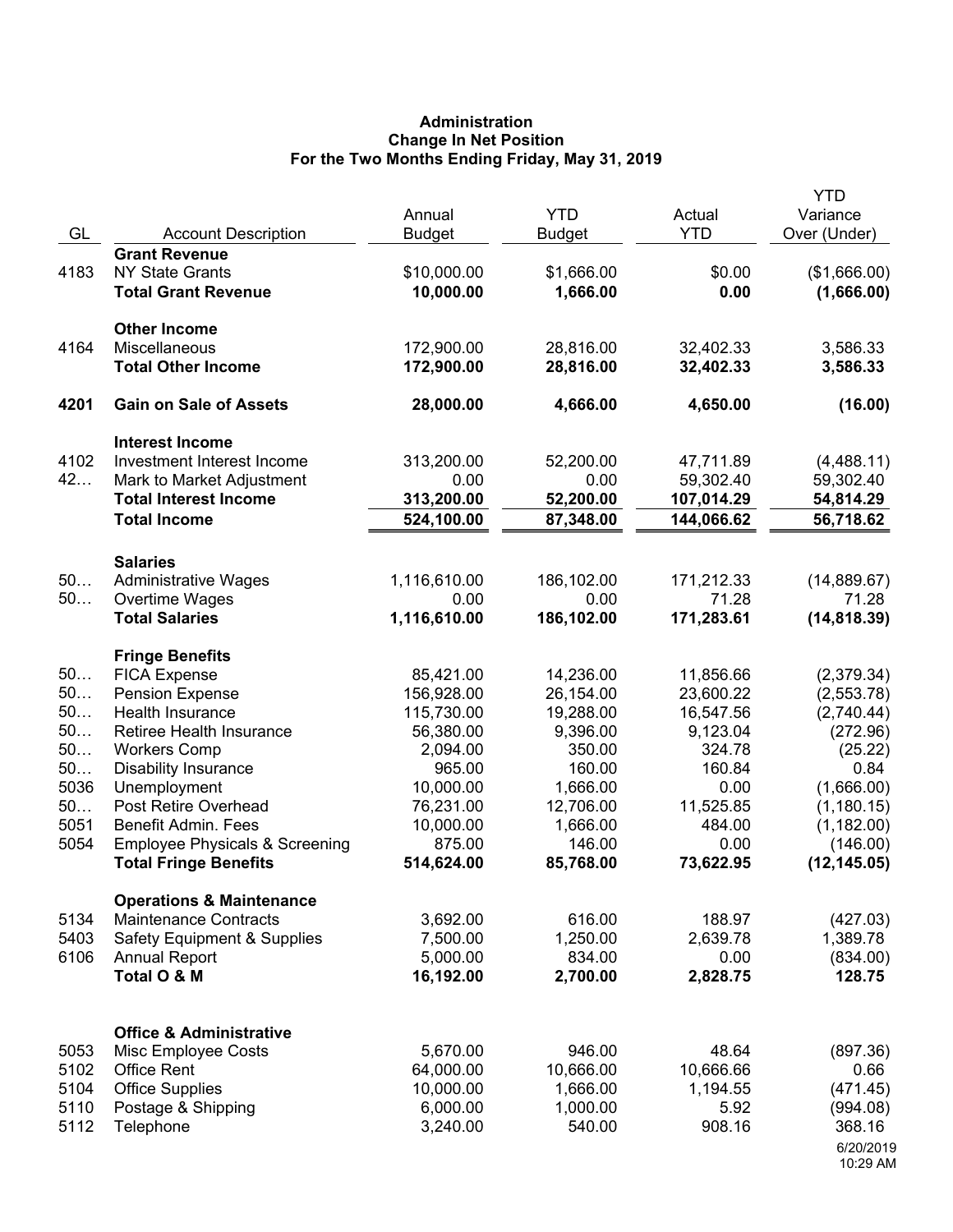# **Administration Change In Net Position For the Two Months Ending Friday, May 31, 2019**

|      |                                     |                |               |               | <b>YTD</b>   |
|------|-------------------------------------|----------------|---------------|---------------|--------------|
|      |                                     | Annual         | <b>YTD</b>    | Actual        | Variance     |
| GL   | <b>Account Description</b>          | <b>Budget</b>  | <b>Budget</b> | <b>YTD</b>    | Over (Under) |
| 5114 | <b>Cellular Services</b>            | 4,000.00       | 666.00        | 0.00          | (666.00)     |
| 5118 | <b>Other Communications</b>         | 10,000.00      | 1,666.00      | 1,033.70      | (632.30)     |
| 5120 | Dues & Subscriptions                | 5,000.00       | 834.00        | 234.00        | (600.00)     |
| 5122 | Public Info & Advertising           | 1,500.00       | 250.00        | 0.00          | (250.00)     |
| 5123 | <b>Promotional Materials</b>        | 6,000.00       | 1,000.00      | 910.00        | (90.00)      |
| 5130 | <b>Office Equipment</b>             | 2,500.00       | 416.00        | 0.00          | (416.00)     |
| 5170 | <b>Other Office Expenses</b>        | 2,670.00       | 444.34        | 90.00         | (354.34)     |
| 5173 | <b>Credit Card Processing Fees</b>  | 1,200.00       | 200.00        | 83.10         | (116.90)     |
| 5202 | Employee Mileage Reimburse          | 6,000.00       | 1,000.00      | 734.63        | (265.37)     |
| 5204 | Empl. Meals & Incidental            | 2,150.00       | 358.00        | 169.55        | (188.45)     |
| 5206 | Empl. Lodging                       | 2,700.00       | 450.00        | 365.00        | (85.00)      |
| 5270 | <b>Travel &amp; Meeting Expense</b> | 2,850.00       | 476.00        | 499.55        | 23.55        |
| 5370 | Training & Development              | 13,000.00      | 2,166.00      | 1,387.50      | (778.50)     |
| 5402 | <b>Employee Uniforms</b>            | 1,350.00       | 226.00        | 0.00          | (226.00)     |
| 5508 | <b>Cleaning Services</b>            | 5,000.00       | 834.00        | 280.00        | (554.00)     |
| 6102 | Board Member Travel & Expen         | 1,750.00       | 292.00        | 139.20        | (152.80)     |
| 6104 | Sponsorships                        | 6,000.00       | 1,000.00      | 3,630.00      | 2,630.00     |
|      | <b>Total Office &amp; Admin</b>     | 162,580.00     | 27,096.34     | 22,380.16     | (4,716.18)   |
|      | <b>Professional Fees</b>            |                |               |               |              |
| 5924 | Legal                               | 30,000.00      | 5,000.00      | 3,401.85      | (1,598.15)   |
| 5926 | <b>Investment Banking Fees</b>      | 8,900.00       | 1,484.00      | 2,344.48      | 860.48       |
| 59   | <b>Accounting Fees</b>              | 41,700.00      | 6,950.00      | 1,500.00      | (5,450.00)   |
| 5970 | Consulting                          | 10,000.00      | 1,666.00      | 5,825.00      | 4,159.00     |
|      | <b>Total Professional Fees</b>      | 90,600.00      | 15,100.00     | 13,071.33     | (2,028.67)   |
|      | <b>Automobile</b>                   |                |               |               |              |
| 5601 | Auto/Light Truck Rep. & Maint.      | 1,000.00       | 166.00        | 39.98         | (126.02)     |
| 5602 | Auto/Light Truck Fuel               | 1,500.00       | 250.00        | 0.00          | (250.00)     |
|      | <b>Total Automobile</b>             | 2,500.00       | 416.00        | 39.98         | (376.02)     |
|      | <b>Computer</b>                     |                |               |               |              |
| 5124 | <b>Computer Equipment</b>           | 25,640.00      | 4,274.00      | 11,100.63     | 6,826.63     |
| 5126 | <b>Computer Maintenance</b>         | 13,000.00      | 2,166.00      | 198.00        | (1,968.00)   |
| 5128 | Programming & Software              | 126,506.00     | 21,084.00     | 5,016.21      | (16,067.79)  |
| 5129 | <b>ECMS Expense</b>                 | 18,656.00      | 3,110.00      | 18,655.92     | 15,545.92    |
| 6108 | Web Page Design & Maintenance       | 2,690.00       | 448.00        | 0.00          | (448.00)     |
|      | <b>Total Computer</b>               | 186,492.00     | 31,082.00     | 34,970.76     | 3,888.76     |
| 6114 | <b>Insurance</b>                    | 17,800.00      | 2,966.00      | 2,966.66      | 0.66         |
| 61   | <b>Admin Allocation</b>             | (1,995,799.00) | (332, 634.00) | (311, 958.26) | 20,675.74    |
| 7032 | <b>Depreciation</b>                 | 255,800.00     | 42,634.00     | 38,532.32     | (4, 101.68)  |
| 6901 | Contingency                         | 23,930.00      | 3,987.66      | 0.00          | (3,987.66)   |
|      | <b>Total Expenses</b>               | 391,329.00     | 65,218.00     | 47,738.26     | (17, 479.74) |
|      | <b>Change in Net Position</b>       | 132,771.00     | 22,130.00     | 96,328.36     | 74,198.36    |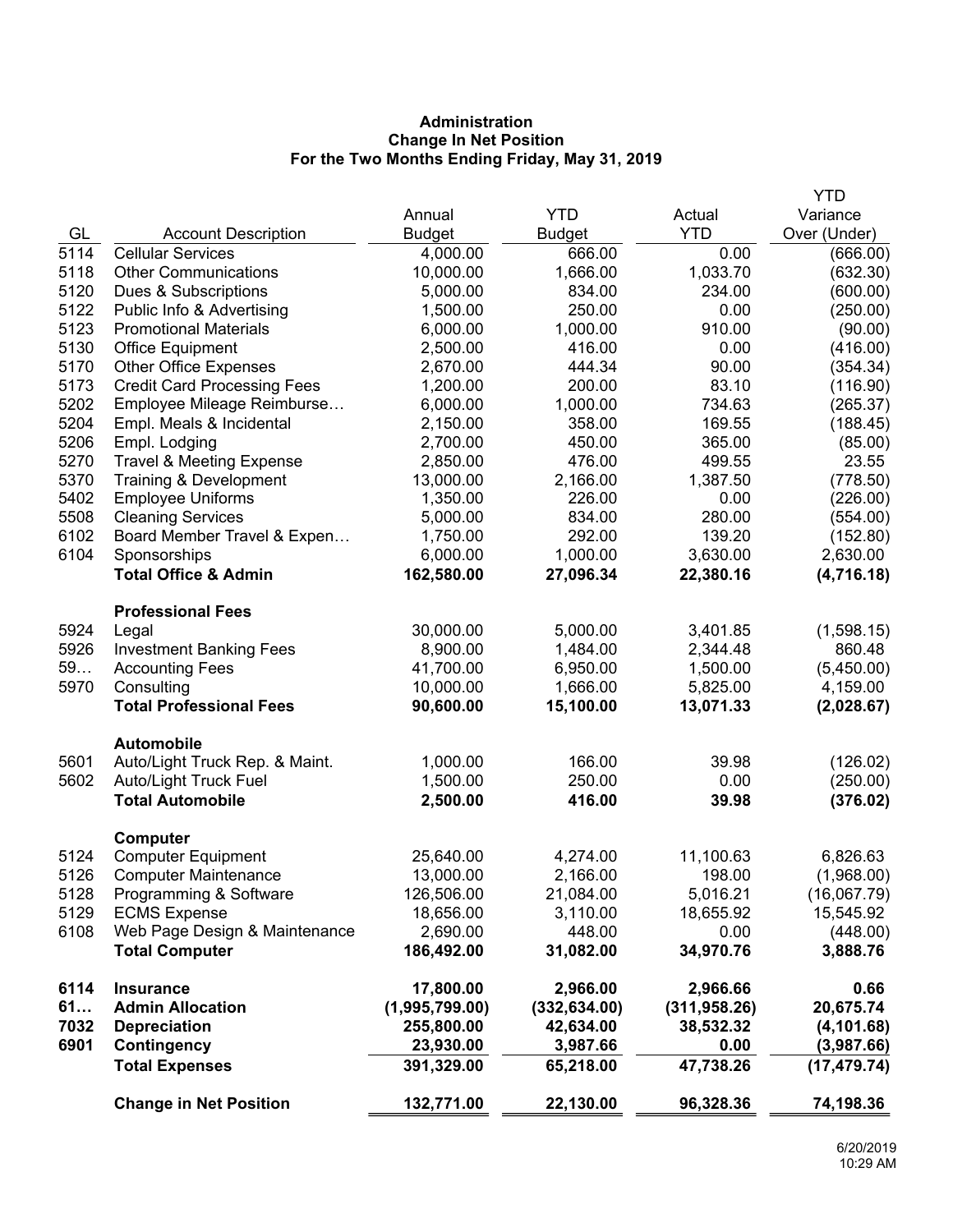|      |                                           |                |                |                | <b>YTD</b>               |
|------|-------------------------------------------|----------------|----------------|----------------|--------------------------|
|      |                                           | Annual         | <b>YTD</b>     | Actual         | Variance                 |
| GL   | <b>Account Description</b>                | <b>Budget</b>  | <b>Budget</b>  | <b>YTD</b>     | Over (Under)             |
|      | <b>Customer Billings</b>                  |                |                |                |                          |
| 4001 | <b>Customer Billings</b>                  | \$7,331,188.00 | \$1,221,864.00 | \$1,253,922.16 | \$32,058.16              |
| 4006 | Replacement Reserve Tip Inco              | 537,188.00     | 89,532.00      | 85,043.54      | (4,488.46)               |
| 4008 | Closure Reserve Tip Income                | 477,500.00     | 79,584.00      | 75,594.26      | (3,989.74)               |
| 4012 | Capital Reserve Tip Income                | 477,500.00     | 79,584.00      | 75,594.26      | (3,989.74)               |
| 4013 | Landfill Gas Tip Income                   | 477,500.00     | 79,584.00      | 75,594.26      | (3,989.74)               |
|      | <b>Total Customer Billings</b>            | 9,300,876.00   | 1,550,148.00   | 1,565,748.48   | 15,600.48                |
|      | <b>Grant Revenue</b>                      |                |                |                |                          |
| 4183 | <b>NY State Grants</b>                    | 120,000.00     | 20,000.00      | 0.00           | (20,000.00)              |
|      | <b>Total Grant Revenue</b>                | 120,000.00     | 20,000.00      | 0.00           | (20,000.00)              |
|      | <b>Other Income</b>                       |                |                |                |                          |
| 4164 | Miscellaneous                             | 15,000.00      | 2,500.00       | 30,516.80      | 28,016.80                |
| 4166 | <b>LFGTE Revenue</b>                      | 582,330.00     | 97,056.00      | 71,408.72      | (25, 647.28)             |
|      | <b>Total Other Income</b>                 | 597,330.00     | 99,556.00      | 101,925.52     | 2,369.52                 |
| 4201 | <b>Gain on Sale of Assets</b>             | 15,000.00      | 2,500.00       | 4,300.00       | 1,800.00                 |
|      | <b>Interest Income</b>                    |                |                |                |                          |
| 41   | <b>Trustee Interest</b>                   | 147,140.00     | 24,524.00      | 67,550.44      | 43,026.44                |
| 4108 | Reserve Interest                          | 116,222.00     | 19,370.00      | 18,372.14      | (997.86)                 |
| 4116 | Replace Reserve Interest Income           | 124,514.00     | 20,752.00      | 23,151.85      | 2,399.85                 |
| 4118 | <b>Closure Reserve Interest Income</b>    | 188,360.00     | 31,394.00      | 31,848.33      | 454.33                   |
| 4119 | Post Close Interest Income                | 142,096.00     | 23,682.00      | 27,107.95      | 3,425.95                 |
| 4120 | Wetlands Mitigation Interest Inc          | 41,092.00      | 6,848.00       | 7,036.03       | 188.03                   |
| 42   | Mark to Market Adjustment                 | 0.00           | 0.00           | 187,481.05     | 187,481.05               |
|      | <b>Total Interest Income</b>              | 759,424.00     | 126,570.00     | 362,547.79     | 235,977.79               |
|      | <b>Total Income</b>                       | 10,792,630.00  | 1,798,774.00   | 2,034,521.79   | 235,747.79               |
|      | <b>Salaries</b>                           |                |                |                |                          |
| 50   | <b>Engineering Wages</b>                  | 101,488.00     | 16,914.00      | 7,317.29       | (9,596.71)               |
| 50   | <b>Technology Wages</b>                   | 0.00           | 0.00           | 721.45         | 721.45                   |
| 50.  | <b>MMF Wages</b>                          | 1,495,022.00   | 249,170.00     | 200,749.17     | (48, 420.83)             |
| 50   | Overtime Wages                            | 35,438.00      | 5,906.00       | 885.25         | (5,020.75)               |
| 5005 | On-Call Stipend                           | 7,800.00       | 1,300.00       | 1,050.00       | (250.00)                 |
|      | <b>Total Salaries</b>                     | 1,639,748.00   | 273,290.00     | 210,723.16     | (62, 566.84)             |
|      | <b>Fringe Benefits</b>                    |                |                |                |                          |
| 50   | <b>FICA Expense</b>                       | 125,397.00     | 20,900.00      | 15,128.09      | (5,771.91)               |
| 50   | <b>Pension Expense</b>                    | 230,211.00     | 38,368.00      | 29,933.15      | (8,434.85)               |
| 50   | <b>Health Insurance</b>                   | 248,331.00     | 41,388.00      | 32,552.91      | (8,835.09)               |
| 50   | <b>Workers Comp</b>                       | 113,726.00     | 18,954.00      | 15,875.13      | (3,078.87)               |
| 50   | <b>Disability Insurance</b>               | 1,168.00       | 194.00         | 194.66         | 0.66                     |
| 50   | Post Retire Overhead                      | 156,547.00     | 26,092.00      | 21,541.11      | (4,550.89)               |
| 5054 | <b>Employee Physicals &amp; Screening</b> | 8,000.00       | 1,334.00       | 235.00         | (1,099.00)               |
|      | <b>Total Fringe Benefits</b>              | 883,380.00     | 147,230.00     | 115,460.05     | (31,769.95)<br>6/20/2019 |
|      |                                           |                |                |                |                          |

10:29 AM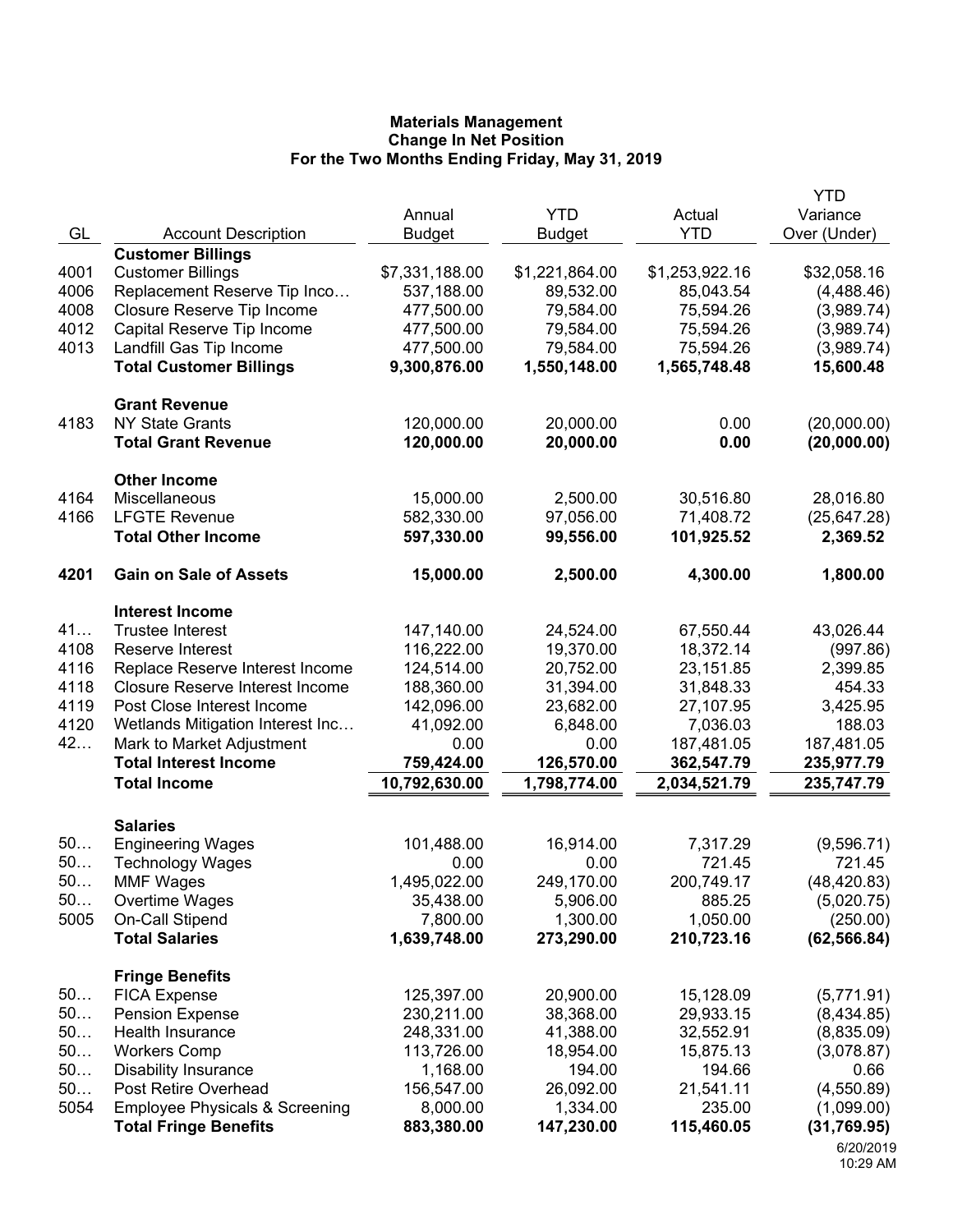|      |                                        |               |               |            | YTD          |
|------|----------------------------------------|---------------|---------------|------------|--------------|
|      |                                        | Annual        | <b>YTD</b>    | Actual     | Variance     |
| GL   | <b>Account Description</b>             | <b>Budget</b> | <b>Budget</b> | <b>YTD</b> | Over (Under) |
|      |                                        |               |               |            |              |
|      | <b>Operations &amp; Maintenance</b>    |               |               |            |              |
| 5062 | Third Party Temporary - O&M            | 36,000.00     | 6,000.00      | 8,562.27   | 2,562.27     |
| 5403 | <b>Safety Equipment &amp; Supplies</b> | 14,000.00     | 2,334.00      | 735.07     | (1,598.93)   |
| 5702 | Large Parts                            | 95,000.00     | 15,834.00     | 17,699.05  | 1,865.05     |
| 5703 | <b>Small Equipment</b>                 | 30,000.00     | 5,000.00      | 646.78     | (4,353.22)   |
| 5704 | <b>O&amp;M Supplies</b>                | 20,000.00     | 3,334.00      | 1,368.36   | (1,965.64)   |
| 5708 | Fuels                                  | 248,000.00    | 41,334.00     | 45,556.49  | 4,222.49     |
| 5710 | Lubricants                             | 20,000.00     | 3,334.00      | 1,254.09   | (2,079.91)   |
| 5712 | Purchased Maintenance & Repair         | 70,000.00     | 11,666.00     | 10,621.02  | (1,044.98)   |
| 5716 | <b>Equipment Rental</b>                | 10,000.00     | 1,666.00      | 0.00       | (1,666.00)   |
| 5718 | Tires                                  | 46,000.00     | 7,666.00      | 819.10     | (6,846.90)   |
| 5770 | Other Tool, Equip & O&M                | 2,500.00      | 416.00        | 1,135.18   | 719.18       |
| 5815 | Chemicals                              | 20,000.00     | 3,334.00      | 1,795.51   | (1,538.49)   |
| 5820 | <b>LFG Maintenance</b>                 | 75,000.00     | 12,500.00     | 1,876.35   | (10,623.65)  |
| 5932 | <b>Monitoring &amp; Testing</b>        | 115,600.00    | 19,266.00     | 4,948.50   | (14, 317.50) |
| 6008 | <b>Contract Hauling</b>                | 27,500.00     | 4,584.00      | 0.00       | (4,584.00)   |
|      | Total O & M                            | 829,600.00    | 138,268.00    | 97,017.77  | (41, 250.23) |
|      | <b>Recycling Transfer Station</b>      |               |               |            |              |
| 50   | <b>Material Reprocessing Wages</b>     | 86,757.00     | 14,460.00     | 0.00       | (14, 460.00) |
| 50   | <b>FICA Expense</b>                    | 6,637.00      | 1,106.00      | 0.00       | (1, 106.00)  |
| 50   | <b>Pension Expense</b>                 | 8,068.00      | 1,344.00      | 0.00       | (1,344.00)   |
| 50   | Health Insurance                       | 23,120.00     | 3,854.00      | 0.00       | (3,854.00)   |
| 50   | <b>Workers Comp</b>                    | 9,552.00      | 1,592.00      | 0.00       | (1,592.00)   |
| 50   | <b>Disability Insurance</b>            | 49.00         | 8.00          | 0.00       | (8.00)       |
| 50   | Post Retire Overhead                   | 11,040.00     | 1,840.00      | 0.00       | (1,840.00)   |
| 6300 | RTS-Safety Equipment & Sup             | 1,350.00      | 226.00        | 0.00       | (226.00)     |
| 6305 | RTS - Large Parts                      | 7,500.00      | 1,250.00      | 0.00       | (1,250.00)   |
| 6310 | RTS - Small Equipment                  | 4,005.00      | 668.00        | 0.00       | (668.00)     |
| 6315 | RTS - O&M Supplies                     | 14,000.00     | 2,334.00      | 0.00       | (2,334.00)   |
| 6320 | RTS - Fuels                            | 3,500.00      | 584.00        | 0.00       | (584.00)     |
| 6325 | RTS - Purchased Maintenance            | 7,500.00      | 1,250.00      | 0.00       | (1,250.00)   |
| 6330 | <b>RTS - Contract Hauling</b>          | 185,000.00    | 30,834.00     | 0.00       | (30, 834.00) |
| 6335 | RTS - Office Supplies                  | 250.00        | 42.00         | 0.00       | (42.00)      |
| 6340 | <b>RTS - Cellular Services</b>         | 1,020.00      | 170.00        | 0.00       | (170.00)     |
| 6345 | RTS - Other Communications             | 2,400.00      | 400.00        | 0.00       | (400.00)     |
| 6350 | RTS - Office Equipment Mainte          | 500.00        | 84.00         | 0.00       | (84.00)      |
| 6355 | RTS - Employee Mileage Reim            | 150.00        | 26.00         | 0.00       | (26.00)      |
| 6360 | RTS - Employee Uniforms                | 150.00        | 26.00         | 0.00       | (26.00)      |
| 6365 | RTS - Gas & Electric                   | 5,000.00      | 834.00        | 0.00       | (834.00)     |
| 6370 | RTS - Propane                          | 2,500.00      | 416.00        | 0.00       | (416.00)     |
| 6375 | <b>RTS - Building Supplies</b>         | 1,000.00      | 166.00        | 0.00       | (166.00)     |
| 6380 | RTS - Site Supplies                    | 1,000.00      | 166.00        | 0.00       | (166.00)     |
| 6385 | RTS - Building Maintenance &           | 1,500.00      | 250.00        | 0.00       | (250.00)     |
| 6390 | RTS - Site Maintenance & Repair        | 4,000.00      | 666.00        | 0.00       | (666.00)     |
| 6395 | RTS - Auto/Light Truck Rep. &          | 2,000.00      | 334.00        | 0.00       | (334.00)     |
|      |                                        |               |               |            |              |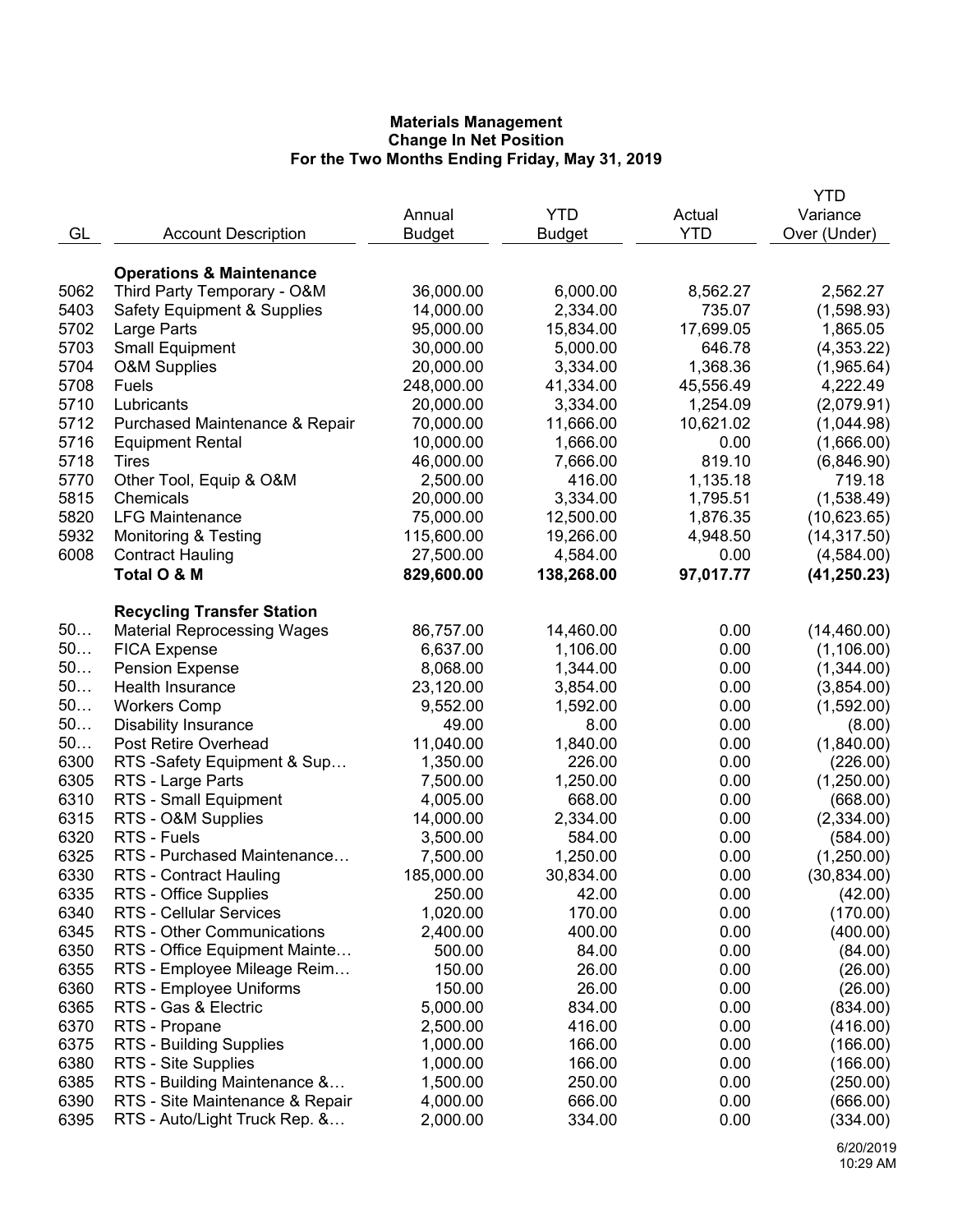|      |                                          |               |               |            | YTD           |
|------|------------------------------------------|---------------|---------------|------------|---------------|
|      |                                          | Annual        | <b>YTD</b>    | Actual     | Variance      |
| GL   | <b>Account Description</b>               | <b>Budget</b> | <b>Budget</b> | <b>YTD</b> | Over (Under)  |
| 6400 | RTS - Auto/Light Truck Fuel              | 1,500.00      | 250.00        | 0.00       | (250.00)      |
| 6410 | RTS - Programming & Software             | 5,000.00      | 834.00        | 0.00       | (834.00)      |
|      | <b>Total Recycling Transfer Stati</b>    | 396,048.00    | 66,014.00     | 0.00       | (66, 014.00)  |
|      |                                          |               |               |            |               |
|      | <b>Waste Diversion</b>                   |               |               |            |               |
| 5125 | <b>Promotional Materials - RRR</b>       | 75,000.00     | 12,500.00     | 302.49     | (12, 197.51)  |
| 6009 | Household Hazardous Waste                | 70,000.00     | 11,666.00     | 0.00       | (11,666.00)   |
| 6011 | Recycling Incentive                      | 67,755.00     | 11,292.00     | 5,790.25   | (5,501.75)    |
| 6012 | Recycling Incentive-County Ca            | 600,000.00    | 100,000.00    | 0.00       | (100,000.00)  |
| 6013 | <b>CRT Recycling</b>                     | 115,000.00    | 19,166.00     | 24,422.25  | 5,256.25      |
| 6015 | Ag Plastics Recycling                    | 25,000.00     | 4,166.00      | 0.00       | (4, 166.00)   |
| 6017 | <b>Book Debinding</b>                    | 7,500.00      | 1,250.00      | 421.67     | (828.33)      |
| 6018 | <b>Mattress Recycling - All Counties</b> | 102,500.00    | 17,084.00     | 36,178.00  | 19,094.00     |
| 6020 | <b>Waste Audit</b>                       | 35,000.00     | 5,834.00      | 0.00       | (5,834.00)    |
|      | <b>Total Waste Diversion</b>             | 1,097,755.00  | 182,958.00    | 67,114.66  | (115, 843.34) |
| 6002 | <b>Sewage Treatment</b>                  | 398,443.00    | 66,408.00     | 63,337.98  | (3,070.02)    |
| 60   | <b>Closure &amp; Post Closure Care</b>   | 807,956.00    | 134,660.00    | 223,322.59 | 88,662.59     |
| 6006 | <b>Host Community Benefits</b>           | 813,373.00    | 135,562.00    | 127,754.30 | (7,807.70)    |
| 6007 | <b>LFGTE Revenue Sharing</b>             | 10,000.00     | 1,666.00      | 0.00       | (1,666.00)    |
|      |                                          |               |               |            |               |
|      | <b>Office &amp; Administrative</b>       |               |               |            |               |
| 5053 | Misc Employee Costs                      | 1,000.00      | 166.00        | 0.00       | (166.00)      |
| 5104 | <b>Office Supplies</b>                   | 5,000.00      | 834.00        | 47.99      | (786.01)      |
| 5112 | Telephone                                | 7,640.00      | 1,274.00      | 1,690.26   | 416.26        |
| 5114 | <b>Cellular Services</b>                 | 9,100.00      | 1,516.00      | 115.52     | (1,400.48)    |
| 5120 | Dues & Subscriptions                     | 3,000.00      | 500.00        | 0.00       | (500.00)      |
| 5122 | Public Info & Advertising                | 2,500.00      | 416.00        | 74.60      | (341.40)      |
| 5123 | <b>Promotional Materials</b>             | 8,000.00      | 1,334.00      | 0.00       | (1,334.00)    |
| 5130 | <b>Office Equipment</b>                  | 1,000.00      | 166.00        | 0.00       | (166.00)      |
| 5132 | <b>Office Equip Maintenance</b>          | 1,200.00      | 200.00        | 0.00       | (200.00)      |
| 5202 | Employee Mileage Reimburse               | 5,000.00      | 834.00        | 10.44      | (823.56)      |
| 5204 | Empl. Meals & Incidental                 | 1,800.00      | 300.00        | 0.00       | (300.00)      |
| 5206 | Empl. Lodging                            | 4,800.00      | 800.00        | 0.00       | (800.00)      |
| 5270 | <b>Travel &amp; Meeting Expense</b>      | 750.00        | 126.00        | 0.00       | (126.00)      |
| 5312 | <b>Continuing Education</b>              | 3,000.00      | 500.00        | 0.00       | (500.00)      |
| 5370 | Training & Development                   | 8,000.00      | 1,334.00      | 500.00     | (834.00)      |
| 5402 | <b>Employee Uniforms</b>                 | 20,100.00     | 3,350.00      | 1,653.69   | (1,696.31)    |
| 5508 | <b>Cleaning Services</b>                 | 10,000.00     | 1,666.00      | 0.00       | (1,666.00)    |
| 6210 | <b>Trustee Fees</b>                      | 8,500.00      | 1,416.00      | 0.00       | (1,416.00)    |
|      | <b>Total Office &amp; Admin</b>          | 100,390.00    | 16,732.00     | 4,092.50   | (12, 639.50)  |
|      | <b>Utilities</b>                         |               |               |            |               |
| 5802 | Gas & Electric                           | 40,000.00     | 6,666.00      | 5,551.23   | (1, 114.77)   |
| 5803 | Propane                                  | 25,000.00     | 4,166.00      | 1,959.45   | (2,206.55)    |
|      | <b>Total Utilities</b>                   | 65,000.00     | 10,832.00     | 7,510.68   | (3,321.32)    |
|      |                                          |               |               |            |               |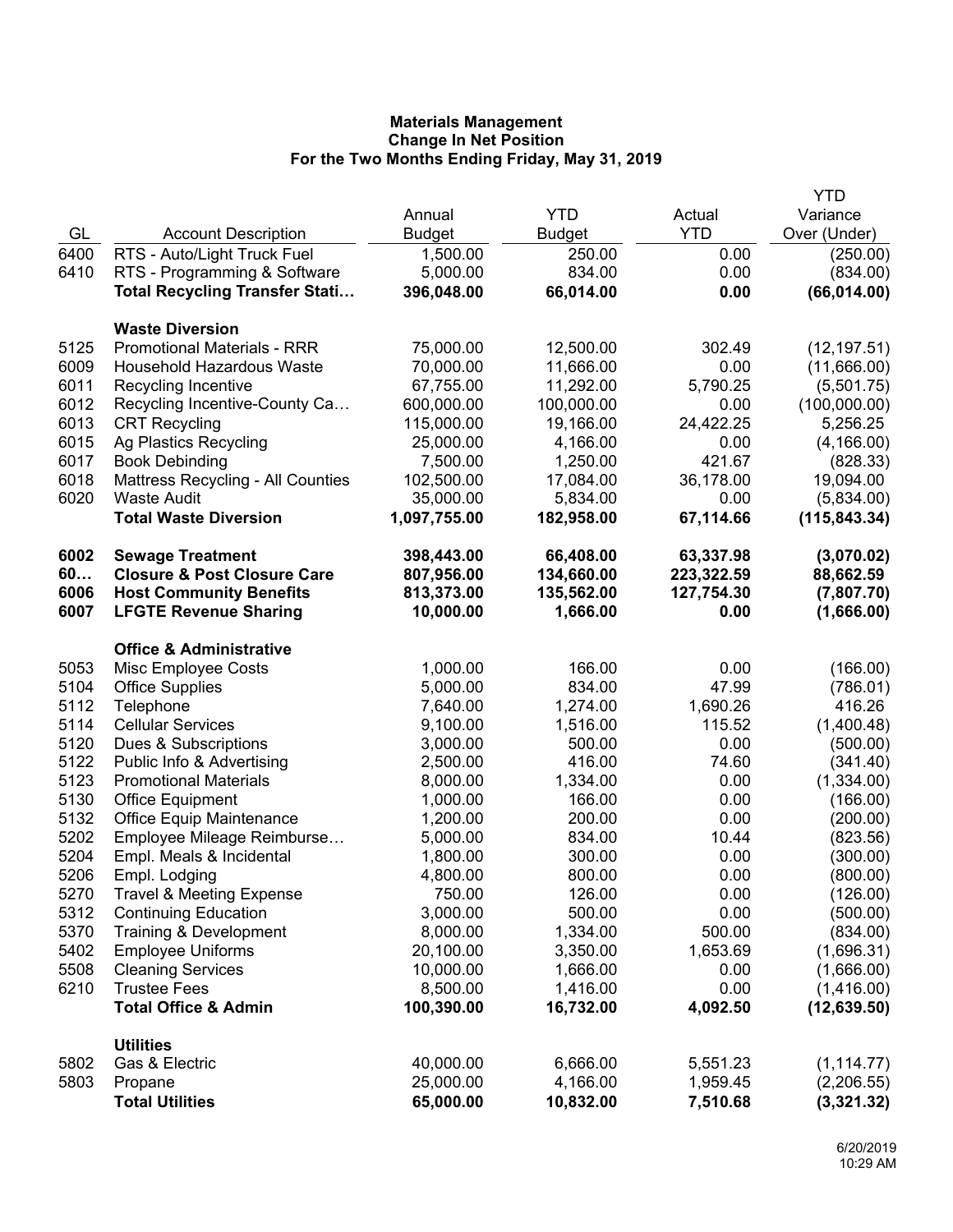|      |                                          |                |               |              | <b>YTD</b>    |
|------|------------------------------------------|----------------|---------------|--------------|---------------|
|      |                                          | Annual         | <b>YTD</b>    | Actual       | Variance      |
| GL   | <b>Account Description</b>               | <b>Budget</b>  | <b>Budget</b> | <b>YTD</b>   | Over (Under)  |
|      | <b>Materials &amp; Supplies</b>          |                |               |              |               |
| 5806 | <b>Building Supplies</b>                 | 7,000.00       | 1,166.00      | 90.38        | (1,075.62)    |
| 5810 | <b>Site Supplies</b>                     | 40,000.00      | 6,666.00      | 2,253.53     | (4, 412.47)   |
| 5824 | Sand, Gravel & Stone                     | 200,000.00     | 33,334.00     | 24,782.51    | (8,551.49)    |
| 5826 | Seed & Mulch                             | 30,000.00      | 5,000.00      | 2,667.40     | (2,332.60)    |
|      | <b>Total Materials &amp; Supplies</b>    | 277,000.00     | 46,166.00     | 29,793.82    | (16, 372.18)  |
|      | <b>Professional Fees</b>                 |                |               |              |               |
| 5924 | Legal                                    | 5,500.00       | 916.00        | 0.00         | (916.00)      |
| 5926 | <b>Investment Banking Fees</b>           | 18,034.00      | 3,006.00      | 3,704.90     | 698.90        |
| 5970 | Consulting                               | 3,500.00       | 584.00        | 0.00         | (584.00)      |
|      | <b>Total Professional Fees</b>           | 27,034.00      | 4,506.00      | 3,704.90     | (801.10)      |
|      |                                          |                |               |              |               |
|      | <b>Repairs &amp; Maintenance</b>         |                |               |              |               |
| 5804 | <b>Building Maintenance &amp; Repair</b> | 25,000.00      | 4,166.00      | 540.96       | (3,625.04)    |
|      | <b>Total Repairs &amp; Maintenance</b>   | 25,000.00      | 4,166.00      | 540.96       | (3,625.04)    |
|      | <b>Automobile</b>                        |                |               |              |               |
| 5603 | Auto/Light Truck Rental/Lease            | 23,400.00      | 3,900.00      | 5,290.64     | 1,390.64      |
|      | <b>Total Automobile</b>                  | 23,400.00      | 3,900.00      | 5,290.64     | 1,390.64      |
|      |                                          |                |               |              |               |
|      | Computer                                 |                |               |              |               |
| 5124 | <b>Computer Equipment</b>                | 8,300.00       | 1,384.00      | 16.25        | (1,367.75)    |
| 5128 | Programming & Software                   | 5,000.00       | 834.00        | 0.00         | (834.00)      |
|      | <b>Total Computer</b>                    | 13,300.00      | 2,218.00      | 16.25        | (2, 201.75)   |
| 6114 | <b>Insurance</b>                         | 146,000.00     | 24,334.00     | 24,333.34    | (0.66)        |
| 61   | <b>Admin Allocation</b>                  | 769,515.00     | 128,252.00    | 120,259.91   | (7,992.09)    |
| 61   | <b>Engineering Allocation</b>            | 32,073.00      | 5,346.00      | 5,697.91     | 351.91        |
| 6208 | NYS Administrative Assessm               | 51,703.00      | 8,618.00      | 0.00         | (8,618.00)    |
| 7032 | <b>Depreciation</b>                      | 4,162,900.00   | 693,816.00    | 648,905.67   | (44, 910.33)  |
| 6202 | <b>Interest Expense</b>                  | 580,297.00     | 96,716.00     | 40,614.64    | (56, 101.36)  |
| 6901 | Contingency                              | 30,000.00      | 5,000.00      | 0.00         | (5,000.00)    |
|      | <b>Total Expenses</b>                    | 13,179,915.00  | 2,196,658.00  | 1,795,491.73 | (401, 166.27) |
|      | <b>Change in Net Position</b>            | (2,387,285.00) | (397, 884.00) | 239,030.06   | 636,914.06    |
|      |                                          |                |               |              |               |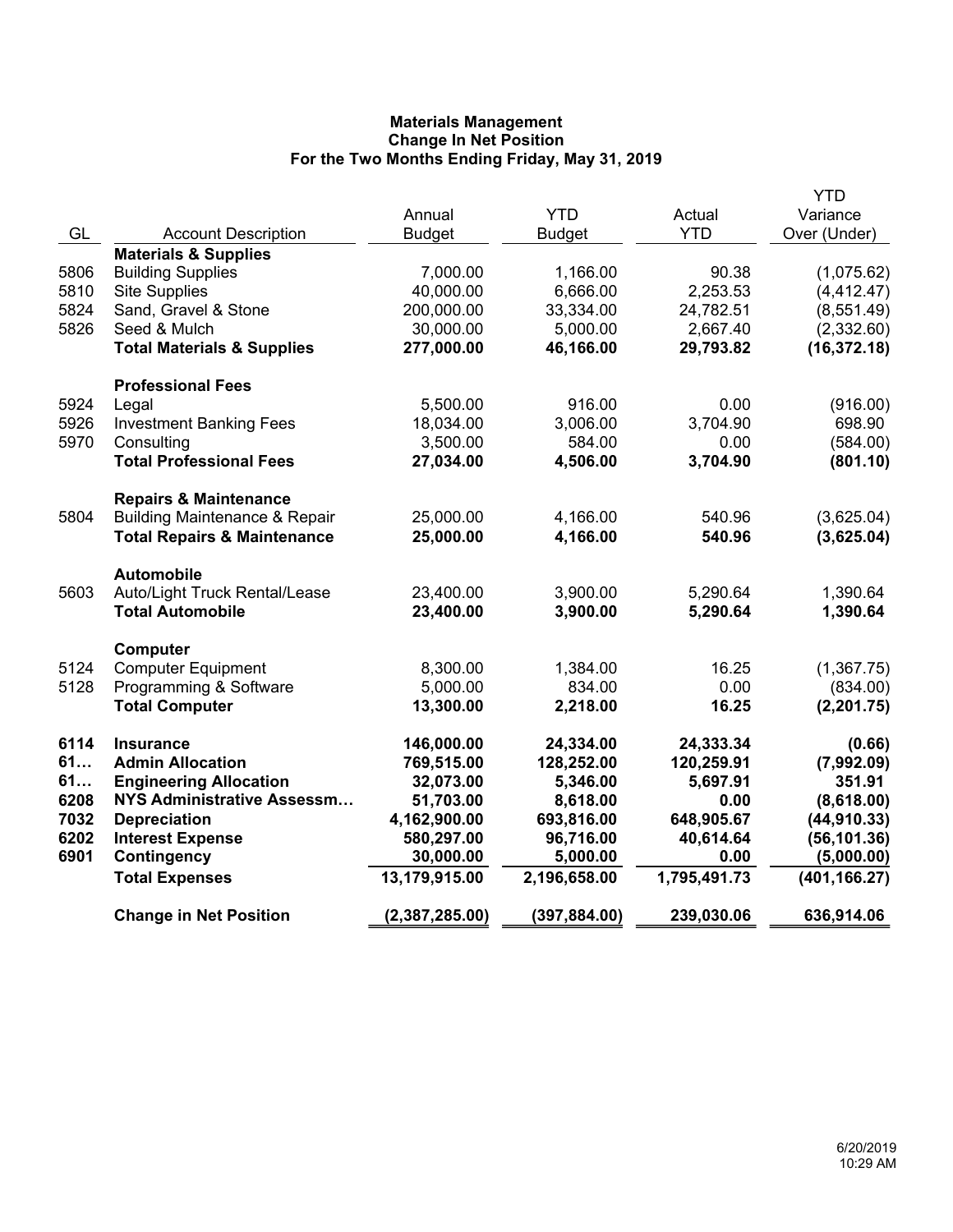## **Telecommunications Change In Net Position For the Two Months Ending Friday, May 31, 2019**

| GL           | <b>Account Description</b>                                                  | Annual<br><b>Budget</b>      | <b>YTD</b><br><b>Budget</b> | Actual<br><b>YTD</b>      | <b>YTD</b><br>Variance<br>Over (Under) |
|--------------|-----------------------------------------------------------------------------|------------------------------|-----------------------------|---------------------------|----------------------------------------|
| 4001<br>4004 | <b>Customer Billings</b><br><b>Customer Billings</b><br>Dark Fiber Billings | \$5,782,654.00<br>414,444.00 | \$963,776.00<br>69,074.00   | \$971,294.72<br>32,276.34 | \$7,518.72<br>(36, 797.66)             |
|              | <b>Total Customer Billings</b>                                              | 6,197,098.00                 | 1,032,850.00                | 1,003,571.06              | (29, 278.94)                           |
| 4164         | <b>Other Income</b><br>Miscellaneous                                        | 47,050.00                    | 7,842.00                    | 8,508.35                  | 666.35                                 |
|              | <b>Total Other Income</b>                                                   | 47,050.00                    | 7,842.00                    | 8,508.35                  | 666.35                                 |
| 4102         | <b>Interest Income</b><br>Investment Interest Income                        | 2,915.00                     | 486.00                      | 494.17                    | 8.17                                   |
| 4108         | <b>Reserve Interest</b>                                                     | 160,193.00                   | 26,698.00                   | 40,973.66                 | 14,275.66                              |
| 42           | Mark to Market Adjustment                                                   | 0.00                         | 0.00                        | 56,300.21                 | 56,300.21                              |
|              | <b>Total Interest Income</b>                                                | 163,108.00                   | 27,184.00                   | 97,768.04                 | 70,584.04                              |
|              | <b>Total Income</b>                                                         | 6,407,256.00                 | 1,067,876.00                | 1,109,847.45              | 41,971.45                              |
|              | <b>Salaries</b>                                                             |                              |                             |                           |                                        |
| 50           | <b>Engineering Wages</b>                                                    | 37,944.00                    | 6,324.00                    | 4,089.65                  | (2, 234.35)                            |
| 50<br>50     | <b>Technology Wages</b><br><b>MMF Wages</b>                                 | 1,159,837.00<br>0.00         | 193,306.00<br>0.00          | 174,240.51<br>66.78       | (19,065.49)<br>66.78                   |
| $50$         | Overtime Wages                                                              | 2,350.00                     | 392.00                      | 611.27                    | 219.27                                 |
|              | <b>Total Salaries</b>                                                       | 1,200,131.00                 | 200,022.00                  | 179,008.21                | (21, 013.79)                           |
|              | <b>Fringe Benefits</b>                                                      |                              |                             |                           |                                        |
| 50           | <b>FICA Expense</b>                                                         | 91,631.00                    | 15,272.00                   | 13,415.69                 | (1,856.31)                             |
| 50           | <b>Pension Expense</b>                                                      | 174,617.00                   | 29,102.00                   | 23,524.37                 | (5, 577.63)                            |
| 50<br>50     | Health Insurance                                                            | 111,155.00<br>2,900.00       | 18,526.00<br>484.00         | 13,024.02<br>388.58       | (5,501.98)                             |
| 50           | <b>Workers Comp</b><br><b>Disability Insurance</b>                          | 429.00                       | 72.00                       | 71.50                     | (95.42)<br>(0.50)                      |
| 50           | Post Retire Overhead                                                        | 72,036.00                    | 12,006.00                   | 11,627.04                 | (378.96)                               |
| 5054         | <b>Employee Physicals &amp; Screening</b>                                   | 500.00                       | 84.00                       | 0.00                      | (84.00)                                |
|              | <b>Total Fringe Benefits</b>                                                | 453,268.00                   | 75,546.00                   | 62,051.20                 | (13, 494.80)                           |
|              | <b>Operations &amp; Maintenance</b>                                         |                              |                             |                           |                                        |
| 5062<br>5133 | Third Party Temporary - O&M                                                 | 5,500.00                     | 916.00                      | 0.00                      | (916.00)                               |
| 5134         | Equipment Maintenance Contr<br><b>Maintenance Contracts</b>                 | 340,000.00<br>175,000.00     | 56,666.00<br>29,166.00      | 240,441.44<br>4,731.64    | 183,775.44<br>(24, 434.36)             |
| 5135         | <b>Underground Locating</b>                                                 | 95,000.00                    | 15,834.00                   | 5,196.58                  | (10, 637.42)                           |
| 5403         | <b>Safety Equipment &amp; Supplies</b>                                      | 900.00                       | 150.00                      | 0.00                      | (150.00)                               |
| 5704         | <b>O&amp;M Supplies</b>                                                     | 4,500.00                     | 750.00                      | 791.36                    | 41.36                                  |
| 5712         | Purchased Maintenance & Repair                                              | 45,000.00                    | 7,500.00                    | 0.00                      | (7,500.00)                             |
| 5720         | <b>Offnet Circuit Lease</b>                                                 | 600,000.00                   | 100,000.00                  | 78,023.90                 | (21, 976.10)                           |
| 5770         | Other Tool, Equip & O&M                                                     | 6,000.00                     | 1,000.00                    | 1,847.36                  | 847.36                                 |
| 5830         | Collo Expense                                                               | 185,000.00                   | 30,834.00                   | 22,370.27                 | (8,463.73)                             |
| 5834         | Permitting                                                                  | 3,000.00                     | 500.00                      | 269.00                    | (231.00)                               |
| 5836<br>5838 | <b>Pole Attachment Fees</b><br><b>Conduit Lease</b>                         | 279,479.00<br>24,696.00      | 46,580.00                   | 96,104.23<br>784.48       | 49,524.23                              |
|              |                                                                             |                              | 4,116.00                    |                           | (3,331.52)<br>6/20/2019                |
|              |                                                                             |                              |                             |                           | 10:29 AM                               |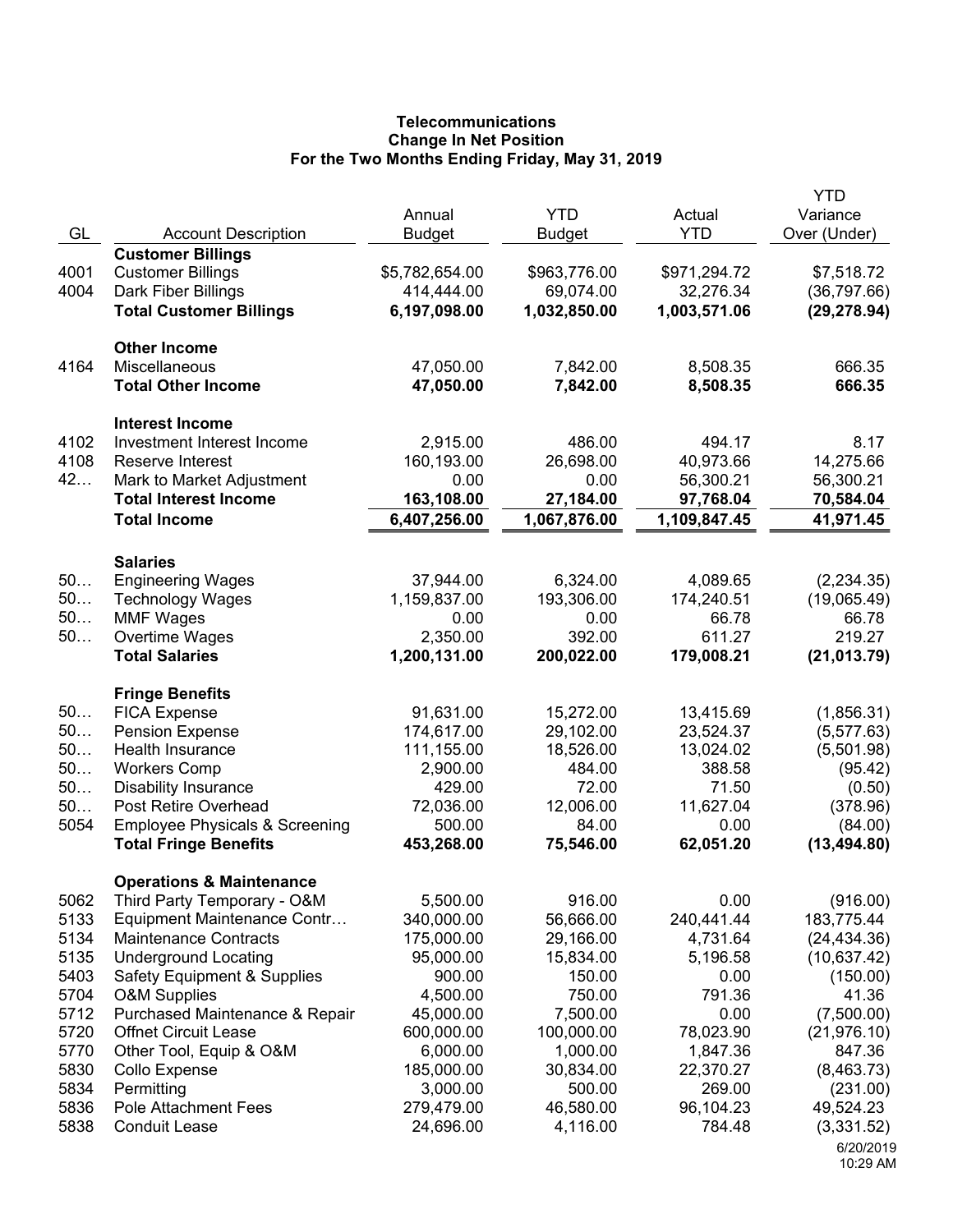# **Telecommunications Change In Net Position For the Two Months Ending Friday, May 31, 2019**

|              |                                                           |                      |                    |                      | YTD                  |
|--------------|-----------------------------------------------------------|----------------------|--------------------|----------------------|----------------------|
|              |                                                           | Annual               | <b>YTD</b>         | Actual               | Variance             |
| GL           | <b>Account Description</b>                                | <b>Budget</b>        | <b>Budget</b>      | <b>YTD</b>           | Over (Under)         |
|              | Total O & M                                               | 1,764,075.00         | 294,012.00         | 450,560.26           | 156,548.26           |
|              | <b>Office &amp; Administrative</b>                        |                      |                    |                      |                      |
| 5053         |                                                           | 2,400.00             | 400.00             | 113.45               |                      |
| 5102         | Misc Employee Costs<br><b>Office Rent</b>                 | 44,279.00            | 7,380.00           | 7,379.84             | (286.55)             |
| 5104         | <b>Office Supplies</b>                                    | 2,200.00             | 366.00             | 0.00                 | (0.16)<br>(366.00)   |
| 5110         |                                                           | 1,000.00             | 166.00             | 20.28                | (145.72)             |
| 5112         | Postage & Shipping                                        | 12,000.00            | 2,000.00           | 1,632.34             | (367.66)             |
| 5114         | Telephone<br><b>Cellular Services</b>                     | 5,700.00             | 950.00             | 46.52                | (903.48)             |
| 5118         | <b>Other Communications</b>                               | 1,600.00             | 266.00             | 208.90               |                      |
| 5120         | Dues & Subscriptions                                      | 500.00               | 84.00              | 0.00                 | (57.10)              |
| 5122         |                                                           | 2,000.00             | 334.00             | 0.00                 | (84.00)<br>(334.00)  |
| 5123         | Public Info & Advertising<br><b>Promotional Materials</b> | 5,000.00             | 834.00             | 0.00                 | (834.00)             |
| 5130         |                                                           | 5,000.00             | 834.00             | 0.00                 | (834.00)             |
| 5170         | <b>Office Equipment</b><br><b>Other Office Expenses</b>   | 5,000.00             | 834.00             | 145.38               | (688.62)             |
| 5172         | <b>Filing Fees</b>                                        | 10,000.00            | 1,666.00           | 203.05               | (1,462.95)           |
| 5202         | Employee Mileage Reimburse                                | 1,962.00             | 328.00             | 0.00                 |                      |
| 5204         | Empl. Meals & Incidental                                  | 9,500.00             | 1,584.00           | 701.53               | (328.00)<br>(882.47) |
| 5206         | Empl. Lodging                                             | 18,000.00            | 3,000.00           | 1,869.86             | (1, 130.14)          |
| 5270         | <b>Travel &amp; Meeting Expense</b>                       | 500.00               | 84.00              | 898.86               | 814.86               |
| 5370         | Training & Development                                    | 16,300.00            | 2,716.00           | 500.00               | (2,216.00)           |
| 5402         | <b>Employee Uniforms</b>                                  | 1,450.00             | 242.00             | 0.00                 | (242.00)             |
| 5570         | <b>Other General Expense</b>                              | 1,000.00             | 166.00             | 0.00                 | (166.00)             |
|              | <b>Total Office &amp; Admin</b>                           | 145,391.00           | 24,234.00          | 13,720.01            | (10, 513.99)         |
|              |                                                           |                      |                    |                      |                      |
|              | <b>Utilities</b>                                          |                      |                    |                      |                      |
| 5802         | Gas & Electric                                            | 4,400.00             | 734.00             | 257.75               | (476.25)             |
|              | <b>Total Utilities</b>                                    | 4,400.00             | 734.00             | 257.75               | (476.25)             |
|              |                                                           |                      |                    |                      |                      |
|              | <b>Professional Fees</b>                                  |                      |                    |                      |                      |
| 5924<br>5926 | Legal                                                     | 18,500.00            | 3,084.00<br>794.00 | 1,380.00<br>1,220.64 | (1,704.00)<br>426.64 |
| 5970         | <b>Investment Banking Fees</b><br>Consulting              | 4,760.00<br>7,500.00 | 1,250.00           | 0.00                 | (1,250.00)           |
|              | <b>Total Professional Fees</b>                            | 30,760.00            | 5,128.00           | 2,600.64             | (2,527.36)           |
|              |                                                           |                      |                    |                      |                      |
|              | <b>Automobile</b>                                         |                      |                    |                      |                      |
| 5601         | Auto/Light Truck Rep. & Maint.                            | 12,000.00            | 2,000.00           | 1,749.51             | (250.49)             |
| 5602         | <b>Auto/Light Truck Fuel</b>                              | 22,000.00            | 3,666.00           | 2,202.45             | (1,463.55)           |
| 5603         | Auto/Light Truck Rental/Lease                             | 47,900.00            | 7,984.00           | 5,237.32             | (2,746.68)           |
| 5605         | Vehicle Ins                                               | 11,200.00            | 1,866.00           | 1,866.66             | 0.66                 |
|              | <b>Total Automobile</b>                                   | 93,100.00            | 15,516.00          | 11,055.94            | (4,460.06)           |
|              | Computer                                                  |                      |                    |                      |                      |
| 5124         | <b>Computer Equipment</b>                                 | 8,000.00             | 1,334.00           | 0.00                 | (1,334.00)           |
| 5128         | Programming & Software                                    | 12,000.00            | 2,000.00           | 1,829.34             | (170.66)             |
|              | <b>Total Computer</b>                                     | 20,000.00            | 3,334.00           | 1,829.34             | (1,504.66)           |
|              |                                                           |                      |                    |                      |                      |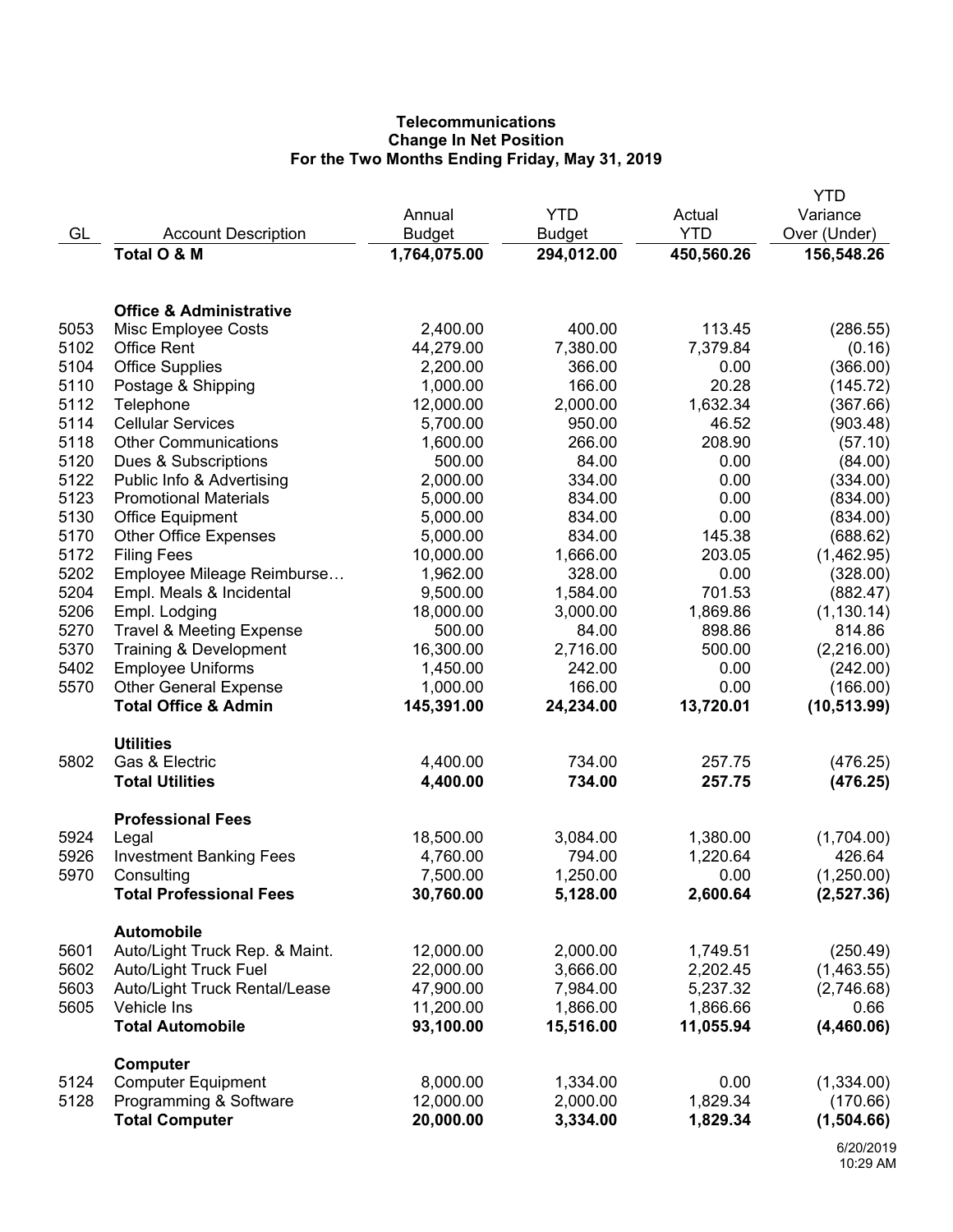# **Telecommunications Change In Net Position For the Two Months Ending Friday, May 31, 2019**

|      |                               |                |               |               | <b>YTD</b>   |
|------|-------------------------------|----------------|---------------|---------------|--------------|
|      |                               | Annual         | <b>YTD</b>    | Actual        | Variance     |
| GL   | <b>Account Description</b>    | <b>Budget</b>  | <b>Budget</b> | YTD           | Over (Under) |
| 6114 | <b>Insurance</b>              | 116,300.00     | 19,384.00     | 19,383.34     | (0.66)       |
| 61   | <b>Admin Allocation</b>       | 570,964.00     | 95,160.00     | 89,251.26     | (5,908.74)   |
| 61   | <b>Engineering Allocation</b> | 16,959.00      | 2,826.00      | 6,538.29      | 3,712.29     |
| 6208 | NYS Administrative Assessm    | 34,608.00      | 5,768.00      | 0.00          | (5,768.00)   |
| 7032 | <b>Depreciation</b>           | 3,684,400.00   | 614,066.00    | 573,202.22    | (40,863.78)  |
| 6901 | Contingency                   | 25,000.00      | 4,166.00      | 0.00          | (4, 166.00)  |
|      | <b>Total Expenses</b>         | 8,159,356.00   | 1,359,896.00  | 1,409,458.46  | 49,562.46    |
|      | <b>Change in Net Position</b> | (1,752,100.00) | (292,020.00)  | (299, 611.01) | (7,591.01)   |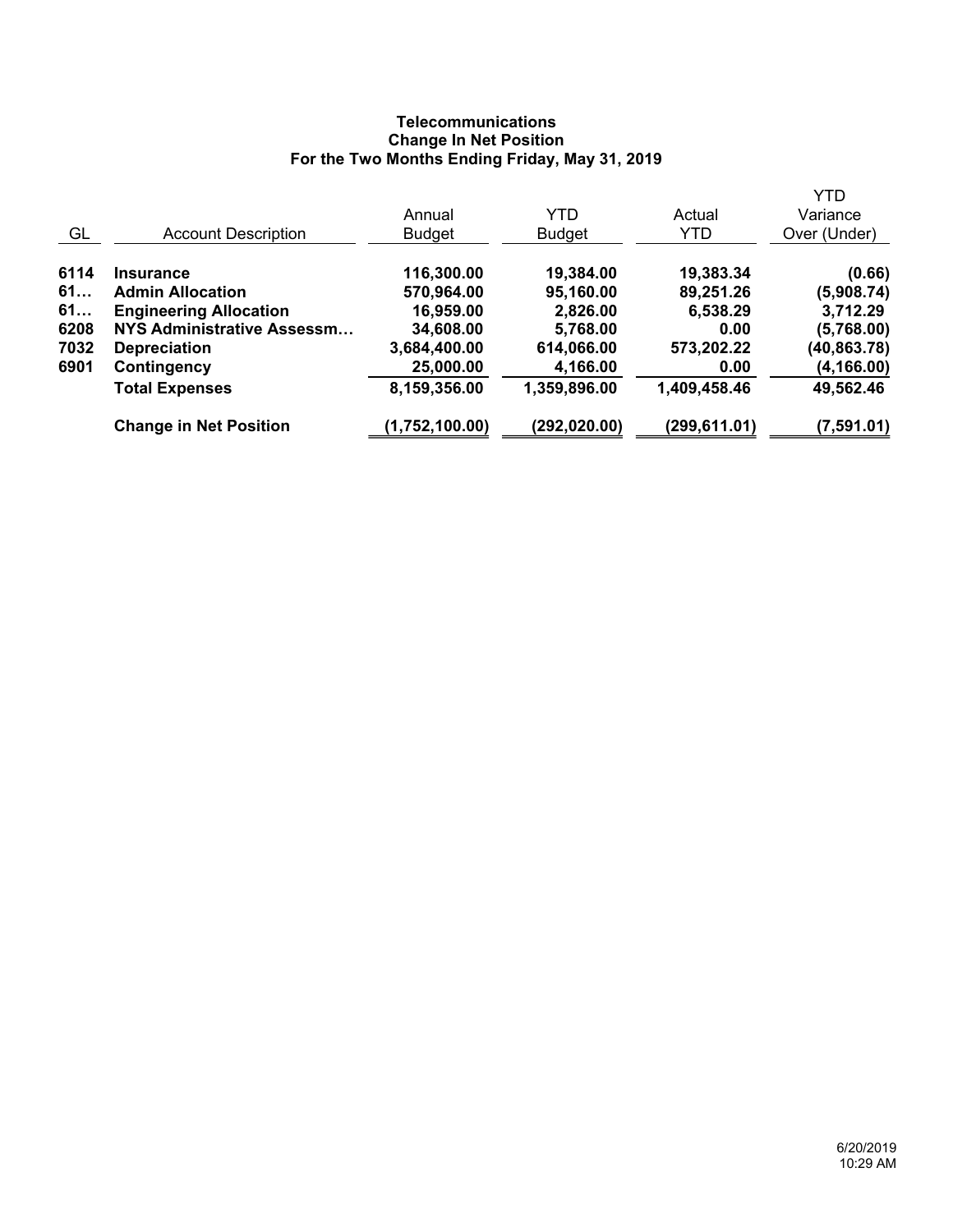## **Water Quality Change In Net Position For the Two Months Ending Friday, May 31, 2019**

|      |                                           |                |               |                    | YTD                   |
|------|-------------------------------------------|----------------|---------------|--------------------|-----------------------|
|      |                                           | Annual         | <b>YTD</b>    | Actual             | Variance              |
| GL   | <b>Account Description</b>                | <b>Budget</b>  | <b>Budget</b> | <b>YTD</b>         | Over (Under)          |
|      | <b>Customer Billings</b>                  |                |               |                    |                       |
| 4001 | <b>Customer Billings</b>                  | \$5,306,138.00 | \$884,356.00  | \$914,539.11       | \$30,183.11           |
| 4005 | <b>Capital Billings</b>                   | 277,287.00     | 46,214.00     | 46,214.60          | 0.60                  |
|      | <b>Total Customer Billings</b>            | 5,583,425.00   | 930,570.00    | 960,753.71         | 30,183.71             |
|      | <b>Other Income</b>                       |                |               |                    |                       |
| 4164 | Miscellaneous                             | 12,501.00      | 2,084.00      | 2,083.50           | (0.50)                |
|      | <b>Total Other Income</b>                 | 12,501.00      | 2,084.00      | 2,083.50           | (0.50)                |
|      |                                           |                |               |                    |                       |
|      | <b>Interest Income</b>                    |                |               |                    |                       |
| 4102 | Investment Interest Income                | 8,600.00       | 1,434.00      | 1,495.23           | 61.23                 |
| 4108 | Reserve Interest                          | 63,600.00      | 10,600.00     | 9,720.28           | (879.72)              |
| 42   | Mark to Market Adjustment                 | 0.00           | 0.00          | 14,241.25          | 14,241.25             |
|      | <b>Total Interest Income</b>              | 72,200.00      | 12,034.00     | 25,456.76          | 13,422.76             |
|      | <b>Total Income</b>                       | 5,668,126.00   | 944,688.00    | 988,293.97         | 43,605.97             |
|      |                                           |                |               |                    |                       |
| 50   | <b>Salaries</b>                           | 75,250.00      |               |                    |                       |
| 50   | <b>Engineering Wages</b>                  |                | 12,544.00     | 6,345.08<br>721.45 | (6, 198.92)<br>721.45 |
| 50   | <b>Technology Wages</b>                   | 0.00<br>0.00   | 0.00<br>0.00  | 166.95             | 166.95                |
| 50   | <b>MMF Wages</b>                          | 910,351.00     | 151,726.00    | 135,061.58         | (16, 664.42)          |
| 50   | <b>WQ Wages</b><br>Overtime Wages         | 115,362.00     | 19,228.00     | 17,062.73          | (2, 165.27)           |
| 5005 | On-Call Stipend                           | 18,000.00      | 3,000.00      | 2,100.00           | (900.00)              |
|      | <b>Total Salaries</b>                     | 1,118,963.00   | 186,498.00    | 161,457.79         | (25,040.21)           |
|      |                                           |                |               |                    |                       |
|      | <b>Fringe Benefits</b>                    |                |               |                    |                       |
| 50   | <b>FICA Expense</b>                       | 85,555.00      | 14,262.00     | 11,634.21          | (2,627.79)            |
| 50   | <b>Pension Expense</b>                    | 147,530.00     | 24,588.00     | 21,595.89          | (2,992.11)            |
| 50   | Health Insurance                          | 153,719.00     | 25,620.00     | 23,296.91          | (2,323.09)            |
| 50   | <b>Workers Comp</b>                       | 70,100.00      | 11,684.00     | 11,316.19          | (367.81)              |
| 50   | <b>Disability Insurance</b>               | 600.00         | 100.00        | 100.02             | 0.02                  |
| 50   | Post Retire Overhead                      | 99,527.00      | 16,590.00     | 15,432.33          | (1, 157.67)           |
| 5054 | <b>Employee Physicals &amp; Screening</b> | 5,500.00       | 916.00        | 0.00               | (916.00)              |
|      | <b>Total Fringe Benefits</b>              | 562,531.00     | 93,760.00     | 83,375.55          | (10, 384.45)          |
|      | <b>Operations &amp; Maintenance</b>       |                |               |                    |                       |
| 5062 | Third Party Temporary - O&M               | 7,500.00       | 1,250.00      | 0.00               | (1,250.00)            |
| 5403 | <b>Safety Equipment &amp; Supplies</b>    | 15,000.00      | 2,500.00      | 436.35             | (2,063.65)            |
| 5704 | <b>O&amp;M Supplies</b>                   | 500.00         | 84.00         | 0.00               | (84.00)               |
| 5706 | Shop Tools                                | 16,540.00      | 2,758.00      | 17.21              | (2,740.79)            |
| 5770 | Other Tool, Equip & O&M                   | 500.00         | 84.00         | 0.00               | (84.00)               |
| 5815 | Chemicals                                 | 97,040.00      | 16,174.00     | 3,470.00           | (12,704.00)           |
| 5902 | Lab Fees                                  | 9,100.00       | 1,518.00      | 175.00             | (1,343.00)            |
| 6010 | <b>Cape Vincent Reserve</b>               | 700.00         | 116.00        | 0.00               | (116.00)              |
| 8090 | <b>Purchases for Resale</b>               | 50,000.00      | 8,334.00      | 1,724.00           | (6,610.00)            |
|      | Total O & M                               | 196,880.00     | 32,818.00     | 5,822.56           | (26, 995.44)          |
|      |                                           |                |               |                    |                       |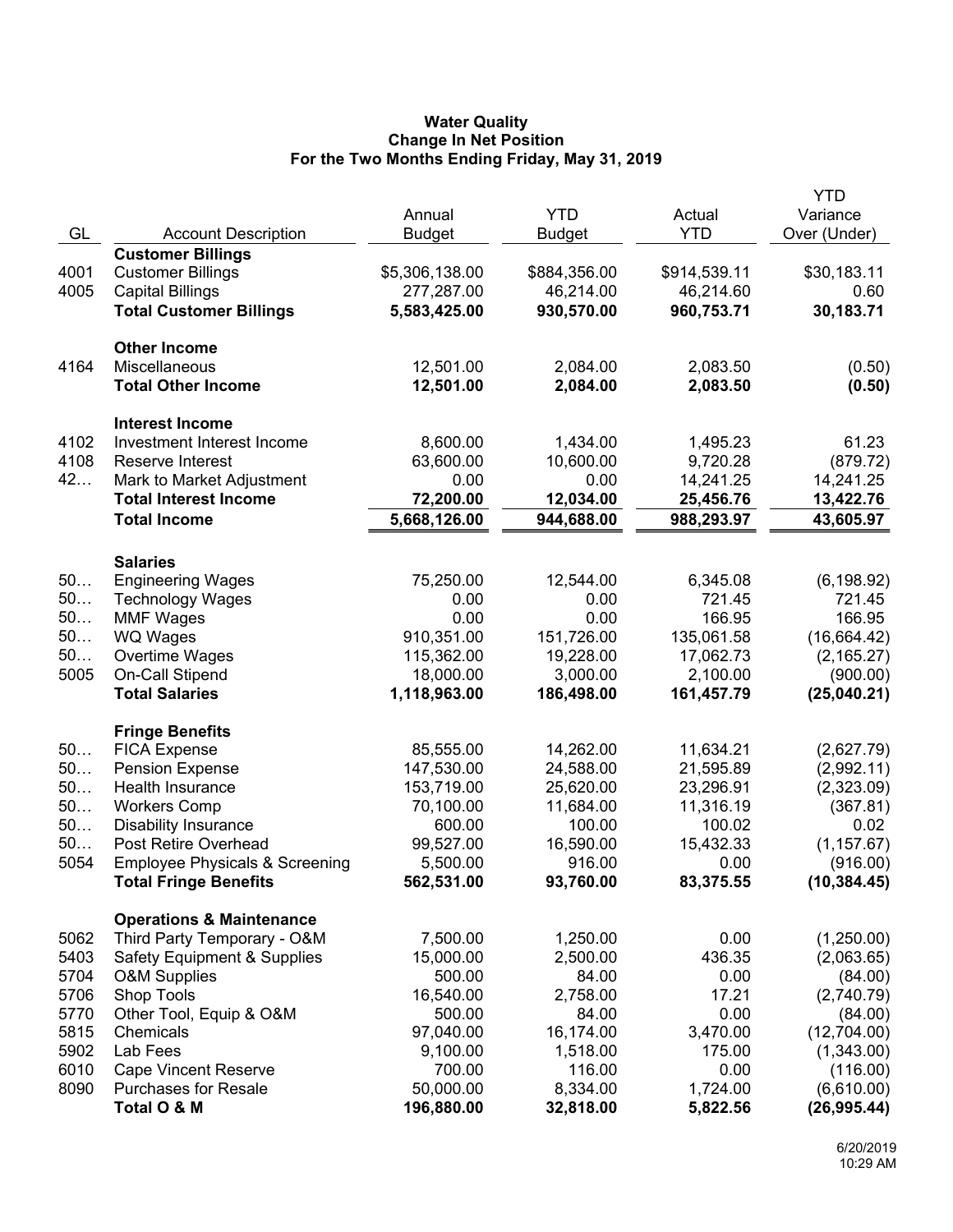## **Water Quality Change In Net Position For the Two Months Ending Friday, May 31, 2019**

|      |                                          |               |               |            | <b>YTD</b>   |
|------|------------------------------------------|---------------|---------------|------------|--------------|
|      |                                          | Annual        | <b>YTD</b>    | Actual     | Variance     |
| GL   | <b>Account Description</b>               | <b>Budget</b> | <b>Budget</b> | <b>YTD</b> | Over (Under) |
| 6002 | <b>Sewage Treatment</b>                  | 1,112,520.00  | 185,420.00    | 186,588.67 | 1,168.67     |
| 6004 | <b>Water Purchases</b>                   | 706,548.00    | 117,760.00    | 106,441.21 | (11, 318.79) |
|      | <b>Office &amp; Administrative</b>       |               |               |            |              |
|      |                                          | 100.00        | 16.00         | 39.54      | 23.54        |
| 5053 | Misc Employee Costs                      |               |               |            |              |
| 5104 | <b>Office Supplies</b>                   | 5,500.00      | 916.00        | 635.48     | (280.52)     |
| 5110 | Postage & Shipping                       | 1,500.00      | 250.00        | 0.00       | (250.00)     |
| 5112 | Telephone                                | 6,120.00      | 1,020.00      | 1,688.72   | 668.72       |
| 5114 | <b>Cellular Services</b>                 | 12,900.00     | 2,150.00      | 384.95     | (1,765.05)   |
| 5120 | Dues & Subscriptions                     | 2,000.00      | 334.00        | 0.00       | (334.00)     |
| 5122 | Public Info & Advertising                | 2,750.00      | 458.00        | 86.36      | (371.64)     |
| 5130 | <b>Office Equipment</b>                  | 1,000.00      | 166.00        | 0.00       | (166.00)     |
| 5202 | Employee Mileage Reimburse               | 1,700.00      | 282.00        | 0.00       | (282.00)     |
| 5204 | Empl. Meals & Incidental                 | 3,000.00      | 500.00        | 0.00       | (500.00)     |
| 5206 | Empl. Lodging                            | 7,000.00      | 1,166.00      | 0.00       | (1, 166.00)  |
| 5270 | <b>Travel &amp; Meeting Expense</b>      | 300.00        | 50.00         | 0.00       | (50.00)      |
| 5312 | <b>Continuing Education</b>              | 5,000.00      | 834.00        | 0.00       | (834.00)     |
| 5370 | Training & Development                   | 10,000.00     | 1,666.00      | 125.00     | (1,541.00)   |
| 5402 | <b>Employee Uniforms</b>                 | 9,000.00      | 1,500.00      | 238.46     | (1,261.54)   |
| 5508 | <b>Cleaning Services</b>                 | 12,000.00     | 2,000.00      | 1,830.00   | (170.00)     |
|      | <b>Total Office &amp; Admin</b>          | 79,870.00     | 13,308.00     | 5,028.51   | (8, 279.49)  |
|      | <b>Utilities</b>                         |               |               |            |              |
| 5802 | Gas & Electric                           | 106,000.00    | 17,666.00     | 9,100.05   | (8, 565.95)  |
|      | <b>Total Utilities</b>                   | 106,000.00    | 17,666.00     | 9,100.05   | (8, 565.95)  |
|      | <b>Professional Fees</b>                 |               |               |            |              |
| 5924 | Legal                                    | 5,000.00      | 834.00        | 0.00       | (834.00)     |
| 5926 | <b>Investment Banking Fees</b>           | 1,903.00      | 318.00        | 404.57     | 86.57        |
|      | <b>Total Professional Fees</b>           | 6,903.00      | 1,152.00      | 404.57     | (747.43)     |
|      | <b>Repairs &amp; Maintenance</b>         |               |               |            |              |
| 5804 | <b>Building Maintenance &amp; Repair</b> | 35,500.00     | 5,916.00      | 2,072.31   | (3,843.69)   |
| 5808 | Site Maint & Repair                      | 35,500.00     | 5,916.00      | 2,536.19   | (3,379.81)   |
| 5812 | Pipeline Maintenance                     | 85,000.00     | 14,168.00     | 10,182.68  | (3,985.32)   |
|      | <b>Total Repairs &amp; Maintenance</b>   | 156,000.00    | 26,000.00     | 14,791.18  | (11, 208.82) |
|      |                                          |               |               |            |              |
|      | <b>Automobile</b>                        |               |               |            |              |
| 5601 | Auto/Light Truck Rep. & Maint.           | 19,000.00     | 3,166.00      | 589.73     | (2,576.27)   |
| 5602 | Auto/Light Truck Fuel                    | 60,000.00     | 10,000.00     | 4,116.39   | (5,883.61)   |
| 5603 | Auto/Light Truck Rental/Lease            | 126,300.00    | 21,050.00     | 19,846.98  | (1,203.02)   |
| 5605 | Vehicle Ins                              | 30,600.00     | 5,100.00      | 5,100.00   | 0.00         |
|      | <b>Total Automobile</b>                  | 235,900.00    | 39,316.00     | 29,653.10  | (9,662.90)   |
|      | Computer                                 |               |               |            |              |
| 5124 | <b>Computer Equipment</b>                | 15,700.00     | 2,618.00      | 335.89     | (2,282.11)   |
| 5128 | Programming & Software                   | 46,420.00     | 7,736.00      | 13,530.00  | 5,794.00     |
|      |                                          |               |               |            |              |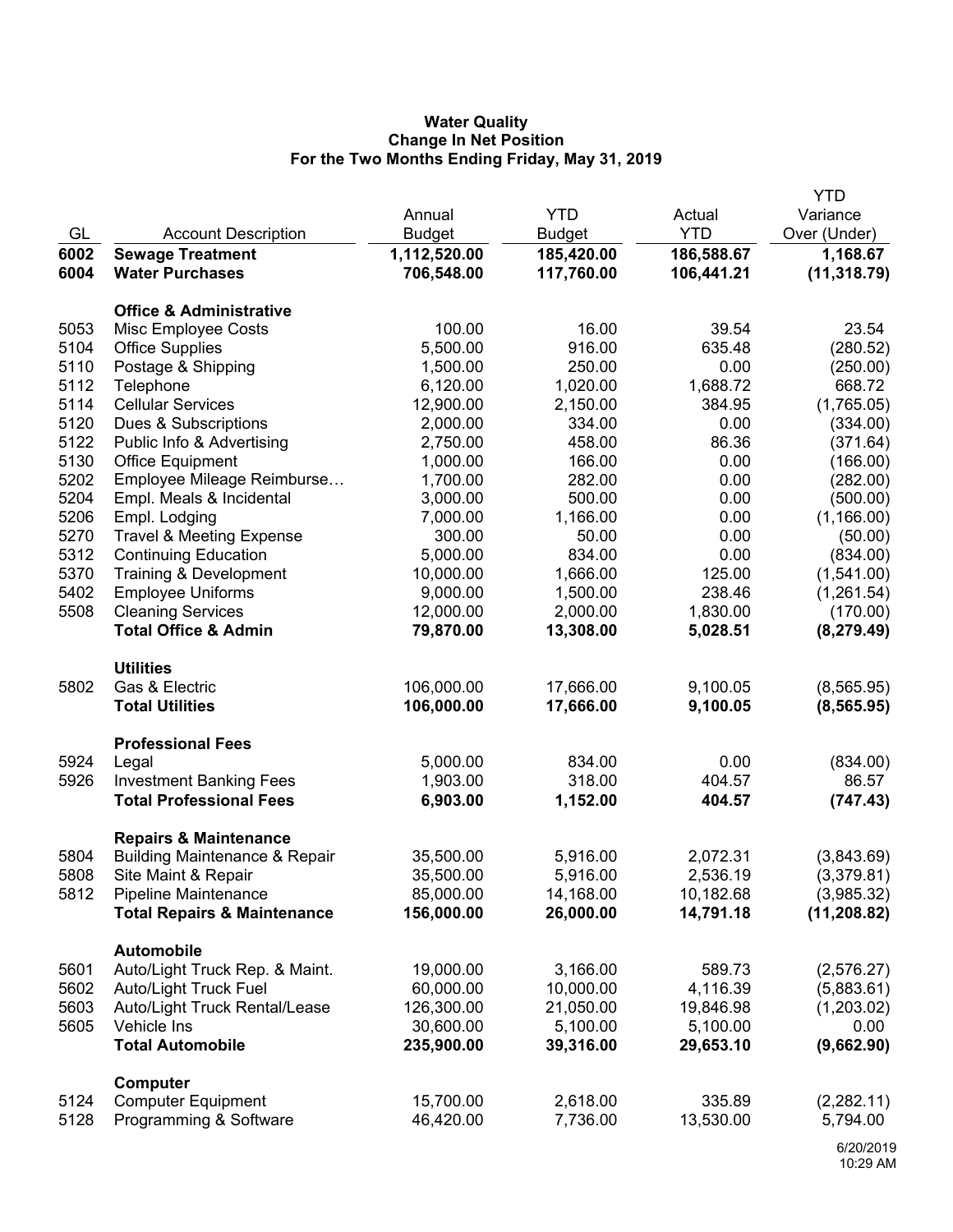## **Water Quality Change In Net Position For the Two Months Ending Friday, May 31, 2019**

|      |                               |               |               |            | <b>YTD</b>    |
|------|-------------------------------|---------------|---------------|------------|---------------|
|      |                               | Annual        | <b>YTD</b>    | Actual     | Variance      |
| GL   | <b>Account Description</b>    | <b>Budget</b> | <b>Budget</b> | <b>YTD</b> | Over (Under)  |
|      | <b>Total Computer</b>         | 62,120.00     | 10,354.00     | 13,865.89  | 3,511.89      |
| 6114 | <b>Insurance</b>              | 82,200.00     | 13,700.00     | 13,700.00  | 0.00          |
| 61   | <b>Admin Allocation</b>       | 457,677.00    | 76,280.00     | 71,532.02  | (4,747.98)    |
| 61   | <b>Engineering Allocation</b> | 42,616.00     | 7,102.00      | 8,095.19   | 993.19        |
| 6208 | NYS Administrative Assessm    | 32,099.00     | 5,350.00      | 0.00       | (5,350.00)    |
| 7032 | <b>Depreciation</b>           | 667,400.00    | 111,234.00    | 91,370.53  | (19, 863.47)  |
| 7002 | Amortization                  | 24,400.00     | 4,066.00      | 4,061.12   | (4.88)        |
| 6202 | <b>Interest Expense</b>       | 61,902.00     | 10,318.00     | 0.00       | (10, 318.00)  |
|      | <b>Total Expenses</b>         | 5,712,529.00  | 952,102.00    | 805,287.94 | (146, 814.06) |
|      | <b>Change in Net Position</b> | (44,403.00)   | (7,414.00)    | 183,006.03 | 190,420.03    |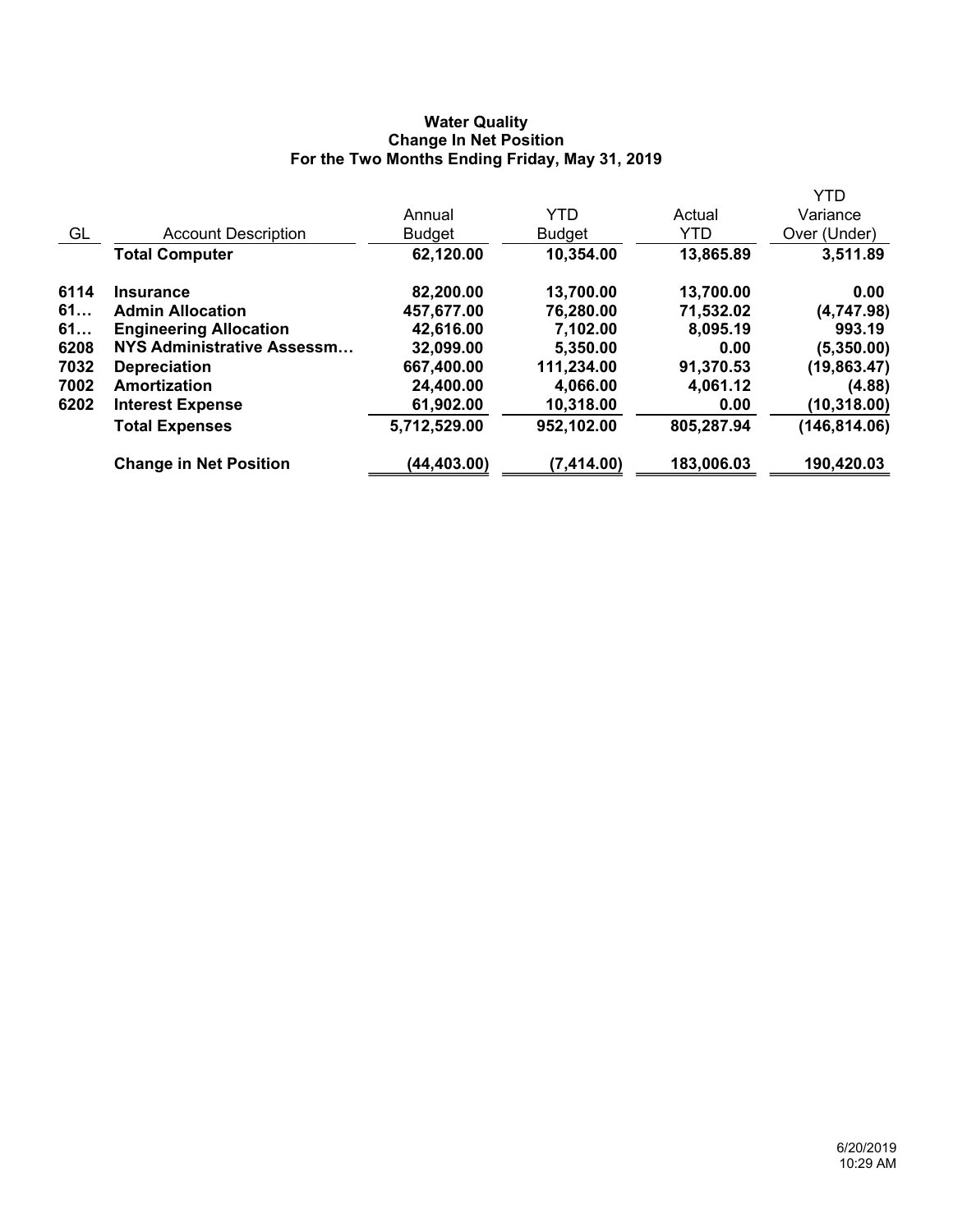#### **Army Sewer Change In Net Position For the Two Months Ending Friday, May 31, 2019**

| GL                                       | <b>Account Description</b>                                                                                                                                                                                                                             | Annual<br><b>Budget</b>                                                                           | <b>YTD</b><br><b>Budget</b>                                                              | Actual<br><b>YTD</b>                                                                   | <b>YTD</b><br>Variance<br>Over (Under)                                                          |
|------------------------------------------|--------------------------------------------------------------------------------------------------------------------------------------------------------------------------------------------------------------------------------------------------------|---------------------------------------------------------------------------------------------------|------------------------------------------------------------------------------------------|----------------------------------------------------------------------------------------|-------------------------------------------------------------------------------------------------|
| 4001                                     | <b>Customer Billings</b><br><b>Customer Billings</b><br><b>Total Customer Billings</b>                                                                                                                                                                 | \$2,452,737.00<br>2,452,737.00                                                                    | \$408,790.00<br>408,790.00                                                               | \$464,427.35<br>464,427.35                                                             | \$55,637.35<br>55,637.35                                                                        |
| 4164                                     | <b>Other Income</b><br>Miscellaneous<br><b>Total Other Income</b>                                                                                                                                                                                      | 12,501.00<br>12,501.00                                                                            | 2,084.00<br>2,084.00                                                                     | 2,083.50<br>2,083.50                                                                   | (0.50)<br>(0.50)                                                                                |
| 4108<br>42                               | <b>Interest Income</b><br>Reserve Interest<br>Mark to Market Adjustment                                                                                                                                                                                | 41,200.00<br>0.00                                                                                 | 6,866.00<br>0.00                                                                         | 6,289.59<br>9,214.93                                                                   | (576.41)<br>9,214.93                                                                            |
|                                          | <b>Total Interest Income</b><br><b>Total Income</b>                                                                                                                                                                                                    | 41,200.00<br>2,506,438.00                                                                         | 6,866.00<br>417,740.00                                                                   | 15,504.52<br>482,015.37                                                                | 8,638.52<br>64,275.37                                                                           |
| 50<br>50<br>50<br>50<br>50<br>5005       | <b>Salaries</b><br><b>Engineering Wages</b><br><b>Technology Wages</b><br><b>MMF Wages</b><br><b>WQ Wages</b><br>Overtime Wages<br><b>On-Call Stipend</b><br><b>Total Salaries</b>                                                                     | 24,726.00<br>0.00<br>0.00<br>333,081.00<br>26,191.00<br>3,840.00<br>387,838.00                    | 4,122.00<br>0.00<br>0.00<br>55,514.00<br>4,366.00<br>640.00<br>64,642.00                 | 3,122.85<br>360.72<br>66.78<br>45,485.12<br>6,290.92<br>420.00<br>55,746.39            | (999.15)<br>360.72<br>66.78<br>(10,028.88)<br>1,924.92<br>(220.00)<br>(8,895.61)                |
| 50<br>50<br>50<br>50<br>50<br>50<br>5054 | <b>Fringe Benefits</b><br><b>FICA Expense</b><br><b>Pension Expense</b><br>Health Insurance<br><b>Workers Comp</b><br><b>Disability Insurance</b><br>Post Retire Overhead<br><b>Employee Physicals &amp; Screening</b><br><b>Total Fringe Benefits</b> | 29,670.00<br>51,038.00<br>53,475.00<br>24,407.00<br>210.00<br>34,542.00<br>3,000.00<br>196,342.00 | 4,946.00<br>8,506.00<br>8,912.00<br>4,068.00<br>36.00<br>5,758.00<br>500.00<br>32,726.00 | 3,933.74<br>7,087.04<br>8,257.75<br>4,060.44<br>35.00<br>5,065.62<br>0.00<br>28,439.59 | (1,012.26)<br>(1,418.96)<br>(654.25)<br>(7.56)<br>(1.00)<br>(692.38)<br>(500.00)<br>(4, 286.41) |
| 5062<br>5403<br>5706<br>5815<br>5902     | <b>Operations &amp; Maintenance</b><br>Third Party Temporary - O&M<br><b>Safety Equipment &amp; Supplies</b><br>Shop Tools<br>Chemicals<br>Lab Fees<br>Total O & M                                                                                     | 7,500.00<br>15,000.00<br>12,000.00<br>94,040.00<br>500.00<br>129,040.00                           | 1,250.00<br>2,500.00<br>2,000.00<br>15,674.00<br>84.00<br>21,508.00                      | 0.00<br>436.35<br>17.21<br>3,470.00<br>0.00<br>3,923.56                                | (1,250.00)<br>(2,063.65)<br>(1,982.79)<br>(12, 204.00)<br>(84.00)<br>(17, 584.44)               |
| 6002<br>6004                             | <b>Sewage Treatment</b><br><b>Water Purchases</b>                                                                                                                                                                                                      | 1,112,520.00<br>3,200.00                                                                          | 185,420.00<br>534.00                                                                     | 186,588.67<br>718.00                                                                   | 1,168.67<br>184.00                                                                              |
| 5053<br>5104                             | <b>Office &amp; Administrative</b><br>Misc Employee Costs<br><b>Office Supplies</b>                                                                                                                                                                    | 100.00<br>5,500.00                                                                                | 16.00<br>916.00                                                                          | 39.54<br>635.48                                                                        | 23.54<br>(280.52)<br>6/20/2019<br>10:29 AM                                                      |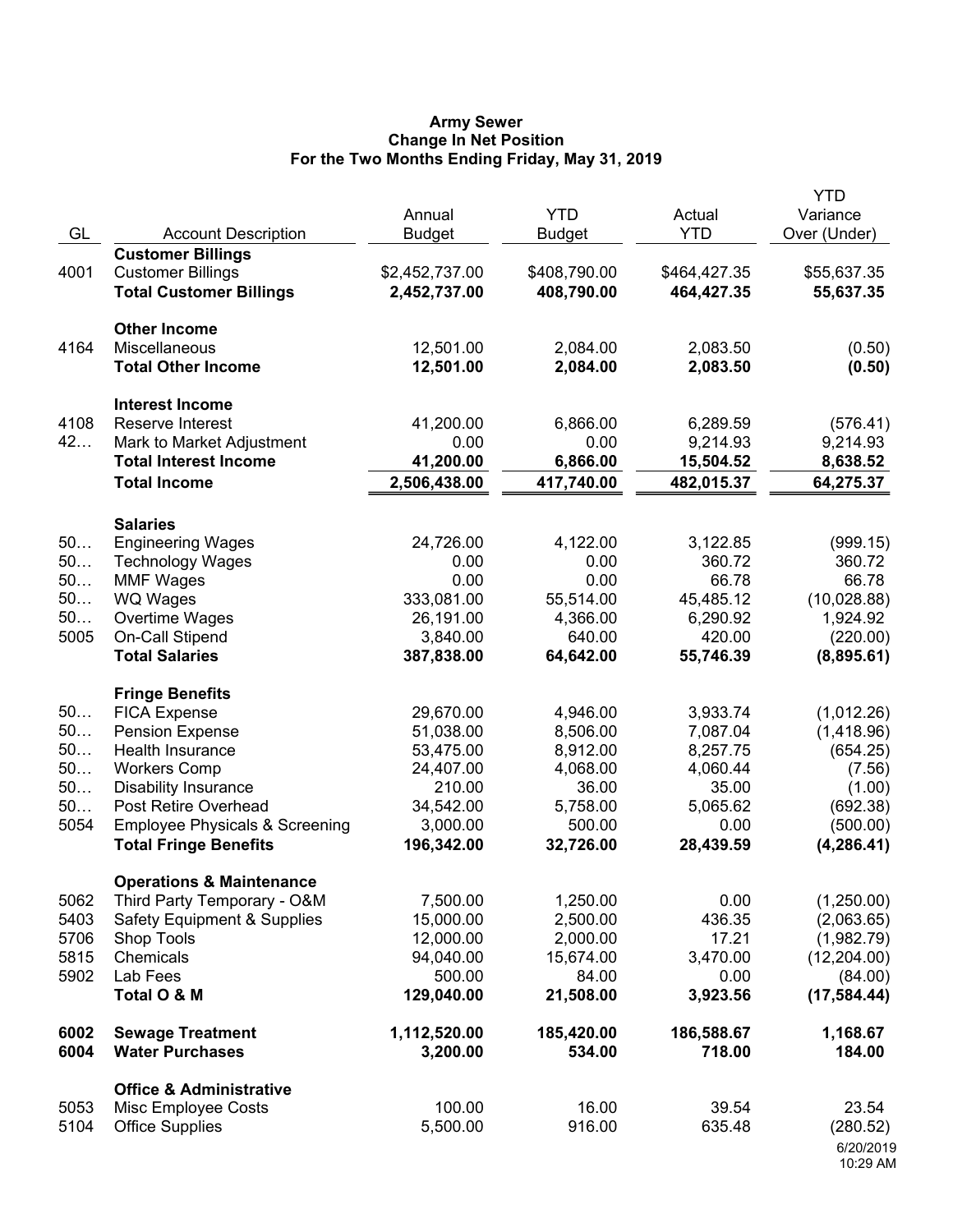### **Army Sewer Change In Net Position For the Two Months Ending Friday, May 31, 2019**

|              |                                                      |                       |                      |                    | <b>YTD</b>             |
|--------------|------------------------------------------------------|-----------------------|----------------------|--------------------|------------------------|
|              |                                                      | Annual                | <b>YTD</b>           | Actual             | Variance               |
| GL           | <b>Account Description</b>                           | <b>Budget</b>         | <b>Budget</b>        | <b>YTD</b>         | Over (Under)           |
| 5110         | Postage & Shipping                                   | 1,500.00              | 250.00               | 0.00               | (250.00)               |
| 5112         | Telephone                                            | 6,120.00              | 1,020.00             | 1,688.72           | 668.72                 |
| 5114         | <b>Cellular Services</b>                             | 12,900.00             | 2,150.00             | 384.95             | (1,765.05)             |
| 5120         | Dues & Subscriptions                                 | 2,000.00              | 334.00               | 0.00               | (334.00)               |
| 5122         | Public Info & Advertising                            | 1,500.00              | 250.00               | 86.36              | (163.64)               |
| 5130         | <b>Office Equipment</b>                              | 1,000.00              | 166.00               | 0.00               | (166.00)               |
| 5202         | Employee Mileage Reimburse                           | 1,000.00              | 166.00               | 0.00               | (166.00)               |
| 5204         | Empl. Meals & Incidental                             | 3,000.00              | 500.00               | 0.00               | (500.00)               |
| 5206         | Empl. Lodging                                        | 7,000.00              | 1,166.00             | 0.00               | (1, 166.00)            |
| 5312         | <b>Continuing Education</b>                          | 5,000.00              | 834.00               | 0.00               | (834.00)               |
| 5370         | Training & Development                               | 10,000.00             | 1,666.00             | 125.00             | (1,541.00)             |
| 5402<br>5508 | <b>Employee Uniforms</b><br><b>Cleaning Services</b> | 9,000.00<br>12,000.00 | 1,500.00<br>2,000.00 | 238.46<br>1,830.00 | (1,261.54)<br>(170.00) |
|              | <b>Total Office &amp; Admin</b>                      | 77,620.00             | 12,934.00            | 5,028.51           | (7,905.49)             |
|              |                                                      |                       |                      |                    |                        |
|              | <b>Utilities</b>                                     |                       |                      |                    |                        |
| 5802         | Gas & Electric                                       | 59,750.00             | 9,958.00             | 5,089.25           | (4,868.75)             |
|              | <b>Total Utilities</b>                               | 59,750.00             | 9,958.00             | 5,089.25           | (4,868.75)             |
|              | <b>Professional Fees</b>                             |                       |                      |                    |                        |
| 5924         | Legal                                                | 3,000.00              | 500.00               | 0.00               | (500.00)               |
| 5926         | <b>Investment Banking Fees</b>                       | 1,158.00              | 194.00               | 262.97             | 68.97                  |
|              | <b>Total Professional Fees</b>                       | 4,158.00              | 694.00               | 262.97             | (431.03)               |
|              | <b>Repairs &amp; Maintenance</b>                     |                       |                      |                    |                        |
| 5804         | <b>Building Maintenance &amp; Repair</b>             | 22,500.00             | 3,750.00             | 1,562.36           | (2, 187.64)            |
| 5808         | Site Maint & Repair                                  | 25,000.00             | 4,166.00             | 1,945.26           | (2,220.74)             |
| 5812         | Pipeline Maintenance                                 | 45,000.00             | 7,500.00             | 3,764.43           | (3,735.57)             |
|              | <b>Total Repairs &amp; Maintenance</b>               | 92,500.00             | 15,416.00            | 7,272.05           | (8, 143.95)            |
|              | <b>Automobile</b>                                    |                       |                      |                    |                        |
| 5601         | Auto/Light Truck Rep. & Maint.                       | 19,000.00             | 3,166.00             | 589.73             | (2,576.27)             |
| 5602         | Auto/Light Truck Fuel                                | 60,000.00             | 10,000.00            | 4,116.39           | (5,883.61)             |
| 5603         | Auto/Light Truck Rental/Lease                        | 126,300.00            | 21,050.00            | 19,846.98          | (1,203.02)             |
| 5605         | Vehicle Ins                                          | 30,600.00             | 5,100.00             | 5,100.00           | 0.00                   |
|              | <b>Total Automobile</b>                              | 235,900.00            | 39,316.00            | 29,653.10          | (9,662.90)             |
|              | Computer                                             |                       |                      |                    |                        |
| 5124         | <b>Computer Equipment</b>                            | 14,000.00             | 2,334.00             | 335.89             | (1,998.11)             |
| 5128         | Programming & Software                               | 24,460.00             | 4,076.00             | 13,530.00          | 9,454.00               |
|              | <b>Total Computer</b>                                | 38,460.00             | 6,410.00             | 13,865.89          | 7,455.89               |
| 6114         | <b>Insurance</b>                                     | 37,500.00             | 6,250.00             | 6,250.00           | 0.00                   |
| 61           | <b>Admin Allocation</b>                              | 286,033.00            | 47,672.00            | 44,703.62          | (2,968.38)             |
| 61           | <b>Engineering Allocation</b>                        | 10,673.00             | 1,778.00             | 2,846.12           | 1,068.12               |
| 6208         | NYS Administrative Assessm                           | 14,700.00             | 2,450.00             | 0.00               | (2,450.00)             |
| 89           | <b>Water Quality Allocation</b>                      | (209, 796.00)         | (34, 966.00)         | (27, 730.61)       | 7,235.39               |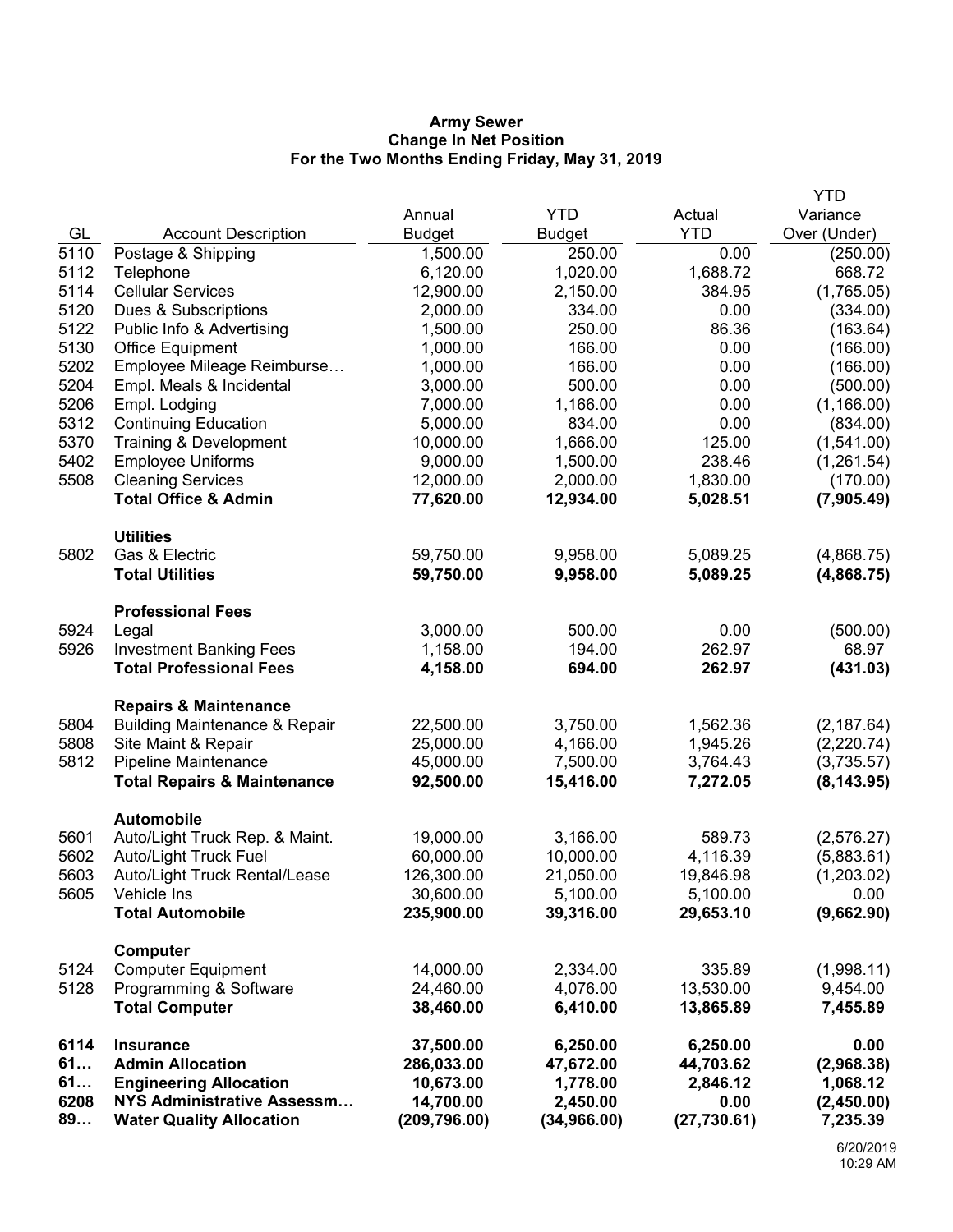### **Army Sewer Change In Net Position For the Two Months Ending Friday, May 31, 2019**

|      | <b>Change in Net Position</b> | (288,900.00)  | (48, 152.00)  | 75,684.32  | 123,836.32   |
|------|-------------------------------|---------------|---------------|------------|--------------|
|      | <b>Total Expenses</b>         | 2,795,338.00  | 465,892.00    | 406,331.05 | (59, 560.95) |
| 7032 | <b>Depreciation</b>           | 318,900.00    | 53,150.00     | 43,673.94  | (9,476.06)   |
| GL   | Account Description           | <b>Budget</b> | <b>Budget</b> | YTD        | Over (Under) |
|      |                               | Annual        | YTD           | Actual     | Variance     |
|      |                               |               |               |            | YTD          |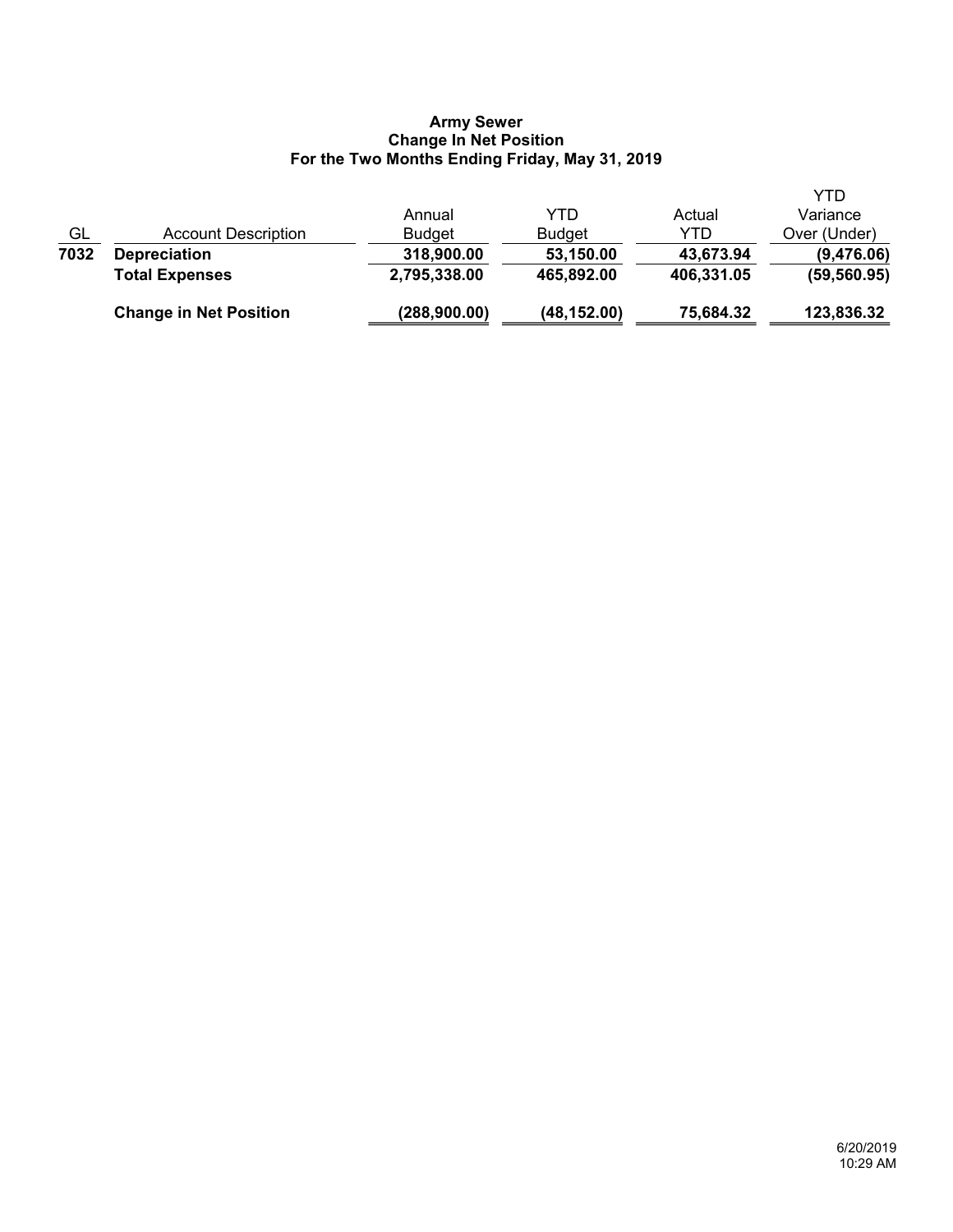### **Army Water Line Change In Net Position For the Two Months Ending Friday, May 31, 2019**

| GL       | <b>Account Description</b>                           | Annual<br><b>Budget</b> | <b>YTD</b><br><b>Budget</b> | Actual<br><b>YTD</b> | <b>YTD</b><br>Variance<br>Over (Under) |
|----------|------------------------------------------------------|-------------------------|-----------------------------|----------------------|----------------------------------------|
| 4001     | <b>Customer Billings</b><br><b>Customer Billings</b> | \$1,937,009.00          | \$322,834.00                | \$309,417.90         | (\$13,416.10)                          |
|          | <b>Total Customer Billings</b>                       | 1,937,009.00            | 322,834.00                  | 309,417.90           | (13, 416.10)                           |
|          | <b>Interest Income</b>                               |                         |                             |                      |                                        |
| 4108     | Reserve Interest                                     | 22,400.00               | 3,734.00                    | 3,430.69             | (303.31)                               |
| 42       | Mark to Market Adjustment                            | 0.00                    | 0.00                        | 5,026.32             | 5,026.32                               |
|          | <b>Total Interest Income</b>                         | 22,400.00               | 3,734.00                    | 8,457.01             | 4,723.01                               |
|          | <b>Total Income</b>                                  | 1,959,409.00            | 326,568.00                  | 317,874.91           | (8,693.09)                             |
|          | <b>Salaries</b>                                      |                         |                             |                      |                                        |
| 50       | <b>Engineering Wages</b>                             | 24,726.00               | 4,122.00                    | 1,863.84             | (2,258.16)                             |
| 50       | <b>Technology Wages</b>                              | 0.00                    | 0.00                        | 360.73               | 360.73                                 |
| 50       | <b>MMF Wages</b>                                     | 0.00                    | 0.00                        | 100.17               | 100.17                                 |
| 50       | <b>WQ Wages</b>                                      | 283,461.00              | 47,244.00                   | 33,917.62            | (13, 326.38)                           |
| 50       | Overtime Wages                                       | 5,276.00                | 880.00                      | 211.25               | (668.75)                               |
| 5005     | On-Call Stipend<br><b>Total Salaries</b>             | 3,840.00                | 640.00                      | 420.00               | (220.00)                               |
|          |                                                      | 317,303.00              | 52,886.00                   | 36,873.61            | (16, 012.39)                           |
|          | <b>Fringe Benefits</b>                               |                         |                             |                      |                                        |
| 50       | <b>FICA Expense</b>                                  | 24,274.00               | 4,046.00                    | 2,568.11             | (1,477.89)                             |
| 50<br>50 | <b>Pension Expense</b><br>Health Insurance           | 41,772.00<br>43,777.00  | 6,962.00<br>7,296.00        | 5,056.70<br>5,907.97 | (1,905.30)                             |
| 50       | <b>Workers Comp</b>                                  | 19,687.00               | 3,282.00                    | 1,785.91             | (1,388.03)<br>(1,496.09)               |
| 50       | <b>Disability Insurance</b>                          | 173.00                  | 28.00                       | 28.84                | 0.84                                   |
| 50       | Post Retire Overhead                                 | 28,196.00               | 4,700.00                    | 3,570.21             | (1, 129.79)                            |
| 5054     | <b>Employee Physicals &amp; Screening</b>            | 2,500.00                | 416.00                      | 0.00                 | (416.00)                               |
|          | <b>Total Fringe Benefits</b>                         | 160,379.00              | 26,730.00                   | 18,917.74            | (7,812.26)                             |
|          | <b>Operations &amp; Maintenance</b>                  |                         |                             |                      |                                        |
| 5706     | Shop Tools                                           | 4,040.00                | 674.00                      | 0.00                 | (674.00)                               |
| 5902     | Lab Fees                                             | 5,000.00                | 834.00                      | 100.00               | (734.00)                               |
|          | Total O & M                                          | 9,040.00                | 1,508.00                    | 100.00               | (1,408.00)                             |
| 6004     | <b>Water Purchases</b>                               | 596,936.00              | 99,490.00                   | 91,969.40            | (7,520.60)                             |
|          | <b>Office &amp; Administrative</b>                   |                         |                             |                      |                                        |
| 5122     | Public Info & Advertising                            | 1,000.00                | 166.00                      | 0.00                 | (166.00)                               |
| 5202     | Employee Mileage Reimburse                           | 100.00                  | 16.00                       | 0.00                 | (16.00)                                |
|          | <b>Total Office &amp; Admin</b>                      | 1,100.00                | 182.00                      | 0.00                 | (182.00)                               |
|          | <b>Utilities</b>                                     |                         |                             |                      |                                        |
| 5802     | Gas & Electric                                       | 21,250.00               | 3,542.00                    | 1,259.52             | (2, 282.48)                            |
|          | <b>Total Utilities</b>                               | 21,250.00               | 3,542.00                    | 1,259.52             | (2, 282.48)                            |
|          | <b>Professional Fees</b>                             |                         |                             |                      |                                        |
| 5924     | Legal                                                | 1,500.00                | 250.00                      | 0.00                 | (250.00)                               |
|          |                                                      |                         |                             |                      | 6/20/2019<br>10:29 AM                  |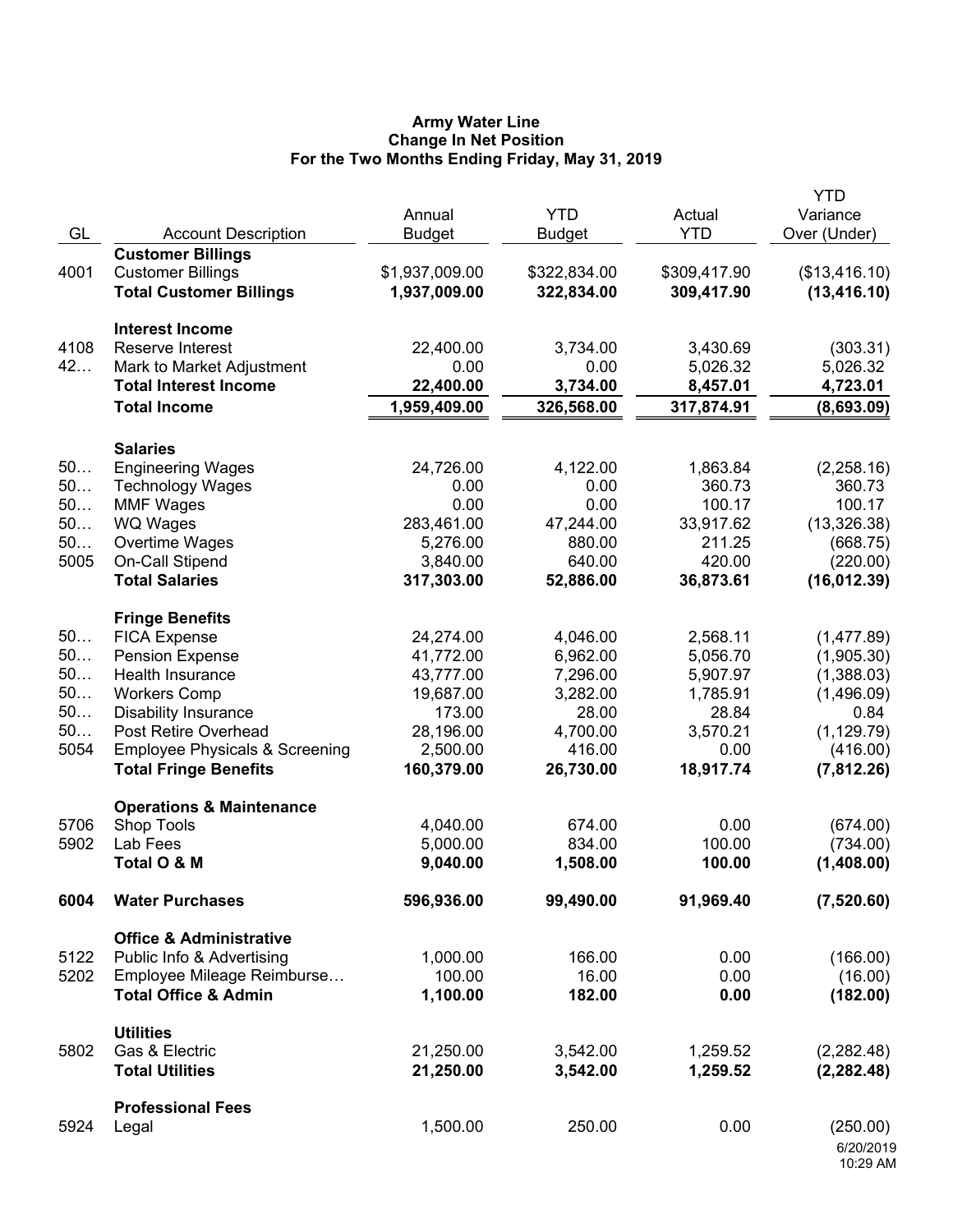# **Army Water Line Change In Net Position For the Two Months Ending Friday, May 31, 2019**

|      |                                          |              |            |            | YTD          |
|------|------------------------------------------|--------------|------------|------------|--------------|
|      |                                          | Annual       | <b>YTD</b> | Actual     | Variance     |
| GL   | <b>Account Description</b>               | Budget       | Budget     | <b>YTD</b> | Over (Under) |
| 5926 | <b>Investment Banking Fees</b>           | 745.00       | 124.00     | 141.60     | 17.60        |
|      | <b>Total Professional Fees</b>           | 2,245.00     | 374.00     | 141.60     | (232.40)     |
|      | <b>Repairs &amp; Maintenance</b>         |              |            |            |              |
| 5804 | <b>Building Maintenance &amp; Repair</b> | 4,000.00     | 666.00     | 509.95     | (156.05)     |
| 5808 | Site Maint & Repair                      | 7,000.00     | 1,166.00   | 555.00     | (611.00)     |
| 5812 | Pipeline Maintenance                     | 20,000.00    | 3,334.00   | 2,336.67   | (997.33)     |
|      | <b>Total Repairs &amp; Maintenance</b>   | 31,000.00    | 5,166.00   | 3,401.62   | (1,764.38)   |
|      | Computer                                 |              |            |            |              |
| 5124 | <b>Computer Equipment</b>                | 1,700.00     | 284.00     | 0.00       | (284.00)     |
| 5128 | Programming & Software                   | 21,960.00    | 3,660.00   | 0.00       | (3,660.00)   |
|      | <b>Total Computer</b>                    | 23,660.00    | 3,944.00   | 0.00       | (3,944.00)   |
| 6114 | <b>Insurance</b>                         | 25,300.00    | 4,216.00   | 4,216.66   | 0.66         |
| 61   | <b>Admin Allocation</b>                  | 119,182.00   | 19,864.00  | 18,623.90  | (1, 240.10)  |
| 61   | <b>Engineering Allocation</b>            | 10,142.00    | 1,690.00   | 2,720.25   | 1,030.25     |
| 6208 | <b>NYS Administrative Assessm</b>        | 10,765.00    | 1,794.00   | 0.00       | (1,794.00)   |
| 89   | <b>Water Quality Allocation</b>          | 91,107.00    | 15,184.00  | 9,394.00   | (5,790.00)   |
| 7032 | <b>Depreciation</b>                      | 206,700.00   | 34,450.00  | 23,987.17  | (10, 462.83) |
|      | <b>Total Expenses</b>                    | 1,626,109.00 | 271,020.00 | 211,605.47 | (59, 414.53) |
|      | <b>Change in Net Position</b>            | 333,300.00   | 55,548.00  | 106,269.44 | 50,721.44    |
|      |                                          |              |            |            |              |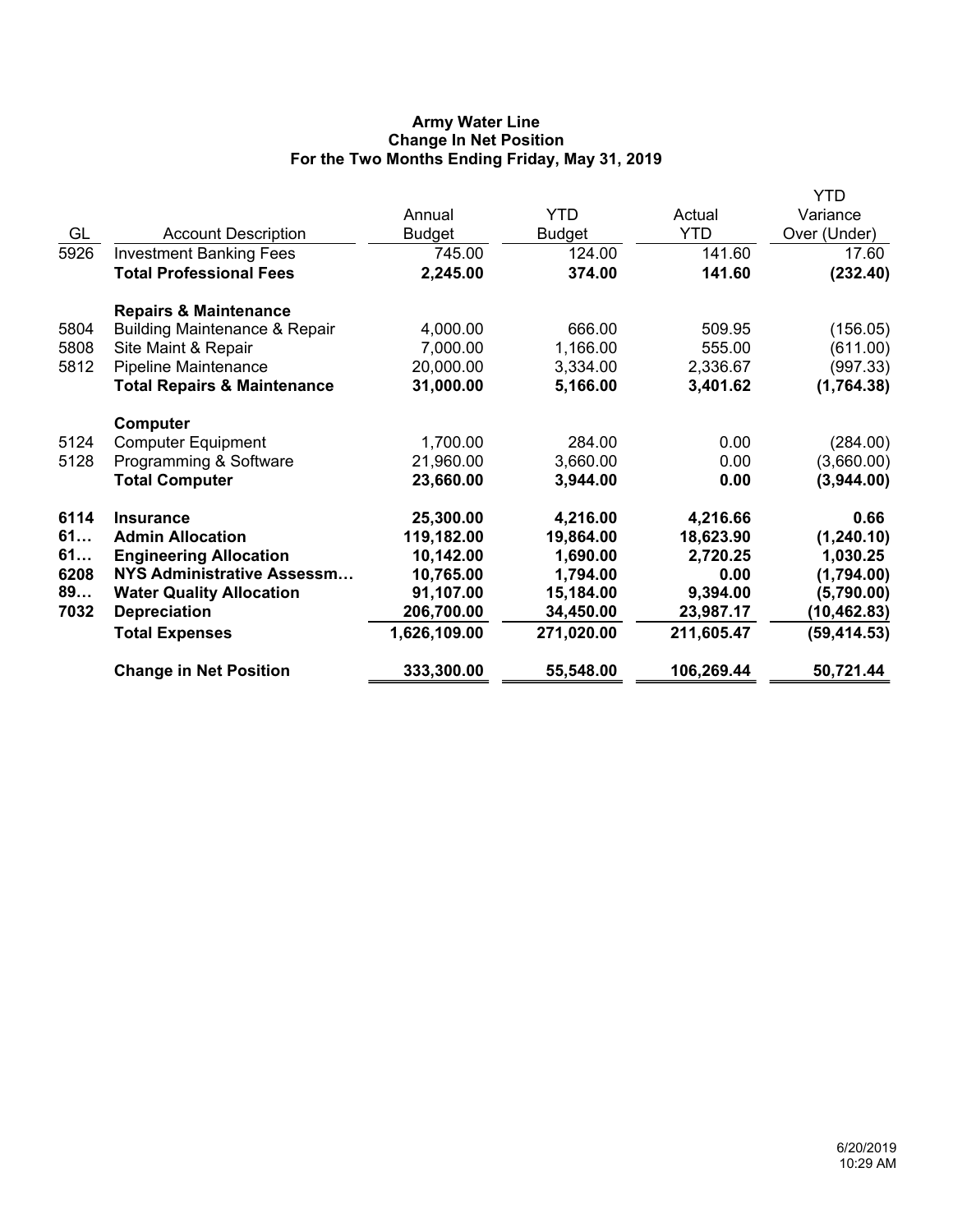### **Regional Water Line Change In Net Position For the Two Months Ending Friday, May 31, 2019**

|          |                                                            | Annual                 | <b>YTD</b>            | Actual                | <b>YTD</b><br>Variance |
|----------|------------------------------------------------------------|------------------------|-----------------------|-----------------------|------------------------|
| GL       | <b>Account Description</b>                                 | <b>Budget</b>          | <b>Budget</b>         | <b>YTD</b>            | Over (Under)           |
|          | <b>Customer Billings</b>                                   |                        |                       |                       |                        |
| 4001     | <b>Customer Billings</b>                                   | \$106,412.00           | \$17,736.00           | \$14,259.44           | (\$3,476.56)           |
| 4005     | <b>Capital Billings</b>                                    | 277,287.00             | 46,214.00             | 46,214.60             | 0.60                   |
|          | <b>Total Customer Billings</b>                             | 383,699.00             | 63,950.00             | 60,474.04             | (3,475.96)             |
|          | <b>Interest Income</b>                                     |                        |                       |                       |                        |
| 4102     | Investment Interest Income<br><b>Total Interest Income</b> | 8,600.00               | 1,434.00              | 1,495.23              | 61.23                  |
|          | <b>Total Income</b>                                        | 8,600.00<br>392,299.00 | 1,434.00<br>65,384.00 | 1,495.23<br>61,969.27 | 61.23<br>(3, 414.73)   |
|          |                                                            |                        |                       |                       |                        |
|          | <b>Salaries</b>                                            |                        |                       |                       |                        |
| 50       | <b>Engineering Wages</b>                                   | 7,857.00               | 1,310.00              | 120.09                | (1, 189.91)            |
| 50       | <b>WQ Wages</b>                                            | 22,647.00              | 3,774.00              | 2,952.40              | (821.60)               |
| 50       | Overtime Wages                                             | 1,381.00               | 230.00                | 0.00                  | (230.00)               |
| 5005     | On-Call Stipend<br><b>Total Salaries</b>                   | 1,920.00               | 320.00<br>5,634.00    | 210.00                | (110.00)               |
|          |                                                            | 33,805.00              |                       | 3,282.49              | (2,351.51)             |
|          | <b>Fringe Benefits</b>                                     |                        |                       |                       |                        |
| 50       | <b>FICA Expense</b>                                        | 2,586.00               | 432.00                | 246.21                | (185.79)               |
| 50       | <b>Pension Expense</b>                                     | 4,608.00               | 768.00                | 493.69                | (274.31)               |
| 50<br>50 | Health Insurance                                           | 4,714.00               | 786.00                | 686.31                | (99.69)                |
| 50       | <b>Workers Comp</b><br><b>Disability Insurance</b>         | 1,753.00<br>17.00      | 292.00<br>2.00        | 191.04<br>2.84        | (100.96)<br>0.84       |
| 50       | Post Retire Overhead                                       | 2,887.00               | 482.00                | 335.25                | (146.75)               |
|          | <b>Total Fringe Benefits</b>                               | 16,565.00              | 2,762.00              | 1,955.34              | (806.66)               |
|          | <b>Operations &amp; Maintenance</b>                        |                        |                       |                       |                        |
| 5706     | Shop Tools                                                 | 500.00                 | 84.00                 | 0.00                  | (84.00)                |
| 5815     | Chemicals                                                  | 3,000.00               | 500.00                | 0.00                  | (500.00)               |
| 5902     | Lab Fees                                                   | 3,600.00               | 600.00                | 75.00                 | (525.00)               |
| 6010     | <b>Cape Vincent Reserve</b>                                | 700.00                 | 116.00                | 0.00                  | (116.00)               |
|          | Total O & M                                                | 7,800.00               | 1,300.00              | 75.00                 | (1,225.00)             |
| 6004     | <b>Water Purchases</b>                                     | 106,412.00             | 17,736.00             | 13,753.81             | (3,982.19)             |
|          | <b>Office &amp; Administrative</b>                         |                        |                       |                       |                        |
| 5122     | Public Info & Advertising                                  | 250.00                 | 42.00                 | 0.00                  | (42.00)                |
| 5202     | Employee Mileage Reimburse                                 | 100.00                 | 16.00                 | 0.00                  | (16.00)                |
|          | <b>Total Office &amp; Admin</b>                            | 350.00                 | 58.00                 | 0.00                  | (58.00)                |
|          | <b>Utilities</b>                                           |                        |                       |                       |                        |
| 5802     | Gas & Electric                                             | 25,000.00              | 4,166.00              | 2,751.28              | (1,414.72)             |
|          | <b>Total Utilities</b>                                     | 25,000.00              | 4,166.00              | 2,751.28              | (1,414.72)             |
|          | <b>Professional Fees</b>                                   |                        |                       |                       |                        |
| 5924     | Legal                                                      | 500.00                 | 84.00                 | 0.00                  | (84.00)                |
|          | <b>Total Professional Fees</b>                             | 500.00                 | 84.00                 | 0.00                  | (84.00)                |
|          |                                                            |                        |                       |                       | 6/20/2019<br>10:29 AM  |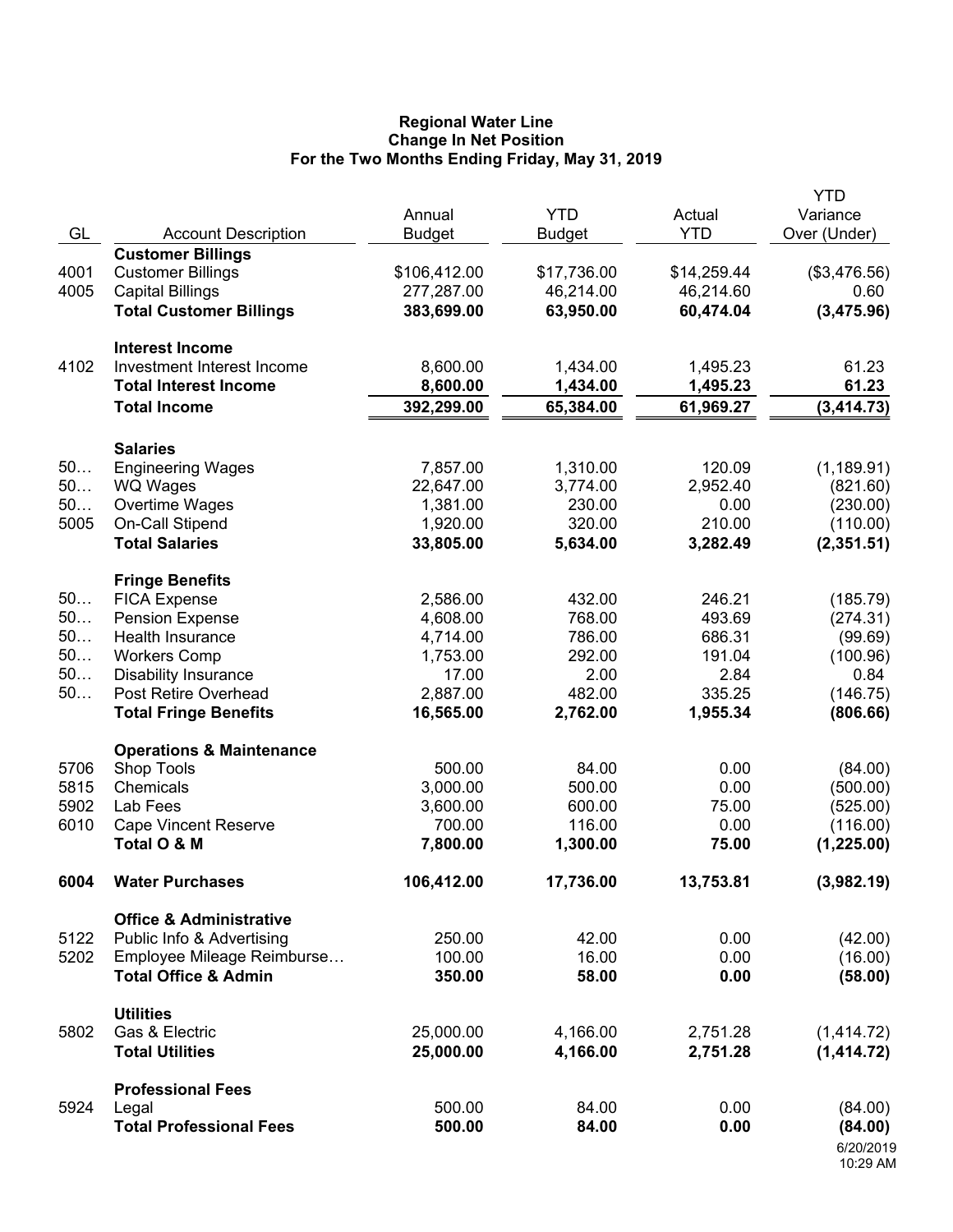# **Regional Water Line Change In Net Position For the Two Months Ending Friday, May 31, 2019**

| GL                                                     | <b>Account Description</b>                                                                                                                                                                                                               | Annual<br><b>Budget</b>                                                                                         | <b>YTD</b><br><b>Budget</b>                                                                           | Actual<br><b>YTD</b>                                                                           | YTD<br>Variance<br>Over (Under)                                                                      |
|--------------------------------------------------------|------------------------------------------------------------------------------------------------------------------------------------------------------------------------------------------------------------------------------------------|-----------------------------------------------------------------------------------------------------------------|-------------------------------------------------------------------------------------------------------|------------------------------------------------------------------------------------------------|------------------------------------------------------------------------------------------------------|
| 5804<br>5808<br>5812                                   | <b>Repairs &amp; Maintenance</b><br><b>Building Maintenance &amp; Repair</b><br>Site Maint & Repair<br><b>Pipeline Maintenance</b><br><b>Total Repairs &amp; Maintenance</b>                                                             | 9,000.00<br>3,500.00<br>20,000.00<br>32,500.00                                                                  | 1,500.00<br>584.00<br>3,334.00<br>5,418.00                                                            | 0.00<br>35.93<br>4,081.58<br>4,117.51                                                          | (1,500.00)<br>(548.07)<br>747.58<br>(1,300.49)                                                       |
| 6114<br>61<br>61<br>6208<br>89<br>7032<br>7002<br>6202 | <b>Insurance</b><br><b>Admin Allocation</b><br><b>Engineering Allocation</b><br>NYS Administrative Assessm<br><b>Water Quality Allocation</b><br><b>Depreciation</b><br>Amortization<br><b>Interest Expense</b><br><b>Total Expenses</b> | 4,800.00<br>16,492.00<br>5,259.00<br>2,131.00<br>7,759.00<br>141,800.00<br>24,400.00<br>61,902.00<br>487,475.00 | 800.00<br>2,748.00<br>876.00<br>356.00<br>1,294.00<br>23,634.00<br>4,066.00<br>10,318.00<br>81,250.00 | 800.00<br>2,589.26<br>1,176.17<br>0.00<br>901.75<br>23,709.42<br>4,061.12<br>0.00<br>59,173.15 | 0.00<br>(158.74)<br>300.17<br>(356.00)<br>(392.25)<br>75.42<br>(4.88)<br>(10, 318.00)<br>(22,076.85) |
|                                                        | <b>Change in Net Position</b>                                                                                                                                                                                                            | (95, 176.00)                                                                                                    | (15,866.00)                                                                                           | 2,796.12                                                                                       | 18,662.12                                                                                            |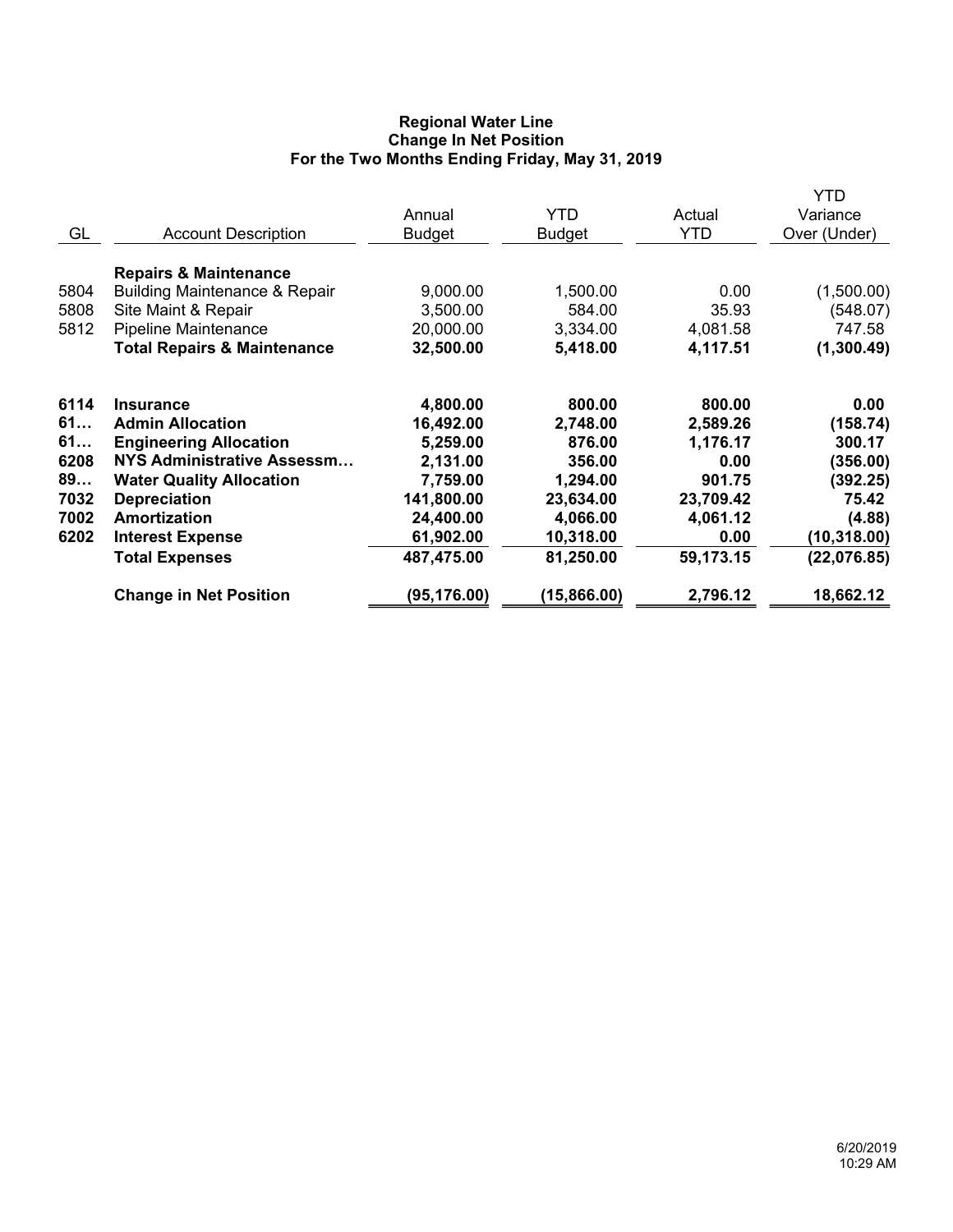# **Water Sewer Contracts Change In Net Position For the Two Months Ending Friday, May 31, 2019**

|      |                                     |               |               |              | <b>YTD</b>   |
|------|-------------------------------------|---------------|---------------|--------------|--------------|
|      |                                     | Annual        | <b>YTD</b>    | Actual       | Variance     |
| GL   | <b>Account Description</b>          | <b>Budget</b> | <b>Budget</b> | <b>YTD</b>   | Over (Under) |
|      | <b>Customer Billings</b>            |               |               |              |              |
| 4001 | <b>Customer Billings</b>            | \$809,980.00  | \$134,996.00  | \$126,434.42 | (\$8,561.58) |
|      | <b>Total Customer Billings</b>      | 809,980.00    | 134,996.00    | 126,434.42   | (8, 561.58)  |
|      | <b>Total Income</b>                 | 809,980.00    | 134,996.00    | 126,434.42   | (8, 561.58)  |
|      | <b>Salaries</b>                     |               |               |              |              |
| 50   | <b>Engineering Wages</b>            | 17,941.00     | 2,990.00      | 1,238.30     | (1,751.70)   |
| 50   | <b>WQ Wages</b>                     | 271,162.00    | 45,194.00     | 52,706.44    | 7,512.44     |
| 50   | Overtime Wages                      | 82,514.00     | 13,752.00     | 10,560.56    | (3, 191.44)  |
| 5005 | On-Call Stipend                     | 8,400.00      | 1,400.00      | 1,050.00     | (350.00)     |
|      | <b>Total Salaries</b>               | 380,017.00    | 63,336.00     | 65,555.30    | 2,219.30     |
|      | <b>Fringe Benefits</b>              |               |               |              |              |
| 50   | <b>FICA Expense</b>                 | 29,025.00     | 4,838.00      | 4,886.15     | 48.15        |
| 50   | <b>Pension Expense</b>              | 50,112.00     | 8,352.00      | 8,958.46     | 606.46       |
| 50   | <b>Health Insurance</b>             | 51,753.00     | 8,626.00      | 8,444.88     | (181.12)     |
| 50   | <b>Workers Comp</b>                 | 24,253.00     | 4,042.00      | 5,278.80     | 1,236.80     |
| 50   | <b>Disability Insurance</b>         | 200.00        | 34.00         | 33.34        | (0.66)       |
| 50   | Post Retire Overhead                | 33,902.00     | 5,650.00      | 6,461.25     | 811.25       |
|      | <b>Total Fringe Benefits</b>        | 189,245.00    | 31,542.00     | 34,062.88    | 2,520.88     |
|      | <b>Operations &amp; Maintenance</b> |               |               |              |              |
| 5704 | <b>O&amp;M Supplies</b>             | 500.00        | 84.00         | 0.00         | (84.00)      |
| 5770 | Other Tool, Equip & O&M             | 500.00        | 84.00         | 0.00         | (84.00)      |
| 8090 | <b>Purchases for Resale</b>         | 50,000.00     | 8,334.00      | 1,724.00     | (6,610.00)   |
|      | Total O & M                         | 51,000.00     | 8,502.00      | 1,724.00     | (6,778.00)   |
|      |                                     |               |               |              |              |
|      | <b>Office &amp; Administrative</b>  |               |               |              |              |
| 5202 | Employee Mileage Reimburse          | 500.00        | 84.00         | 0.00         | (84.00)      |
| 5270 | <b>Travel &amp; Meeting Expense</b> | 300.00        | 50.00         | 0.00         | (50.00)      |
|      | <b>Total Office &amp; Admin</b>     | 800.00        | 134.00        | 0.00         | (134.00)     |
|      |                                     |               |               |              |              |
| 6114 | <b>Insurance</b>                    | 14,600.00     | 2,434.00      | 2,433.34     | (0.66)       |
| 61   | <b>Admin Allocation</b>             | 35,970.00     | 5,996.00      | 5,615.24     | (380.76)     |
| 61   | <b>Engineering Allocation</b>       | 16,542.00     | 2,758.00      | 1,352.65     | (1,405.35)   |
| 6208 | NYS Administrative Assessm          | 4,503.00      | 750.00        | 0.00         | (750.00)     |
| 89   | <b>Water Quality Allocation</b>     | 110,930.00    | 18,488.00     | 17,434.86    | (1,053.14)   |
|      | <b>Total Expenses</b>               | 803,607.00    | 133,940.00    | 128,178.27   | (5,761.73)   |
|      | <b>Change in Net Position</b>       | 6,373.00      | 1,056.00      | (1,743.85)   | (2,799.85)   |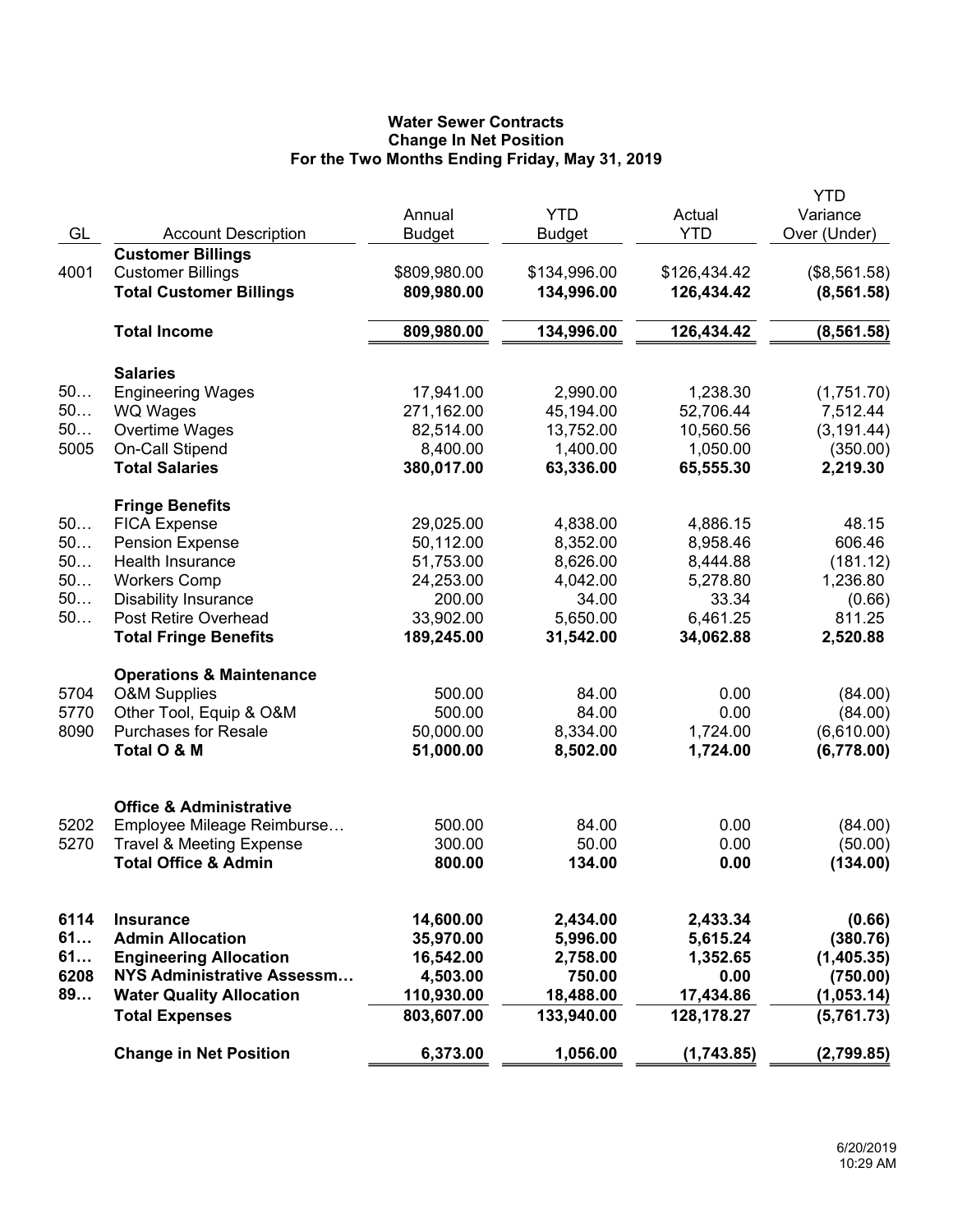#### **Engineering Change In Net Position For the Two Months Ending Friday, May 31, 2019**

|              |                                                                           | Annual                 | <b>YTD</b>           | Actual              | YTD<br>Variance        |
|--------------|---------------------------------------------------------------------------|------------------------|----------------------|---------------------|------------------------|
| GL           | <b>Account Description</b>                                                | <b>Budget</b>          | <b>Budget</b>        | <b>YTD</b>          | Over (Under)           |
|              | <b>Customer Billings</b>                                                  |                        |                      |                     |                        |
| 4001         | <b>Customer Billings</b>                                                  | \$1,193,850.00         | \$198,976.00         | \$246,137.91        | \$47,161.91            |
|              | <b>Total Customer Billings</b>                                            | 1,193,850.00           | 198,976.00           | 246,137.91          | 47,161.91              |
|              | <b>Total Income</b>                                                       | 1,193,850.00           | 198,976.00           | 246,137.91          | 47,161.91              |
|              | <b>Salaries</b>                                                           |                        |                      |                     |                        |
| 50           | <b>Engineering Wages</b>                                                  | 653,301.00             | 108,884.00           | 121,628.01          | 12,744.01              |
| 50           | <b>Technology Wages</b>                                                   | 0.00                   | 0.00                 | 360.72              | 360.72                 |
| 50           | <b>WQ Wages</b>                                                           | 0.00                   | 0.00                 | 132.20              | 132.20                 |
| 50           | Overtime Wages                                                            | 270.00                 | 46.00                | 210.01              | 164.01                 |
|              | <b>Total Salaries</b>                                                     | 653,571.00             | 108,930.00           | 122,330.94          | 13,400.94              |
|              | <b>Fringe Benefits</b>                                                    |                        |                      |                     |                        |
| 50           | <b>FICA Expense</b>                                                       | 49,998.00              | 8,334.00             | 8,436.41            | 102.41                 |
| 50           | <b>Pension Expense</b>                                                    | 75,685.00              | 12,614.00            | 14,120.09           | 1,506.09               |
| 50           | Health Insurance                                                          | 94,411.00              | 15,736.00            | 17,325.46           | 1,589.46               |
| 50           | <b>Workers Comp</b>                                                       | 31,229.00              | 5,204.00             | 6,016.42            | 812.42                 |
| 50           | <b>Disability Insurance</b>                                               | 404.00                 | 68.00                | 67.34               | (0.66)                 |
| 50           | Post Retire Overhead                                                      | 47,619.00              | 7,936.00             | 9,408.18            | 1,472.18               |
| 5054         | <b>Employee Physicals &amp; Screening</b><br><b>Total Fringe Benefits</b> | 500.00<br>299,846.00   | 84.00<br>49,976.00   | 271.25<br>55,645.15 | 187.25<br>5,669.15     |
|              |                                                                           |                        |                      |                     |                        |
|              | <b>Operations &amp; Maintenance</b>                                       |                        |                      |                     |                        |
| 5403<br>5904 | <b>Safety Equipment &amp; Supplies</b><br><b>SCADA</b>                    | 1,000.00               | 166.00               | 0.00                | (166.00)               |
| 8090         | <b>Purchases for Resale</b>                                               | 28,820.00<br>47,000.00 | 4,804.00<br>7,834.00 | (0.05)<br>9,134.17  | (4,804.05)<br>1,300.17 |
|              | Total O & M                                                               | 76,820.00              | 12,804.00            | 9,134.12            | (3,669.88)             |
|              |                                                                           |                        |                      |                     |                        |
|              | <b>Office &amp; Administrative</b>                                        |                        |                      |                     |                        |
| 5053         | Misc Employee Costs                                                       | 1,000.00               | 166.00               | 21.25               | (144.75)               |
| 5102         | <b>Office Rent</b>                                                        | 10,761.00              | 1,794.00             | 1,793.50            | (0.50)                 |
| 5104         | <b>Office Supplies</b>                                                    | 2,800.00               | 466.00               | 147.39              | (318.61)               |
| 5112         | Telephone                                                                 | 3,240.00               | 540.00               | 908.10              | 368.10                 |
| 5114         | <b>Cellular Services</b>                                                  | 6,800.00               | 1,134.00             | 40.01               | (1,093.99)             |
| 5120         | Dues & Subscriptions                                                      | 1,000.00               | 166.00               | 0.00                | (166.00)               |
| 5122         | Public Info & Advertising                                                 | 500.00                 | 84.00                | 0.00                | (84.00)                |
| 5130         | <b>Office Equipment</b>                                                   | 6,000.00               | 1,000.00             | (4.94)              | (1,004.94)             |
| 5202         | Employee Mileage Reimburse                                                | 14,500.00              | 2,416.00             | 1,970.84            | (445.16)               |
| 5204         | Empl. Meals & Incidental                                                  | 2,500.00               | 416.00               | 0.00                | (416.00)               |
| 5206         | Empl. Lodging                                                             | 7,000.00               | 1,166.00             | 188.00              | (978.00)               |
| 5370         | Training & Development                                                    | 8,000.00               | 1,334.00             | 1,250.00            | (84.00)                |
| 5402         | <b>Employee Uniforms</b>                                                  | 1,175.00               | 196.00               | 410.00              | 214.00                 |
|              | <b>Total Office &amp; Admin</b>                                           | 65,276.00              | 10,878.00            | 6,724.15            | (4, 153.85)            |

**Professional Fees**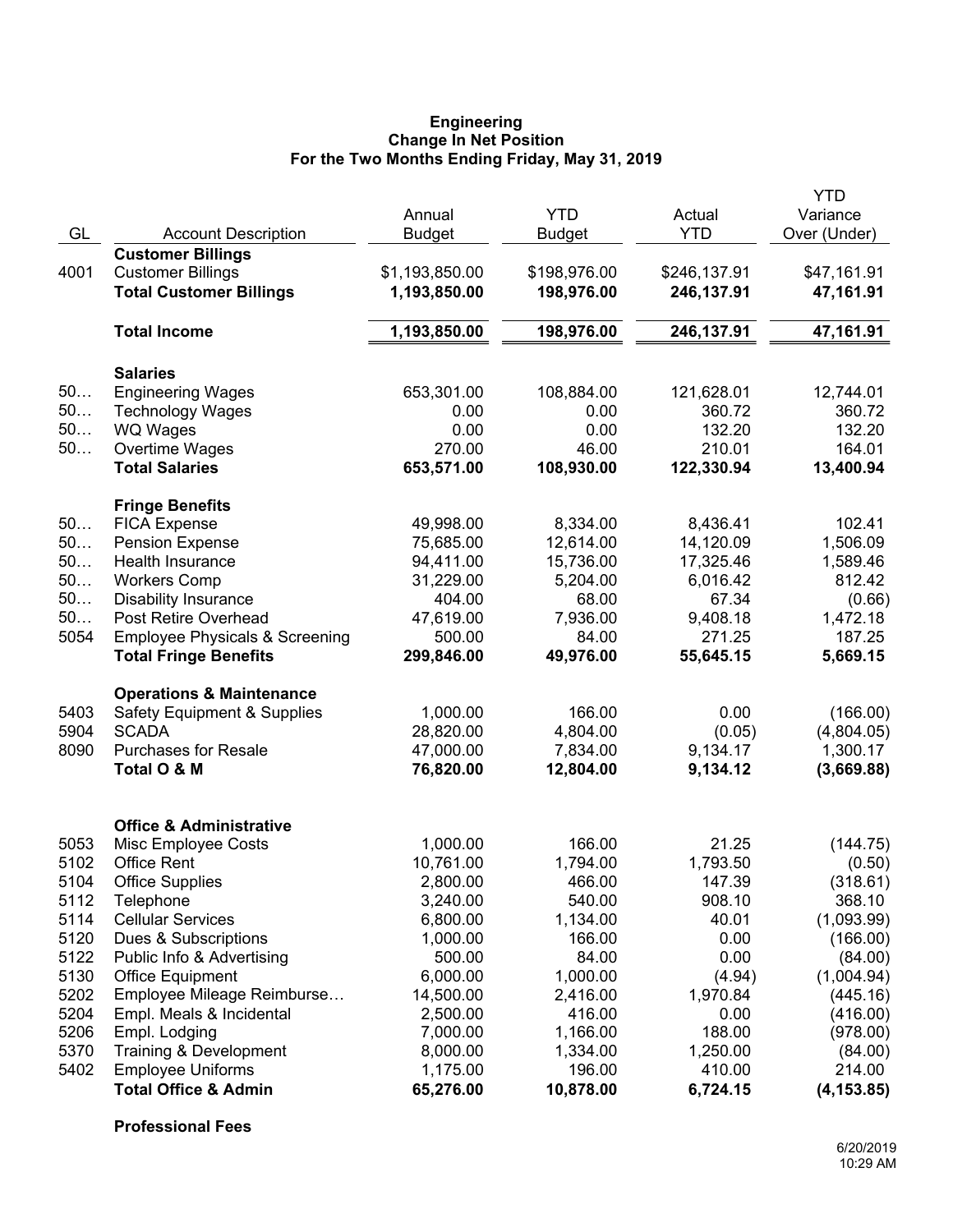# **Engineering Change In Net Position For the Two Months Ending Friday, May 31, 2019**

|      |                                   |               |              |              | YTD          |
|------|-----------------------------------|---------------|--------------|--------------|--------------|
|      |                                   | Annual        | <b>YTD</b>   | Actual       | Variance     |
| GL   | <b>Account Description</b>        | <b>Budget</b> | Budget       | <b>YTD</b>   | Over (Under) |
| 5924 | Legal                             | 500.00        | 84.00        | 0.00         | (84.00)      |
|      | <b>Total Professional Fees</b>    | 500.00        | 84.00        | 0.00         | (84.00)      |
|      | <b>Automobile</b>                 |               |              |              |              |
| 5601 | Auto/Light Truck Rep. & Maint.    | 2,877.00      | 480.00       | 79.96        | (400.04)     |
| 5602 | <b>Auto/Light Truck Fuel</b>      | 6,000.00      | 1,000.00     | 262.14       | (737.86)     |
| 5603 | Auto/Light Truck Rental/Lease     | 8,600.00      | 1,434.00     | 2,027.34     | 593.34       |
| 5605 | <b>Vehicle Ins</b>                | 2,700.00      | 450.00       | 450.00       | 0.00         |
|      | <b>Total Automobile</b>           | 20,177.00     | 3,364.00     | 2,819.44     | (544.56)     |
|      | Computer                          |               |              |              |              |
| 5124 | <b>Computer Equipment</b>         | 3,100.00      | 516.00       | 846.30       | 330.30       |
| 5128 | Programming & Software            | 1,103.00      | 184.00       | 0.00         | (184.00)     |
| 5906 | <b>GIS</b>                        | 42,450.00     | 7,076.00     | 24,212.81    | 17,136.81    |
|      | <b>Total Computer</b>             | 46,653.00     | 7,776.00     | 25,059.11    | 17,283.11    |
| 6114 | <b>Insurance</b>                  | 26,300.00     | 4,384.00     | 4,383.34     | (0.66)       |
| 61   | <b>Admin Allocation</b>           | 51,513.00     | 8,586.00     | 8,048.53     | (537.47)     |
| 61   | <b>Engineering Allocation</b>     | (99, 330.00)  | (16, 556.00) | (21, 878.31) | (5,322.31)   |
| 6208 | <b>NYS Administrative Assessm</b> | 6,637.00      | 1,106.00     | 0.00         | (1, 106.00)  |
| 7032 | <b>Depreciation</b>               | 35,600.00     | 5,934.00     | 5,810.85     | (123.15)     |
|      | <b>Total Expenses</b>             | 1,183,563.00  | 197,266.00   | 218,077.32   | 20,811.32    |
|      | <b>Change in Net Position</b>     | 10,287.00     | 1,710.00     | 28,060.59    | 26,350.59    |
|      |                                   |               |              |              |              |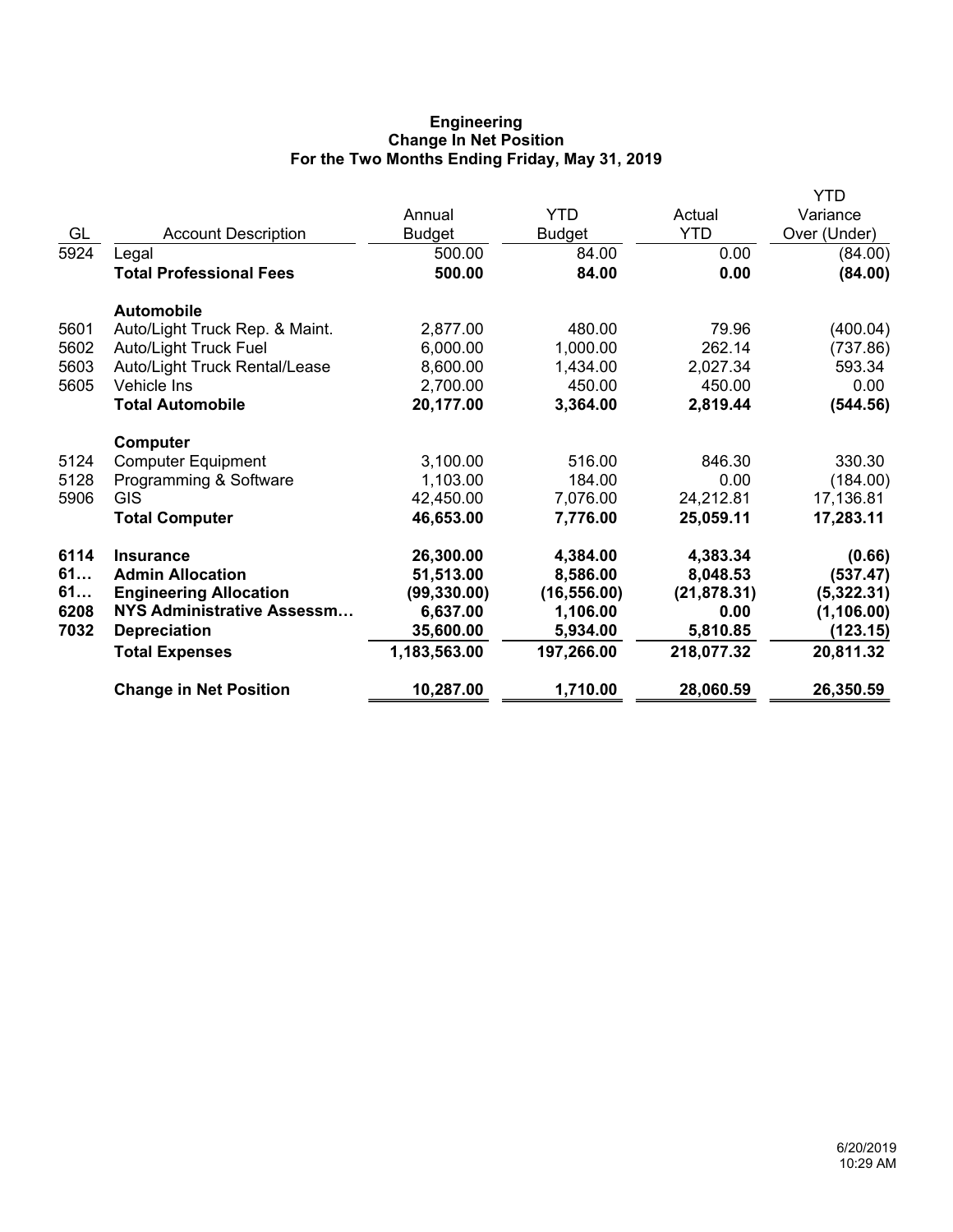## **Regional Development Change In Net Position For the Two Months Ending Friday, May 31, 2019**

|      |                                     | Annual        | <b>YTD</b>    | Actual      | <b>YTD</b><br>Variance |
|------|-------------------------------------|---------------|---------------|-------------|------------------------|
| GL   | <b>Account Description</b>          | <b>Budget</b> | <b>Budget</b> | <b>YTD</b>  | Over (Under)           |
|      | <b>Customer Billings</b>            |               |               |             |                        |
| 4001 | <b>Customer Billings</b>            | \$187,091.00  | \$31,182.00   | \$16,142.62 | (\$15,039.38)          |
|      | <b>Total Customer Billings</b>      | 187,091.00    | 31,182.00     | 16,142.62   | (15,039.38)            |
|      |                                     |               |               |             |                        |
|      | <b>Grant Revenue</b>                |               |               |             |                        |
| 4181 | <b>Federal Grant Income</b>         | 253,465.00    | 42,244.00     | 0.00        | (42, 244.00)           |
| 4183 | <b>NY State Grants</b>              | 2,069,996.00  | 345,000.00    | 512,305.32  | 167,305.32             |
| 4184 | <b>Other Grants</b>                 | 40,000.00     | 6,666.00      | 0.00        | (6,666.00)             |
|      | <b>Total Grant Revenue</b>          | 2,363,461.00  | 393,910.00    | 512,305.32  | 118,395.32             |
| 4104 | <b>Loan Interest Income</b>         | 699,000.00    | 116,502.00    | 94,352.75   | (22, 149.25)           |
|      | <b>Other Income</b>                 |               |               |             |                        |
| 4162 | <b>Processing Fees</b>              | 29,575.00     | 4,930.00      | 10,325.00   | 5,395.00               |
| 4164 | Miscellaneous                       | 17,000.00     | 2,832.00      | 6,731.62    | 3,899.62               |
|      | <b>Total Other Income</b>           | 46,575.00     | 7,762.00      | 17,056.62   | 9,294.62               |
|      | <b>Interest Income</b>              |               |               |             |                        |
| 4102 | Investment Interest Income          | 428,940.00    | 71,490.00     | 69,941.64   | (1,548.36)             |
| 42   | Mark to Market Adjustment           | 0.00          | 0.00          | 22,562.05   | 22,562.05              |
|      | <b>Total Interest Income</b>        | 428,940.00    | 71,490.00     | 92,503.69   | 21,013.69              |
|      | <b>Total Income</b>                 | 3,725,067.00  | 620,846.00    | 732,361.00  | 111,515.00             |
|      |                                     |               |               |             |                        |
|      | <b>Salaries</b>                     |               |               |             |                        |
| 50   | <b>Administrative Wages</b>         | 11,161.00     | 1,860.00      | 1,888.00    | 28.00                  |
| 50   | <b>Engineering Wages</b>            | 41,682.00     | 6,948.00      | 3,402.06    | (3,545.94)             |
| 50   | <b>Regional Development Wages</b>   | 338,503.00    | 56,418.00     | 46,833.98   | (9,584.02)             |
|      | <b>Total Salaries</b>               | 391,346.00    | 65,226.00     | 52,124.04   | (13, 101.96)           |
|      | <b>Fringe Benefits</b>              |               |               |             |                        |
| 50   | <b>FICA Expense</b>                 | 29,939.00     | 4,988.00      | 3,523.97    | (1,464.03)             |
| 50   | <b>Pension Expense</b>              | 54,477.00     | 9,078.00      | 7,780.70    | (1, 297.30)            |
| 50   | Health Insurance                    | 52,309.00     | 8,718.00      | 7,726.14    | (991.86)               |
| 50   | <b>Workers Comp</b>                 | 935.00        | 156.00        | 112.45      | (43.55)                |
| 50   | <b>Disability Insurance</b>         | 327.00        | 58.00         | 54.50       | (3.50)                 |
| 50   | Post Retire Overhead                | 26,441.00     | 4,408.00      | 3,889.80    | (518.20)               |
|      | <b>Total Fringe Benefits</b>        | 164,428.00    | 27,406.00     | 23,087.56   | (4,318.44)             |
|      | <b>Operations &amp; Maintenance</b> |               |               |             |                        |
| 6110 | Marketing                           | 5,000.00      | 834.00        | 0.00        | (834.00)               |
| 8090 | <b>Purchases for Resale</b>         | 7,000.00      | 1,166.00      | 45.00       | (1, 121.00)            |
|      | Total O & M                         | 12,000.00     | 2,000.00      | 45.00       | (1,955.00)             |
| 6006 | <b>Host Community Benefits</b>      | 88,943.00     | 14,824.00     | 88,942.88   | 74,118.88              |
|      | <b>Office &amp; Administrative</b>  |               |               |             |                        |
| 5104 | <b>Office Supplies</b>              | 250.00        | 42.00         | 0.00        | (42.00)                |
|      |                                     |               |               |             | 6/20/2019              |
|      |                                     |               |               |             | 10:29 AM               |